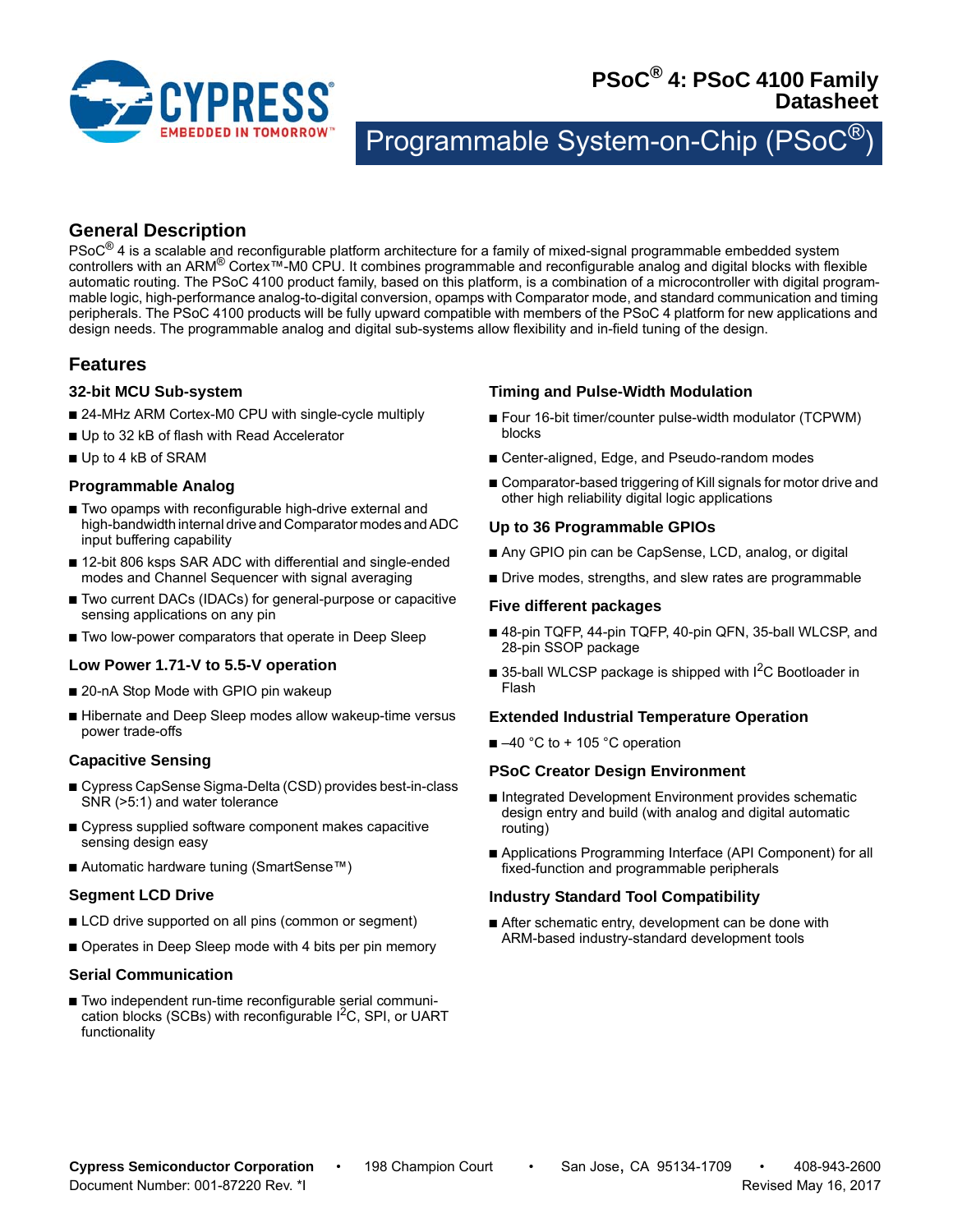

# **More Information**

Cypress provides a wealth of data at www.cypress.com to help you to select the right PSoC device for your design, and to help you to quickly and effectively integrate the device into your design. For a comprehensive list of resources, see the knowledge base article KBA86521, How to Design with PSoC 3, PSoC 4, and PSoC 5LP. Following is an abbreviated list for PSoC 4:

- Overview: PSoC Portfolio, PSoC Roadmap
- Product Selectors: PSoC 1, PSoC 3, PSoC 4, PSoC 5LP In addition, PSoC Creator includes a device selection tool.
- Application notes: Cypress offers a large number of PSoC application notes covering a broad range of topics, from basic to advanced level. Recommended application notes for getting started with PSoC 4 are:
	- ❐ AN79953: Getting Started With PSoC 4
	- ❐ AN88619: PSoC 4 Hardware Design Considerations
	- ❐ AN86439: Using PSoC 4 GPIO Pins
	- ❐ AN57821: Mixed Signal Circuit Board Layout
	- ❐ AN81623: Digital Design Best Practices
	- ❐ AN73854: Introduction To Bootloaders
	- ❐ AN89610: ARM Cortex Code Optimization
	- ❐ AN90071: CY8CMBRxxx CapSense Design Guide
- Technical Reference Manual (TRM) is in two documents: ❐ Architecture TRM details each PSoC 4 functional block. □ Registers TRM describes each of the PSoC 4 registers.
- Development Kits:
	- ❐ CY8CKIT-042, PSoC 4 Pioneer Kit, is an easy-to-use and inexpensive development platform. This kit includes connectors for Arduino™ compatible shields and Digilent® Pmod™ daughter cards.
	- CY8CKIT-049 is a very low-cost prototyping platform. It is a low-cost alternative to sampling PSoC 4 devices.
	- ❐ CY8CKIT-001 is a common development platform for any one of the PSoC 1, PSoC 3, PSoC 4, or PSoC 5LP families of devices.

The MiniProg3 device provides an interface for flash programming and debug.

# **PSoC Creator**

PSoC Creator is a free Windows-based Integrated Design Environment (IDE). It enables concurrent hardware and firmware design of PSoC 3, PSoC 4, and PSoC 5LP based systems. Create designs using classic, familiar schematic capture supported by over 100 pre-verified, production-ready PSoC Components; see the list of component datasheets. With PSoC Creator, you can:

- 1. Drag and drop component icons to build your hardware system design in the main design workspace
- 2. Codesign your application firmware with the PSoC hardware, using the PSoC Creator IDE C compiler
- 3. Configure components using the configuration tools
- 4. Explore the library of 100+ components
- 5. Review component datasheets

#### **Figure 1. Multiple-Sensor Example Project in PSoC Creator**

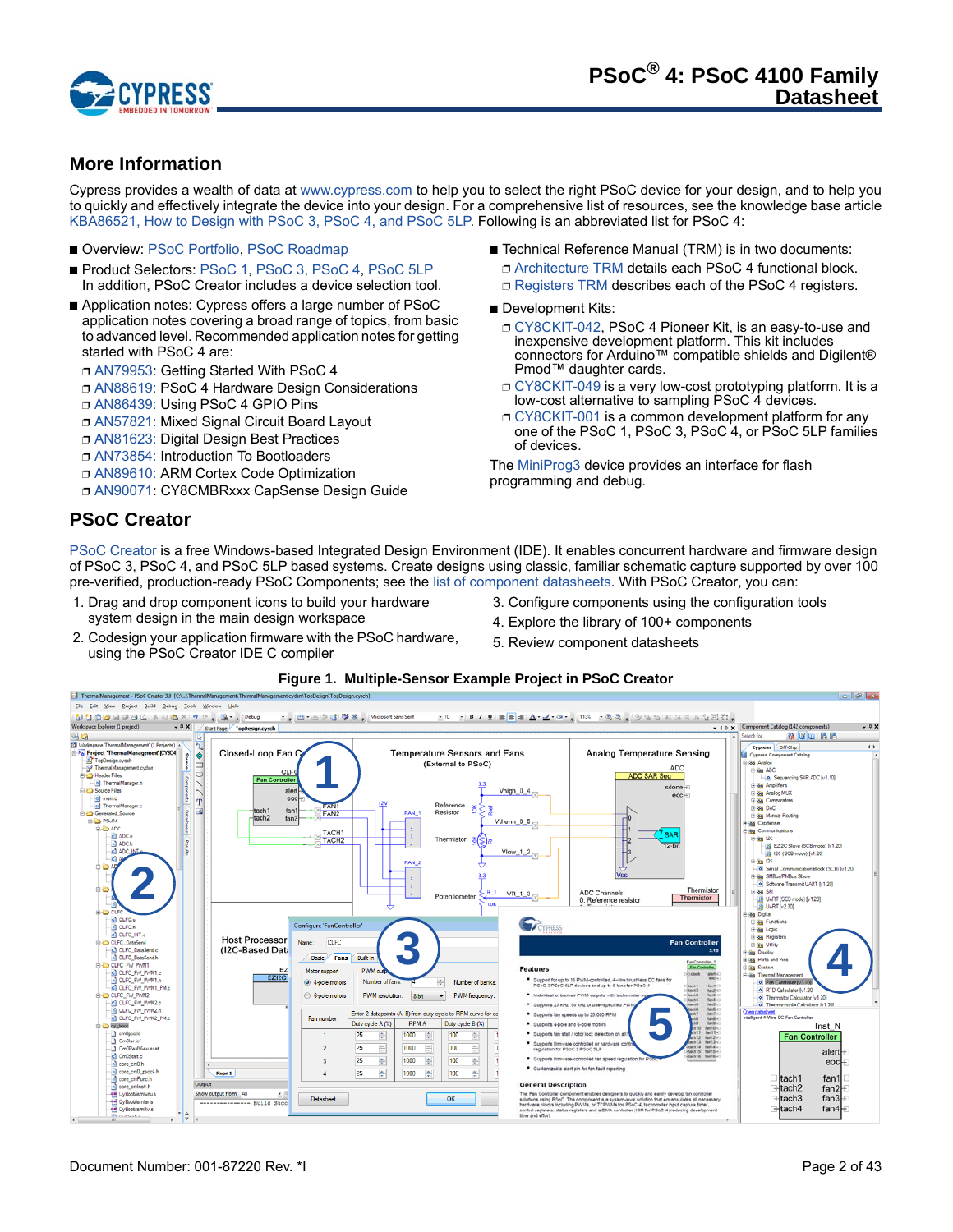

# **Contents**

| Sales, Solutions, and Legal Information  42 |  |
|---------------------------------------------|--|
| Worldwide Sales and Design Support 42       |  |
|                                             |  |
|                                             |  |
|                                             |  |
|                                             |  |
|                                             |  |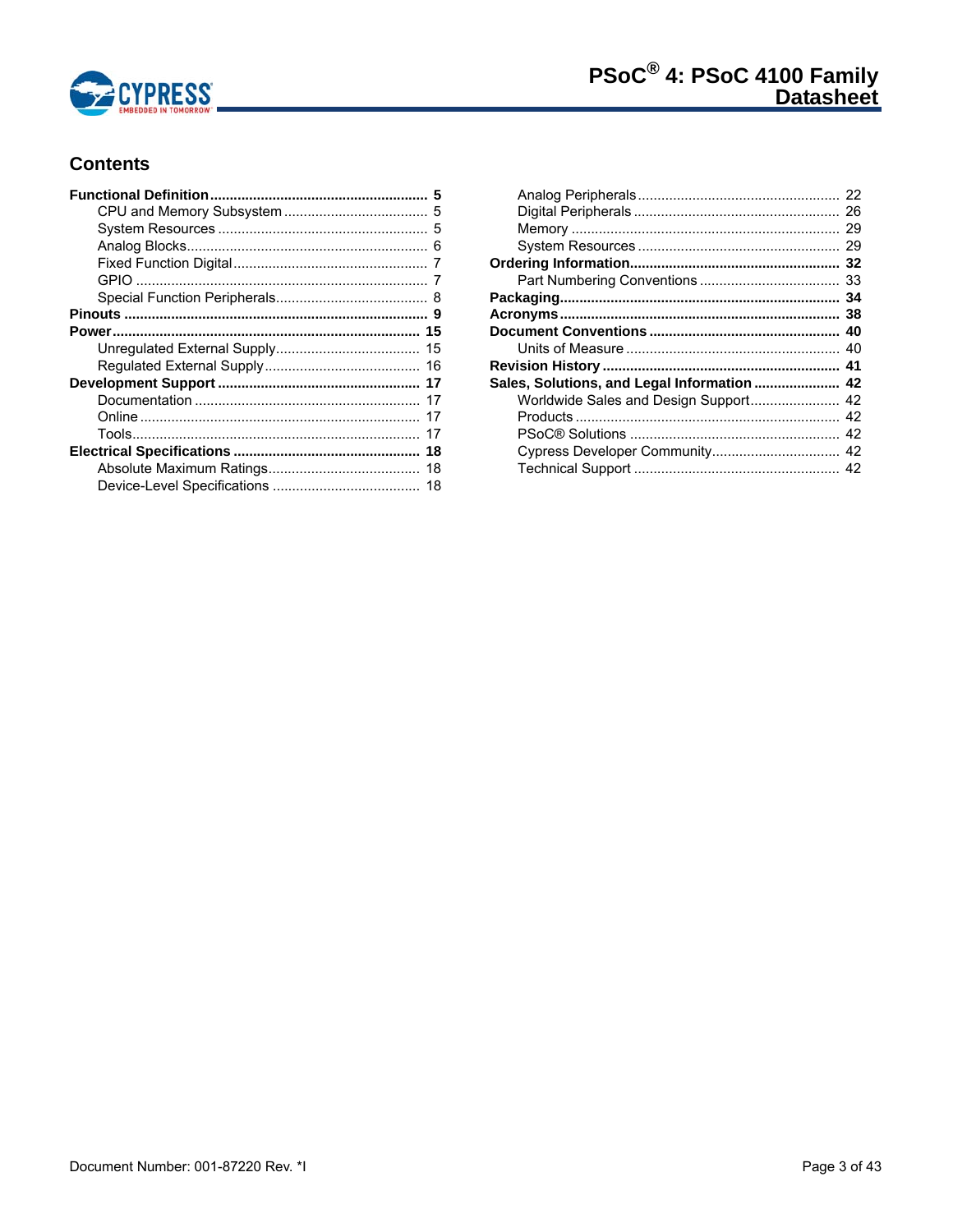

**Figure 2. Block Diagram**



The PSoC 4100 devices include extensive support for programming, testing, debugging, and tracing both hardware and firmware.

The ARM Serial\_Wire Debug (SWD) interface supports all programming and debug features of the device.

Complete debug-on-chip functionality enables full device debugging in the final system using the standard production device. It does not require special interfaces, debugging pods, simulators, or emulators. Only the standard programming connections are required to fully support debug.

The PSoC Creator Integrated Development Environment (IDE) provides fully integrated programming and debug support for the PSoC 4100 devices. The SWD interface is fully compatible with industry standard third party tools. With the ability to disable debug features, with very robust flash protection, and by allowing customer-proprietary functionality to be implemented in on-chip programmable blocks, the PSoC 4100 family provides a level of security not possible with multi-chip application solutions or with microcontrollers.

The debug circuits are enabled by default and can only be disabled in firmware. If not enabled, the only way to re-enable them is to erase the entire device, clear flash protection, and reprogram the device with new firmware that enables debugging.

Additionally, all device interfaces can be permanently disabled (device security) for applications concerned about phishing attacks due to a maliciously reprogrammed device or attempts to defeat security by starting and interrupting flash programming sequences. Because all programming, debug, and test interfaces are disabled when maximum device security is enabled, PSoC 4100 with device security enabled may not be returned for failure analysis. This is a trade-off the PSoC 4100 allows the customer to make.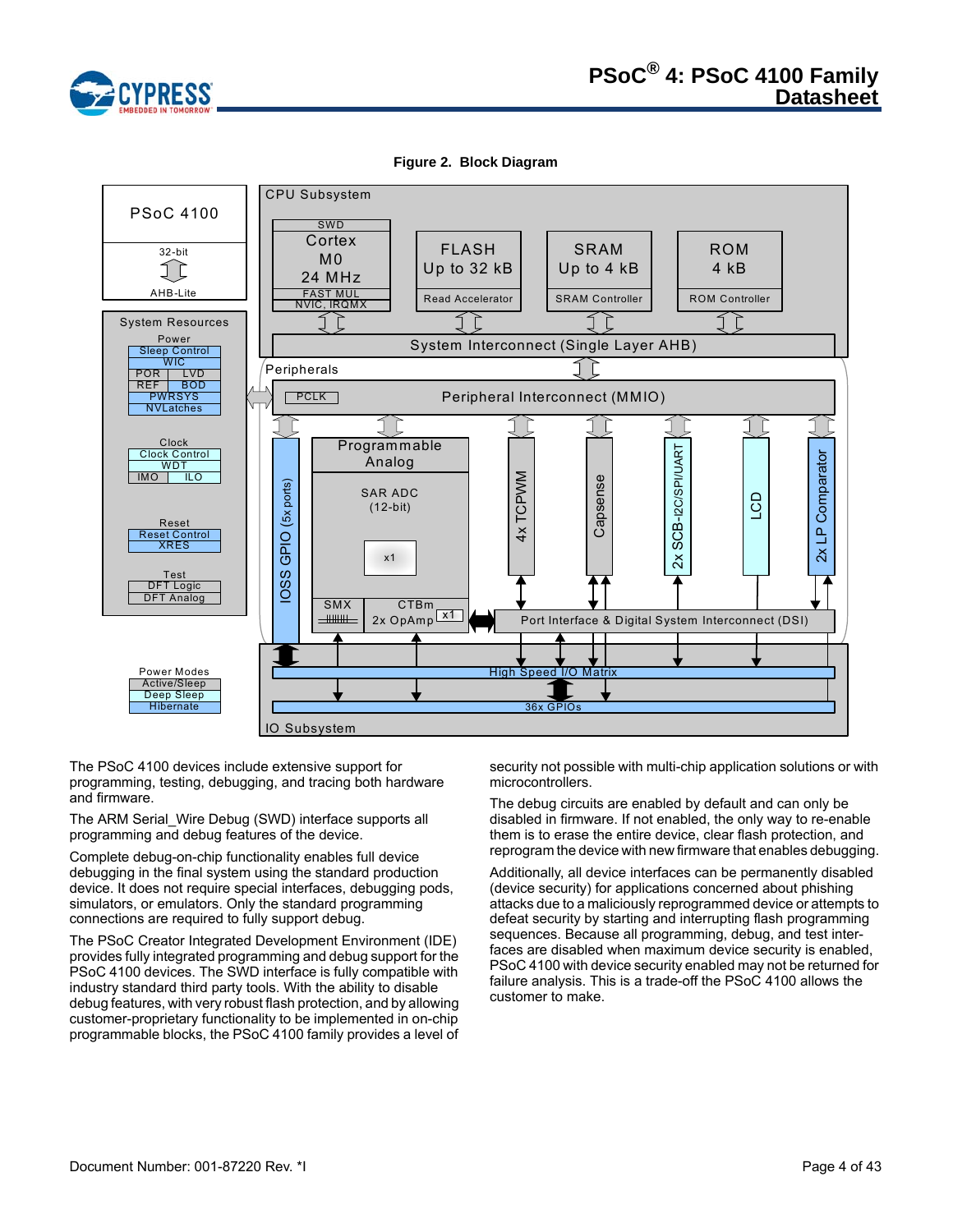

# **Functional Definition**

#### **CPU and Memory Subsystem**

#### *CPU*

The Cortex-M0 CPU in PSoC 4100 is part of the 32-bit MCU subsystem, which is optimized for low power operation with extensive clock gating. It mostly uses 16-bit instructions and executes a subset of the Thumb-2 instruction set. This enables fully compatible binary upward migration of the code to higher performance processors such as the Cortex-M3 and M4, thus enabling upward compatibility. The Cypress implementation includes a hardware multiplier that provides a 32-bit result in one cycle. It includes a nested vectored interrupt controller (NVIC) block with 32 interrupt inputs and also includes a Wakeup Interrupt Controller (WIC), which can wake the processor up from Deep Sleep mode allowing power to be switched off to the main processor when the chip is in Deep Sleep mode. The Cortex-M0 CPU provides a Non-Maskable Interrupt input (NMI), which is made available to the user when it is not in use for system functions requested by the user.

The CPU also includes a debug interface, the serial wire debug (SWD) interface, which is a two-wire form of JTAG; the debug configuration used for PSoC 4100 has four break-point (address) comparators and two watchpoint (data) comparators.

#### *Flash*

PSoC 4100 has a flash module with a flash accelerator tightly coupled to the CPU to improve average access times from the flash block. The flash block is designed to deliver 0 wait-state (WS) access time at 24 MHz. Part of the flash module can be used to emulate EEPROM operation if required.

The PSoC 4200 Flash supports the following flash protection modes at the memory subsystem level:

- **Open: No Protection.** Factory default mode in which the product is shipped.
- **Protected: User may change from Open to Protected.** This mode disables Debug interface accesses. The mode can be set back to Open but only after completely erasing the Flash.
- **Kill: User may change from Open to Kill.** This mode disables all Debug accesses. The part cannot be erased externally, thus obviating the possibility of partial erasure by power interruption and potential malfunction and security leaks. This is an irrecvocable mode.

In addition, row-level Read/Write protection is also supported to prevent inadvertent Writes as well as selectively block Reads. Flash Read/Write/Erase operations are always available for internal code using system calls.

# *SRAM*

SRAM memory is retained during Hibernate.

# *SROM*

A supervisory ROM that contains boot and configuration routines is provided.

## **System Resources**

#### *Power System*

The power system is described in detail in the section Power on page 15. It provides assurance that voltage levels are as required for each respective mode and either delay mode entry (on power-on reset (POR), for example) until voltage levels are as required for proper function or generate resets (brown-out detect (BOD)) or interrupts (low-voltage detect (LVD)). The PSoC 4100 operates with a single external supply over the range of 1.71 V to 5.5 V and has five different power modes, transitions between which are managed by the power system. PSoC 4100 provides Sleep, Deep Sleep, Hibernate, and Stop low-power modes.

#### *Clock System*

The PSoC 4100 clock system is responsible for providing clocks to all subsystems that require clocks and for switching between different clock sources without glitching. In addition, the clock system ensures that no metastable conditions occur.

The clock system for PSoC 4100 consists of the internal main oscillator (IMO) and the internal low-power oscillator (ILO) and provision for an external clock.

#### **Figure 3. PSoC 4100 MCU Clocking Architecture**



The HFCLK signal can be divided down (see PSoC 4100 MCU Clocking Architecture) to generate synchronous clocks for the analog and digital peripherals. There are a total of 12 clock dividers for PSoC 4100, each with 16-bit divide capability. The analog clock leads the digital clocks to allow analog events to occur before digital clock-related noise is generated. The 16-bit capability allows a lot of flexibility in generating fine-grained frequency values and is fully supported in PSoC Creator.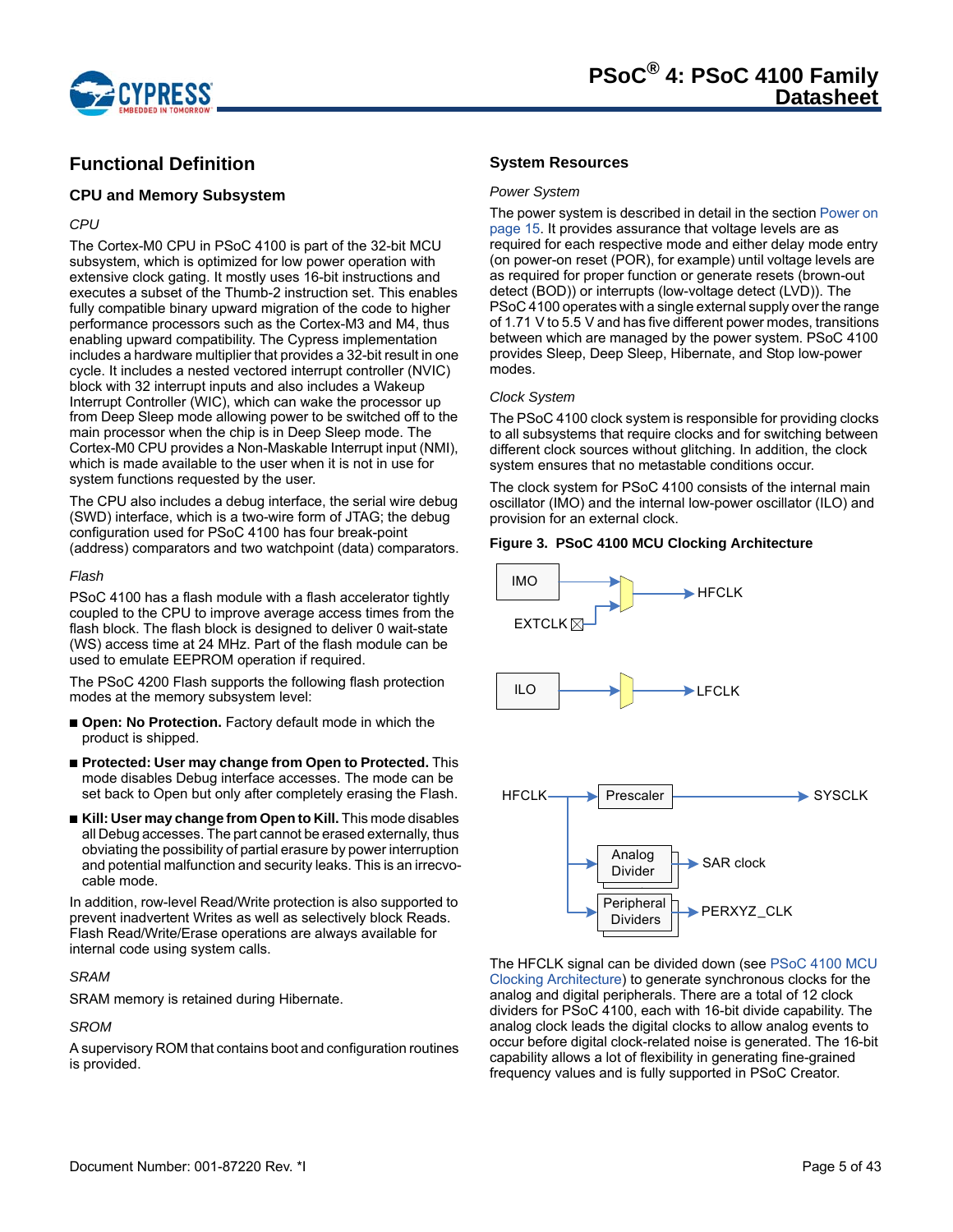

#### *IMO Clock Source*

The IMO is the primary source of internal clocking in the PSoC 4100. It is trimmed during testing to achieve the specified accuracy. Trim values are stored in nonvolatile latches (NVL). Additional trim settings from flash can be used to compensate for changes. The IMO default frequency is 24 MHz and it can be adjusted between 3 MHz to 24 MHz in steps of 1 MHz. The IMO tolerance with Cypress-provided calibration settings is ±2%.

#### *ILO Clock Source*

The ILO is a very low power oscillator, which is primarily used to generate clocks for peripheral operation in Deep Sleep mode. ILO-driven counters can be calibrated to the IMO to improve accuracy. Cypress provides a software component, which does the calibration.

#### *Watchdog Timer*

A watchdog timer is implemented in the clock block running from the ILO; this allows watchdog operation during Deep Sleep and generates a watchdog reset if not serviced before the timeout occurs. The watchdog reset is recorded in the Reset Cause register.

#### *Reset*

PSoC 4100 can be reset from a variety of sources including a software reset. Reset events are asynchronous and guarantee reversion to a known state. The reset cause is recorded in a register, which is sticky through reset and allows software to determine the cause of the reset. An XRES pin is reserved for external reset to avoid complications with configuration and multiple pin functions during power-on or reconfiguration. The XRES pin has an internal pull-up resistor that is always enabled.

#### *Voltage Reference*

The PSoC 4100 reference system generates all internally required references. A 1% voltage reference spec is provided for the 12-bit ADC. To allow better signal to noise ratios (SNR) and better absolute accuracy, it is possible to bypass the internal reference using a GPIO pin or to use an external reference for the SAR.

# **Analog Blocks**

#### *12-bit SAR ADC*

The 12-bit 806 ksps SAR ADC can operate at a maximum clock rate of 14.5 MHz and requires a minimum of 18 clocks at that frequency to do a 12-bit conversion.

The block functionality is augmented for the user by adding a reference buffer to it (trimmable to  $\pm 1\%$ ) and by providing the choice (for the PSoC 4100 case) of three internal voltage references:  $V_{DD}$ ,  $V_{DD}/2$ , and  $V_{REF}$  (nominally 1.024 V) as well as an external reference through a GPIO pin. The sample-and-hold (S/H) aperture is programmable allowing the gain bandwidth requirements of the amplifier driving the SAR inputs, which determine its settling time, to be relaxed if required. System performance will be 65 dB for true 12-bit precision providing appropriate references are used and system noise levels permit. To improve performance in noisy conditions, it is possible to provide an external bypass (through a fixed pin location) for the internal reference amplifier.

The SAR is connected to a fixed set of pins through an 8-input sequencer. The sequencer cycles through selected channels autonomously (sequencer scan) and does so with zero switching overhead (that is, aggregate sampling bandwidth is equal to 806 ksps whether it is for a single channel or distributed over several channels). The sequencer switching is effected through a state machine or through firmware driven switching. A feature provided by the sequencer is buffering of each channel to reduce CPU interrupt service requirements. To accommodate signals with varying source impedance and frequency, it is possible to have different sample times programmable for each channel. Also, signal range specification through a pair of range registers (low and high range values) is implemented with a corresponding out-of-range interrupt if the digitized value exceeds the programmed range; this allows fast detection of out-of-range values without the necessity of having to wait for a sequencer scan to be completed and the CPU to read the values and check for out-of-range values in software.

The SAR is able to digitize the output of the on-board temperature sensor for calibration and other temperature-dependent functions. The SAR is not available in Deep Sleep and Hibernate modes as it requires a high-speed clock (up to 18 MHz). The SAR operating range is 1.71 V to 5.5 V.



#### **Figure 4. SAR ADC System Diagram**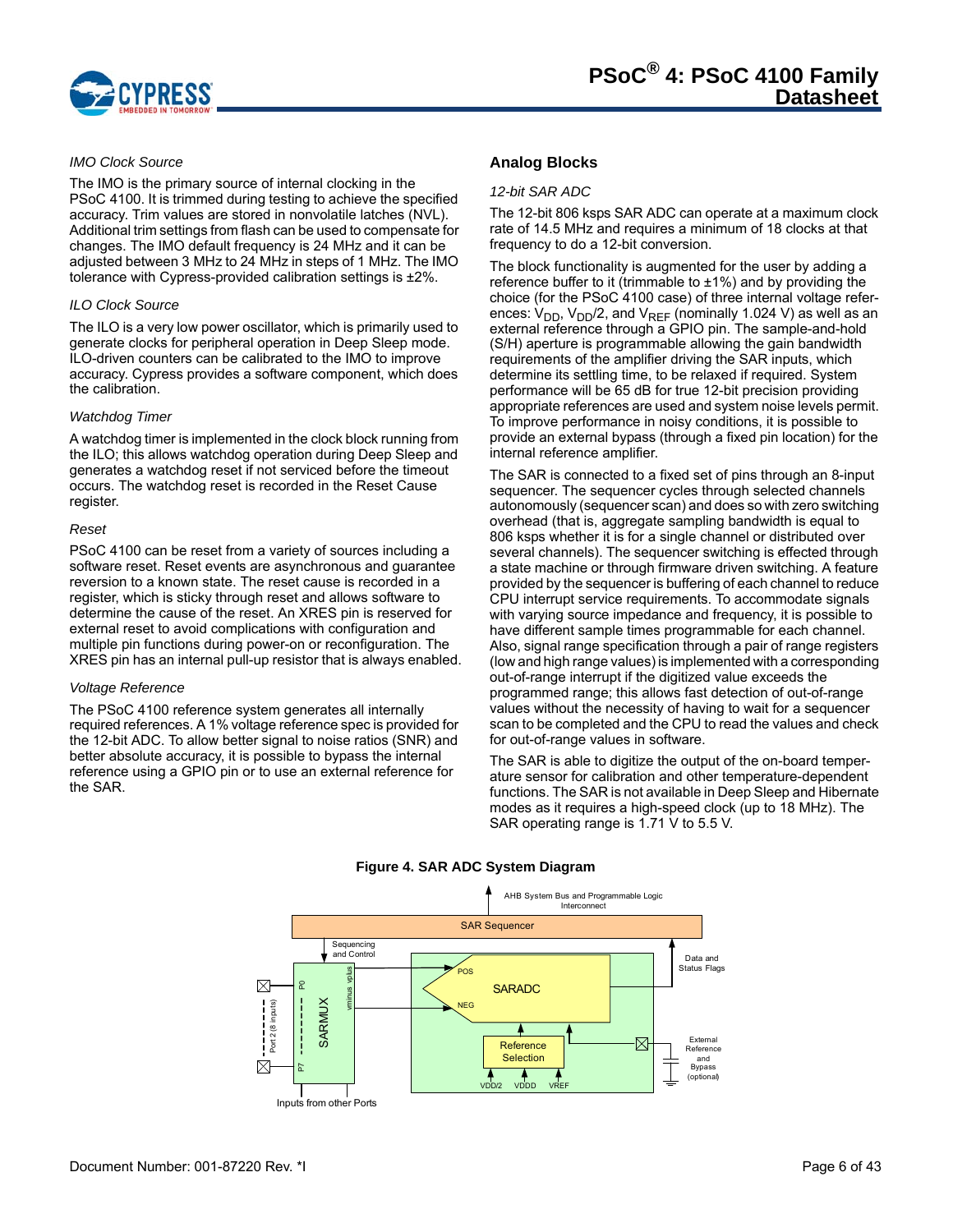

#### *Two Opamps (CTBm Block)*

PSoC 4100 has two opamps with Comparator modes which allow most common analog functions to be performed on-chip eliminating external components; PGAs, voltage buffers, filters, trans-impedance amplifiers, and other functions can be realized with external passives saving power, cost, and space. The on-chip opamps are designed with enough bandwidth to drive the S/H circuit of the ADC without requiring external buffering.

#### *Temperature Sensor*

PSoC 4100 has one on-chip temperature sensor This consists of a diode, which is biased by a current source that can be disabled to save power. The temperature sensor is connected to the ADC, which digitizes the reading and produces a temperature value using Cypress supplied software that includes calibration and linearization.

#### *Low-power Comparators*

PSoC 4100 has a pair of low-power comparators, which can also operate in the Deep Sleep and Hibernate modes. This allows the analog system blocks to be disabled while retaining the ability to monitor external voltage levels during low-power modes. The comparator outputs are normally synchronized to avoid metastability unless operating in an asynchronous power mode (Hibernate) where the system wake-up circuit is activated by a comparator switch event.

#### **Fixed Function Digital**

#### *Timer/Counter/PWM Block (TCPWM)*

The TCPWM block consists of four 16-bit counters with user-programmable period length. There is a Capture register to record the count value at the time of an event (which may be an I/O event), a period register which is used to either stop or auto-reload the counter when its count is equal to the period register, and compare registers to generate compare value signals which are used as PWM duty cycle outputs. The block also provides true and complementary outputs with programmable offset between them to allow use as deadband programmable complementary PWM outputs. It also has a Kill input to force outputs to a predetermined state; for example, this is used in motor drive systems when an overcurrent state is indicated and the PWMs driving the FETs need to be shut off immediately with no time for software intervention.

#### *Serial Communication Blocks (SCB)*

The PSoC 4100 has two SCBs, which can each implement an I<sup>2</sup>C, UART, or SPI interface.

**I<sup>2</sup>C Mode**: The hardware I<sup>2</sup>C block implements a full multi-master and slave interface (it is capable of multimaster arbitration). This block is capable of operating at speeds of up to 1 Mbps (Fast Mode Plus) and has flexible buffering options to reduce interrupt overhead and latency for the CPU. The FIFO mode is available in all channels and is very useful in the absence of DMA.

The  $I^2C$  peripheral is compatible with the  $I^2C$  Standard-mode, Fast-mode, and Fast-Mode Plus devices as defined in the NXP  $I^2C$ -bus specification and user manual (UM10204). The  $I^2C$  bus I/O is implemented with GPIO in open-drain modes. The  $I^2C$  bus uses open-drain drivers for clock and data with pull-up resistors on the bus for clock and data connected to all nodes. The required Rise and Fall times for different I<sup>2</sup>C speeds are guaranteed by using appropriate pull-up resistor values depending on VDD, Bus Capacitance, and resistor tolerance. For detailed information on how to calculate the optimum pull-up resistor value for your design, refer to the UM10204 I2C bus specification and user manual (the latest revision is available at www.nxp.com).

PSoC 4100 is not completely compliant with the  $1<sup>2</sup>C$  spec in the following respects:

- GPIO cells are not overvoltage-tolerant and, therefore, cannot be hot-swapped or powered up independently of the rest of the <sup>2</sup>C system.
- Fast-mode Plus has an  $I_{OL}$  specification of 20 mA at a  $V_{OL}$  of 0.4 V. The GPIO cells can sink a maximum of 8-mA  $I_{OL}$  with a  $V_{\text{OI}}$  maximum of 0.6 V.
- Fast-mode and Fast-mode Plus specify minimum Fall times, which are not met with the GPIO cell; Slow strong mode can help meet this spec depending on the Bus Load.
- $\blacksquare$  When the SCB is an I<sup>2</sup>C master, it interposes an IDLE state between NACK and Repeated Start; the I<sup>2</sup>C spec defines Bus free as following a Stop condition so other Active Masters do not intervene but a Master that has just become activated may start an Arbitration cycle.
- When the SCB is in  $1^2C$  slave mode, and Address Match on External Clock is enabled (EC\_AM = 1) along with operation in the internally clocked mode ( $\overline{EC}$  OP = 0), then its  $1^2C$  address must be even.

**UART Mode**: This is a full-feature UART operating at up to 1 Mbps. It supports automotive single-wire interface (LIN), infrared interface (IrDA), and SmartCard (ISO7816) protocols, all of which are minor variants of the basic UART protocol. In addition, it supports the 9-bit multiprocessor mode that allows addressing of peripherals connected over common RX and TX lines. Common UART functions such as parity error, break detect, and frame error are supported. An 8-deep FIFO allows much greater CPU service latencies to be tolerated.

**SPI Mode**: The SPI mode supports full Motorola SPI, TI SSP (essentially adds a start pulse used to synchronize SPI Codecs), and National Microwire (half-duplex form of SPI). The SPI block can use the FIFO.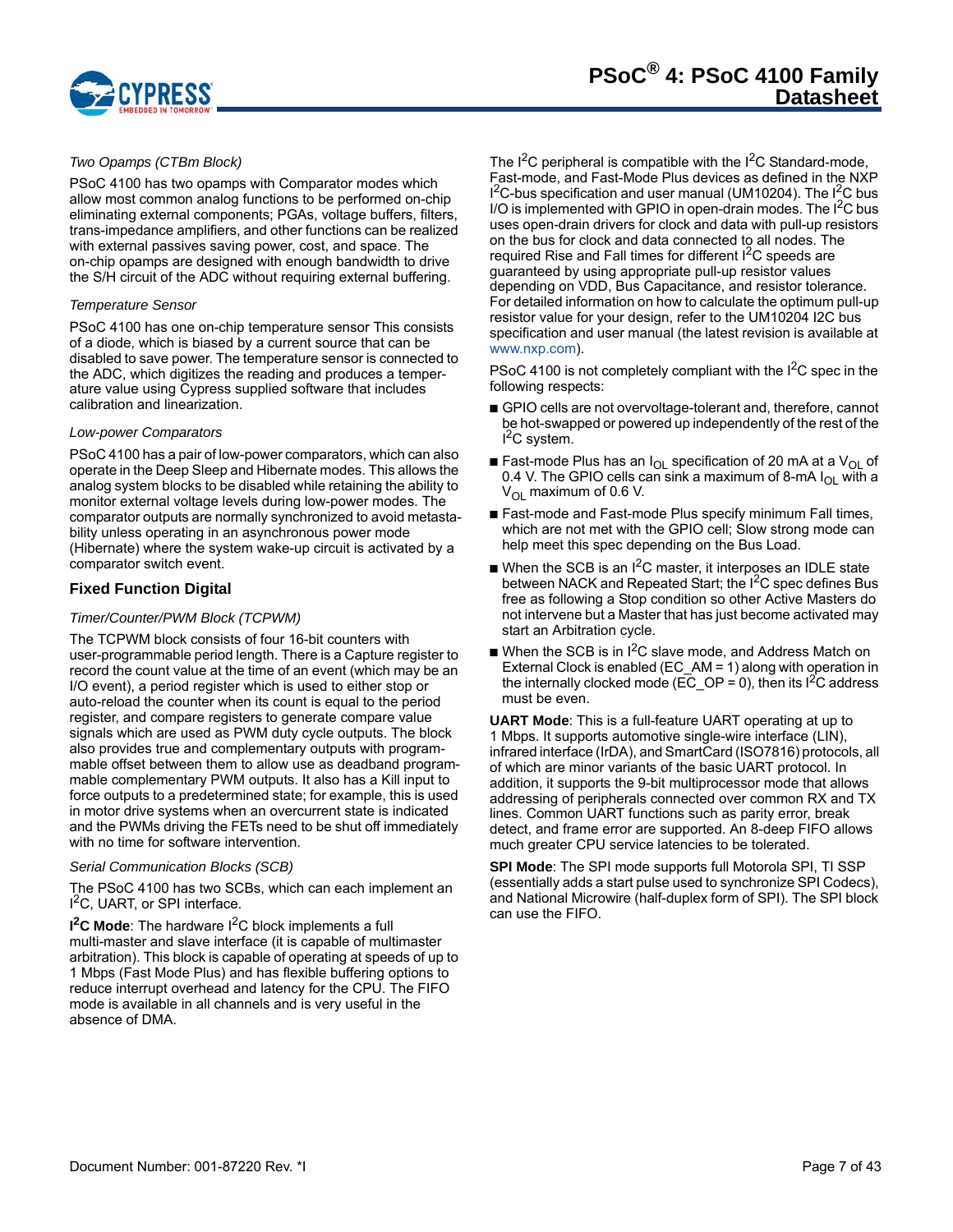

# **GPIO**

PSoC 4100 has 36 GPIOs. The GPIO block implements the following:

- Eight drive strength modes:
	- ❐ Analog input mode (input and output buffers disabled) ❐ Input only
	- ❐ Weak pull-up with strong pull-down
	- ❐ Strong pull-up with weak pull-down
	- ❐ Open drain with strong pull-down
	- ❐ Open drain with strong pull-up
	- ❐ Strong pull-up with strong pull-down
	- ❐ Weak pull-up with weak pull-down
- Input threshold select (CMOS or LVTTL).
- Individual control of input and output buffer enabling/disabling in addition to the drive strength modes.
- Hold mode for latching previous state (used for retaining I/O state in Deep Sleep mode and Hibernate modes).
- Selectable slew rates for dV/dt related noise control to improve EMI.

The pins are organized in logical entities called ports, which are 8-bit in width. During power-on and reset, the blocks are forced to the disable state so as not to crowbar any inputs and/or cause excess turn-on current. A multiplexing network known as a high-speed I/O matrix is used to multiplex between various signals that may connect to an I/O pin. Pin locations for fixed-function peripherals are also fixed to reduce internal multiplexing complexity.

Data output and pin state registers store, respectively, the values to be driven on the pins and the states of the pins themselves. Every I/O pin can generate an interrupt if so enabled and each I/O port has an interrupt request (IRQ) and interrupt service routine (ISR) vector associated with it (5 for PSoC 4100 since it has 4.5 ports).

# **Special Function Peripherals**

#### *LCD Segment Drive*

PSoC 4100 has an LCD controller which can drive up to four commons and up to 32 segments. It uses full digital methods to drive the LCD segments requiring no generation of internal LCD voltages. The two methods used are referred to as digital correlation and PWM.

Digital correlation pertains to modulating the frequency and levels of the common and segment signals to generate the highest RMS voltage across a segment to light it up or to keep the RMS signal zero. This method is good for STN displays but may result in reduced contrast with TN (cheaper) displays.

PWM pertains to driving the panel with PWM signals to effectively use the capacitance of the panel to provide the integration of the modulated pulse-width to generate the desired LCD

voltage. This method results in higher power consumption but can result in better results when driving TN displays. LCD operation is supported during Deep Sleep refreshing a small display buffer (4 bits; 1 32-bit register per port).

#### *CapSense*

CapSense is supported on all pins in the PSoC 4100 through a CapSense Sigma-Delta (CSD) block that can be connected to any pin through an analog mux bus that any GPIO pin can be connected to via an Analog switch. CapSense function can thus be provided on any pin or group of pins in a system under software control. A component is provided for the CapSense block to make it easy for the user.

Shield voltage can be driven on another mux bus to provide water tolerance capability. Water tolerance is provided by driving the shield electrode in phase with the sense electrode to keep the shield capacitance from attenuating the sensed input.

The CapSense block has two IDACs which can be used for general purposes if CapSense is not being used.(both IDACs are available in that case) or if CapSense is used without water tolerance (one IDAC is available).

# **WLCSP Package Bootloader**

The WLCSP package is supplied with an I<sup>2</sup>C Bootloader installed in flash. The bootloader is compatible with PSoC Creator bootloadable project files and has the following default settings:

- I<sup>2</sup>C SCL and SDA connected to port pins P4.0 and P4.1 respectively (external pull-up resistors required)
- $\blacksquare$  I<sup>2</sup>C Slave mode, address 8, data rate = 100 kbps
- Single application
- Wait two seconds for bootload command
- Other bootloader options are as set by the PSoC Creator Bootloader Component default
- Occupies the bottom 4.5 K of flash

For more information on this bootloader, see the following Cypress application notes:

#### AN73854 - Introduction to Bootloaders

Note that a PSoC Creator bootloadable project must be associated with *.hex* and *.elf* files for a bootloader project that is configured for the target device. Bootloader *.hex* and *.elf* files can be found at http://www.cypress.com/?rID=78805. The factory-installed bootloader can be overwritten using JTAG or SWD programming.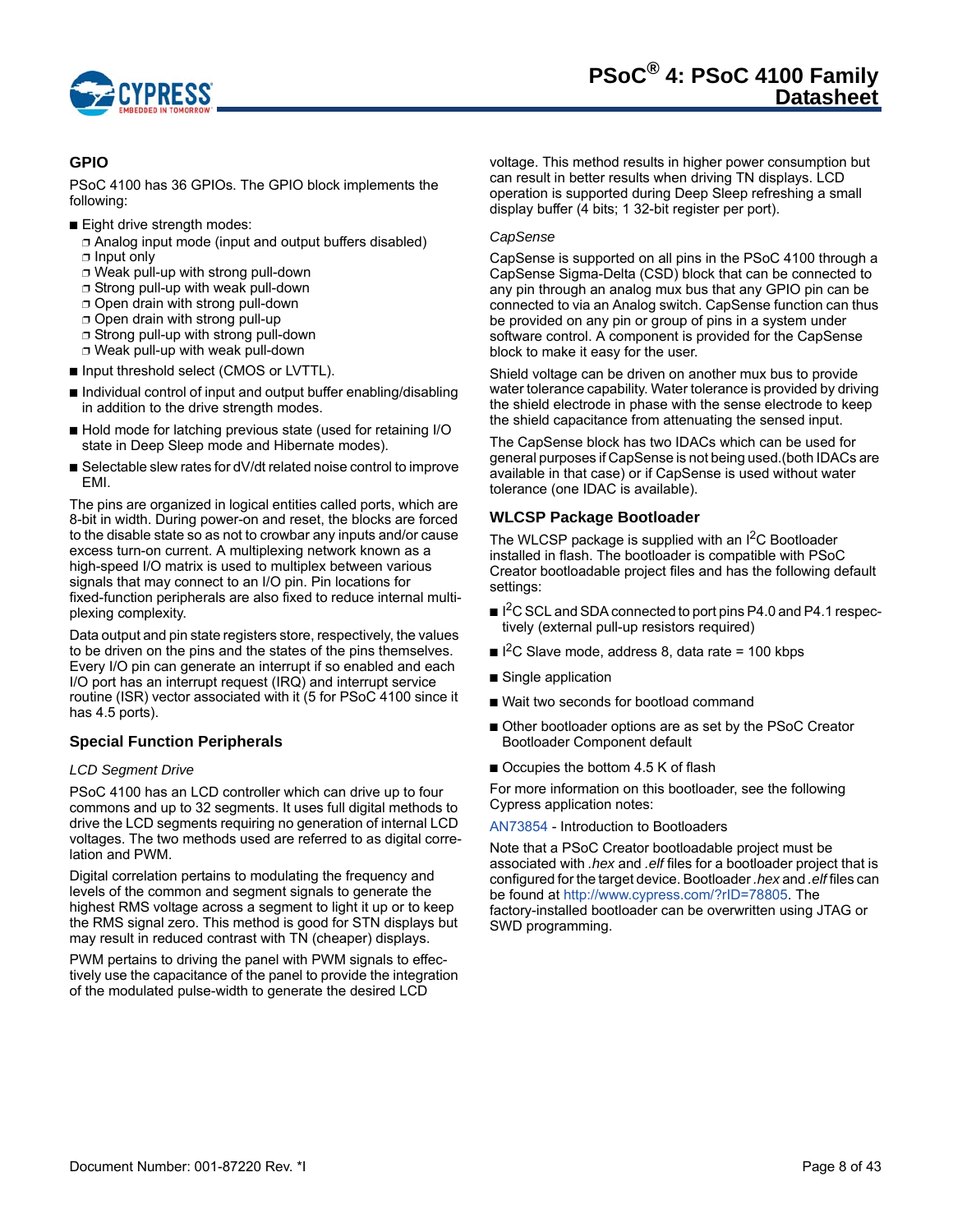

# **Pinouts**

The following is the pin-list for PSoC 4100 (44-TQFP, 40-QFN, 28-SSOP, and 48-TQFP). Port 2 comprises of the high-speed Analog inputs for the SAR Mux. P1.7 is the optional external input and bypass for the SAR reference. Ports 3 and 4 contain the Digital Communication channels. All pins support CSD CapSense and analog mux bus connections.

|                          | 44-TQFP                  |                          | <b>40-QFN</b>            | 28-SSOP                  |                          |                          | 48-TQFP                  |                          |                          | <b>Alternate Functions for Pins</b> |                          |                          |                                                 |
|--------------------------|--------------------------|--------------------------|--------------------------|--------------------------|--------------------------|--------------------------|--------------------------|--------------------------|--------------------------|-------------------------------------|--------------------------|--------------------------|-------------------------------------------------|
| Pin                      | <b>Name</b>              | Pin                      | <b>Name</b>              | Pin                      | <b>Name</b>              | Pin                      | Name                     | Analog                   | Alt <sub>1</sub>         | Alt <sub>2</sub>                    | Alt <sub>3</sub>         | Alt 4                    | <b>Pin Description</b>                          |
| $\overline{1}$           | <b>VSS</b>               | $\overline{\phantom{a}}$ | $\overline{\phantom{0}}$ | $\overline{\phantom{0}}$ | $\qquad \qquad -$        | $\overline{\phantom{a}}$ | $\qquad \qquad -$        |                          | $\overline{\phantom{0}}$ | $\overline{\phantom{a}}$            | $\qquad \qquad -$        | $\overline{\phantom{a}}$ | Ground                                          |
| $\overline{2}$           | P <sub>2.0</sub>         | $\mathbf{1}$             | P <sub>2.0</sub>         | $\qquad \qquad -$        | $\qquad \qquad -$        | $\overline{2}$           | P2.0                     | sarmux.0                 | $\overline{\phantom{0}}$ | $\qquad \qquad -$                   | $\overline{\phantom{0}}$ | $\qquad \qquad -$        | Port 2 Pin 0: gpio, Icd, csd, sarmux            |
| 3                        | P <sub>2.1</sub>         | $\overline{2}$           | P <sub>2.1</sub>         | $\overline{\phantom{0}}$ | $\overline{a}$           | 3                        | P <sub>2.1</sub>         | sarmux.1                 | $\overline{\phantom{0}}$ | $\overline{a}$                      | $\overline{\phantom{0}}$ | $\overline{\phantom{0}}$ | Port 2 Pin 1: gpio, lcd, csd, sarmux            |
| $\overline{4}$           | P <sub>2.2</sub>         | 3                        | P <sub>2.2</sub>         | 5                        | P <sub>2.2</sub>         | $\overline{4}$           | P2.2                     | sarmux.2                 | $\equiv$                 | $\frac{1}{2}$                       | $\overline{\phantom{m}}$ | $\overline{\phantom{a}}$ | Port 2 Pin 2: gpio, lcd, csd, sarmux            |
| 5                        | P <sub>2.3</sub>         | $\overline{4}$           | P <sub>2.3</sub>         | 6                        | P <sub>2.3</sub>         | 5                        | P2.3                     | sarmux.3                 | $\overline{\phantom{0}}$ | $\frac{1}{2}$                       | $\overline{a}$           | $\overline{\phantom{0}}$ | Port 2 Pin 3: gpio, Icd, csd, sarmux            |
| 6                        | P <sub>2.4</sub>         | 5                        | P2.4                     | $\overline{7}$           | P <sub>2.4</sub>         | 6                        | P2.4                     | sarmux.4                 | tcpwm0 p[1]              | $\overline{\phantom{0}}$            | $\qquad \qquad -$        | $\overline{\phantom{0}}$ | Port 2 Pin 4: gpio, lcd, csd, sarmux, pwm       |
| $\overline{7}$           | P <sub>2.5</sub>         | 6                        | P <sub>2.5</sub>         | 8                        | P2.5                     | $\overline{7}$           | P <sub>2.5</sub>         | sarmux.5                 | tcpwm0 n[1]              | $\qquad \qquad -$                   | $\qquad \qquad -$        | $\overline{\phantom{m}}$ | Port 2 Pin 5: gpio, lcd, csd, sarmux, pwm       |
| 8                        | P <sub>2.6</sub>         | $\overline{7}$           | P <sub>2.6</sub>         | 9                        | P2.6                     | 8                        | P2.6                     | sarmux.6                 | tcpwm1_p[1]              | $\overline{\phantom{0}}$            | $\qquad \qquad -$        | $\overline{\phantom{m}}$ | Port 2 Pin 6: gpio, Icd, csd, sarmux, pwm       |
| 9                        | P <sub>2.7</sub>         | 8                        | P <sub>2.7</sub>         | 10                       | P2.7                     | 9                        | P2.7                     | sarmux.7                 | $tcpwm1_n[1]$            | $\overline{\phantom{0}}$            | $\overline{\phantom{m}}$ | $\overline{a}$           | Port 2 Pin 7: gpio, lcd, csd, sarmux, pwm       |
| 10                       | <b>VSS</b>               | 9                        | <b>VSS</b>               | $\overline{\phantom{0}}$ | $\overline{\phantom{0}}$ | $\qquad \qquad -$        | $\overline{\phantom{0}}$ | $\overline{\phantom{0}}$ | $\overline{\phantom{0}}$ | $\overline{\phantom{0}}$            | $\equiv$                 | $\overline{\phantom{a}}$ | Ground                                          |
| $\overline{\phantom{0}}$ |                          | $\overline{a}$           |                          | $-$                      | $\overline{a}$           | 10                       | <b>NC</b>                | $\overline{\phantom{0}}$ | $\overline{\phantom{0}}$ | $\overline{\phantom{0}}$            | $\overline{\phantom{0}}$ | $\overline{a}$           | No Connect                                      |
| $\overline{\phantom{m}}$ | $\overline{\phantom{0}}$ | $\overline{\phantom{0}}$ | $\overline{\phantom{0}}$ | $\overline{\phantom{0}}$ | $\equiv$                 | 11                       | <b>NC</b>                | $\qquad \qquad -$        | $\overline{\phantom{0}}$ | $\overline{\phantom{a}}$            | $\qquad \qquad -$        | $\overline{a}$           | No Connect                                      |
| 11                       | P3.0                     | 10                       | P3.0                     | 11                       | P3.0                     | 12                       | P3.0                     | $\equiv$                 | tcpwm0 p[0]              | scb1 uart rx[0]                     | scb1_i2c_scl[0]          | scb1 spi mosi[0]         | Port 3 Pin 0: gpio, lcd, csd, pwm, scb1         |
| 12                       | P3.1                     | 11                       | P3.1                     | 12                       | P3.1                     | 13                       | P3.1                     | $\qquad \qquad -$        | tcpwm0_n[0]              | scb1 uart tx[0]                     | scb1_i2c_sda[0]          | scb1_spi_miso[0]         | Port 3 Pin 1: gpio, lcd, csd, pwm, scb1         |
| 13                       | P3.2                     | 12                       | P3.2                     | 13                       | P3.2                     | 14                       | P3.2                     | $\equiv$                 | tcpwm1_p[0]              |                                     | swd_io[0]                | scb1_spi_clk[0]          | Port 3 Pin 2: gpio, Icd, csd, pwm, scb1,<br>swd |
| $\overline{\phantom{m}}$ |                          | $\overline{a}$           |                          | $\overline{\phantom{m}}$ | ÷                        | 15                       | <b>VSSD</b>              | $\overline{\phantom{0}}$ |                          | $\overline{\phantom{a}}$            |                          |                          | Ground                                          |
| 14                       | P3.3                     | 13                       | P3.3                     | 14                       | P3.3                     | 16                       | P3.3                     | $\overline{\phantom{0}}$ | tcpwm1 n[0]              | $\overline{\phantom{a}}$            | swd_clk[0]               | scb1_spi_ssel_0[0]       | Port 3 Pin 3: gpio, lcd, csd, pwm, scb1,<br>swd |
| 15                       | P3.4                     | 14                       | P3.4                     | $\overline{\phantom{0}}$ | $\qquad \qquad -$        | 17                       | P3.4                     | $\overline{\phantom{0}}$ | tcpwm2_p[0]              | $\qquad \qquad -$                   | $\overline{\phantom{0}}$ | scb1_spi_ssel_1          | Port 3 Pin 4: gpio, Icd, csd, pwm, scb1         |
| 16                       | P3.5                     | 15                       | P3.5                     | $\overline{\phantom{0}}$ | $\overline{a}$           | 18                       | P3.5                     | $\overline{\phantom{0}}$ | $tcpwm2_n[0]$            | $\qquad \qquad -$                   |                          | scb1_spi_ssel_2          | Port 3 Pin 5: gpio, lcd, csd, pwm, scb1         |
| 17                       | P3.6                     | 16                       | P3.6                     | $\overline{\phantom{0}}$ | $\qquad \qquad -$        | 19                       | P3.6                     | $\overline{\phantom{0}}$ | tcpwm3_p[0]              | $\qquad \qquad -$                   | swd_io[1]                | scb1_spi_ssel_3          | Port 3 Pin 6: gpio, lcd, csd, pwm, scb1,<br>swd |
| 18                       | P3.7                     | 17                       | P3.7                     | $\overline{\phantom{a}}$ | $\overline{\phantom{0}}$ | 20                       | P3.7                     | $\overline{\phantom{0}}$ | tcpwm3_n[0]              | $\qquad \qquad -$                   | swd_clk[1]               | $\overline{\phantom{m}}$ | Port 3 Pin 7: gpio, lcd, csd, pwm, swd          |
| 19                       | <b>VDDD</b>              | $\overline{\phantom{a}}$ | $\overline{\phantom{0}}$ | $\qquad \qquad -$        | $\overline{\phantom{0}}$ | 21                       | VDDD                     | $-$                      | $\overline{\phantom{0}}$ | L.                                  |                          | $\overline{\phantom{0}}$ | Digital Supply, 1.8 - 5.5V                      |
| 20                       | P4.0                     | 18                       | P4.0                     | 15                       | P4.0                     | 22                       | P4.0                     | $\overline{\phantom{0}}$ | $\overline{\phantom{0}}$ | scb0_uart_rx                        | scb0 i2c scl             | scb0_spi_mosi            | Port 4 Pin 0: gpio, lcd, csd, scb0              |
| 21                       | P4.1                     | 19                       | P4.1                     | 16                       | P4.1                     | 23                       | P4.1                     |                          | $\overline{\phantom{0}}$ | scb0 uart tx                        | scb0_i2c_sda             | scb0_spi_miso            | Port 4 Pin 1: gpio, lcd, csd, scb0              |
| 22                       | P4.2                     | 20                       | P4.2                     | 17                       | P4.2                     | 24                       | P4.2                     | csd_c_mod                | $\overline{\phantom{a}}$ | $\overline{\phantom{0}}$            | $\overline{\phantom{0}}$ | scb0_spi_clk             | Port 4 Pin 2: gpio, lcd, csd, scb0              |
| 23                       | P4.3                     | 21                       | P4.3                     | 18                       | P4.3                     | 25                       | P4.3                     | csd_c_sh_tank            | $\overline{\phantom{0}}$ | $\overline{\phantom{0}}$            | $\overline{\phantom{m}}$ | scb0_spi_ssel_0          | Port 4 Pin 3: gpio, Icd, csd, scb0              |
| $\overline{\phantom{0}}$ |                          | $\overline{\phantom{a}}$ | $\overline{\phantom{0}}$ | $\qquad \qquad -$        | $\overline{\phantom{0}}$ | 26                       | <b>NC</b>                |                          | $\overline{\phantom{0}}$ | $\overline{\phantom{a}}$            | $\qquad \qquad -$        |                          | No Connect                                      |
| $\overline{\phantom{a}}$ | $\overline{a}$           | $\overline{\phantom{a}}$ | $\overline{\phantom{0}}$ |                          | $\overline{\phantom{0}}$ | 27                       | <b>NC</b>                | $\equiv$                 | $\overline{\phantom{0}}$ | $\overline{\phantom{0}}$            | $\overline{\phantom{a}}$ | $\overline{\phantom{0}}$ | No Connect                                      |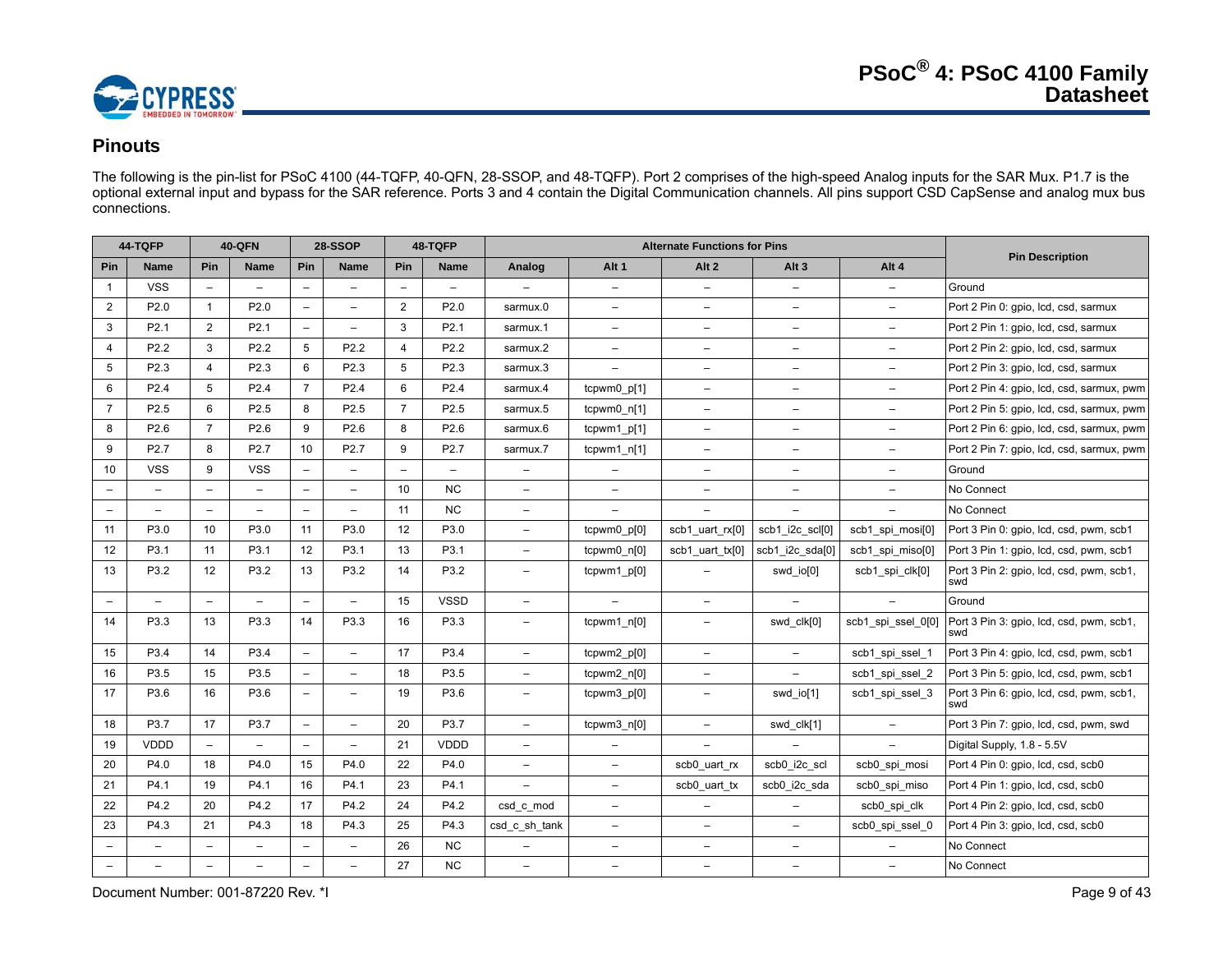# **PSoC® 4: PSoC 4100 Family Datasheet**



|                          | 44-TQFP                  | <b>40-QFN</b>            |                  | 28-SSOP<br>48-TQFP       |                          |     |                  | <b>Alternate Functions for Pins</b> |                          |                          |                          |                          | <b>Pin Description</b>                          |
|--------------------------|--------------------------|--------------------------|------------------|--------------------------|--------------------------|-----|------------------|-------------------------------------|--------------------------|--------------------------|--------------------------|--------------------------|-------------------------------------------------|
| Pin                      | <b>Name</b>              | Pin                      | <b>Name</b>      | Pin                      | <b>Name</b>              | Pin | <b>Name</b>      | Analog                              | Alt <sub>1</sub>         | Alt <sub>2</sub>         | Alt $3$                  | Alt 4                    |                                                 |
| 24                       | P <sub>0.0</sub>         | 22                       | P <sub>0.0</sub> | 19                       | P <sub>0.0</sub>         | 28  | P <sub>0.0</sub> | comp1 inp                           | $-$                      | $\overline{\phantom{0}}$ | $\overline{\phantom{0}}$ | scb0 spi ssel 1          | Port 0 Pin 0: gpio, lcd, csd, scb0, comp        |
| 25                       | P <sub>0.1</sub>         | 23                       | P <sub>0.1</sub> | 20                       | P0.1                     | 29  | P <sub>0.1</sub> | comp1 inn                           | $\qquad \qquad -$        | $\overline{\phantom{m}}$ | -                        | scb0_spi_ssel_2          | Port 0 Pin 1: gpio, lcd, csd, scb0, comp        |
| 26                       | P <sub>0.2</sub>         | 24                       | P <sub>0.2</sub> | 21                       | P <sub>0.2</sub>         | 30  | P <sub>0.2</sub> | comp2 inp                           | $-$                      | -                        | -                        | scb0 spi ssel 3          | Port 0 Pin 2: gpio, lcd, csd, scb0, comp        |
| 27                       | P <sub>0.3</sub>         | 25                       | P <sub>0.3</sub> | 22                       | P <sub>0.3</sub>         | 31  | P <sub>0.3</sub> | comp2_inn                           | $\equiv$                 | $\qquad \qquad -$        | $-$                      | $-$                      | Port 0 Pin 3: gpio, lcd, csd, comp              |
| 28                       | P <sub>0.4</sub>         | 26                       | P <sub>0.4</sub> | $-$                      | $-$                      | 32  | P <sub>0.4</sub> | $\overline{\phantom{0}}$            | $\overline{\phantom{0}}$ | scb1 uart rx[1]          | scb1_i2c_scl[1]          | scb1 spi mosi[1]         | Port 0 Pin 4: qpio, lcd, csd, scb1              |
| 29                       | P <sub>0.5</sub>         | 27                       | P <sub>0.5</sub> | $-$                      | $\qquad \qquad -$        | 33  | P <sub>0.5</sub> | $\overline{\phantom{0}}$            | $-$                      | scb1 uart tx[1]          | scb1_i2c_sda[1]          | scb1 spi miso[1]         | Port 0 Pin 5: gpio, lcd, csd, scb1              |
| 30                       | P <sub>0.6</sub>         | 28                       | P <sub>0.6</sub> | 23                       | P <sub>0.6</sub>         | 34  | P0.6             | $-$                                 | ext clk                  | $\overline{\phantom{0}}$ |                          | scb1_spi_clk[1]          | Port 0 Pin 6: gpio, Icd, csd, scb1, ext clk     |
| 31                       | P <sub>0.7</sub>         | 29                       | P0.7             | 24                       | P0.7                     | 35  | P0.7             | $-$                                 | $\overline{\phantom{0}}$ | $\overline{\phantom{0}}$ | wakeup                   | scb1_spi_ssel_0[1]       | Port 0 Pin 7: gpio, lcd, csd, scb1, wakeup      |
| 32                       | <b>XRES</b>              | 30                       | <b>XRES</b>      | 25                       | <b>XRES</b>              | 36  | <b>XRES</b>      | $\overline{\phantom{0}}$            | $\overline{\phantom{0}}$ | $\qquad \qquad -$        | Ξ.                       | $\qquad \qquad -$        | Chip reset, active low                          |
| 33                       | <b>VCCD</b>              | 31                       | <b>VCCD</b>      | 26                       | <b>VCCD</b>              | 37  | <b>VCCD</b>      | $\overline{\phantom{0}}$            | $\overline{\phantom{0}}$ | $\overline{\phantom{0}}$ | -                        |                          | Regulated supply, connect to 1µF cap or<br>1.8V |
| $\overline{\phantom{a}}$ | $\overline{\phantom{a}}$ | $\overline{a}$           |                  | $\overline{\phantom{a}}$ | $\equiv$                 | 38  | <b>VSSD</b>      | $\overline{\phantom{0}}$            | $\overline{\phantom{0}}$ | $\equiv$                 | $\overline{\phantom{0}}$ | $-$                      | <b>Digital Ground</b>                           |
| 34                       | <b>VDDD</b>              | 32                       | <b>VDDD</b>      | 27                       | <b>VDD</b>               | 39  | <b>VDDD</b>      | $\overline{\phantom{0}}$            | $\qquad \qquad -$        | $\qquad \qquad -$        | $\overline{\phantom{0}}$ | $\overline{\phantom{m}}$ | Digital Supply, 1.8 - 5.5V                      |
| 35                       | <b>VDDA</b>              | 33                       | <b>VDDA</b>      | 27                       | <b>VDD</b>               | 40  | <b>VDDA</b>      | $\overline{\phantom{0}}$            | $\overline{\phantom{m}}$ | $\overline{\phantom{0}}$ | $\overline{\phantom{0}}$ | $-$                      | Analog Supply, 1.8 - 5.5V, equal to VDDD        |
| 36                       | <b>VSSA</b>              | 34                       | <b>VSSA</b>      | 28                       | <b>VSS</b>               | 41  | <b>VSSA</b>      | $\overline{\phantom{0}}$            | $\overline{\phantom{0}}$ | $\overline{\phantom{0}}$ | -                        | $-$                      | Analog Ground                                   |
| 37                       | P <sub>1.0</sub>         | 35                       | P <sub>1.0</sub> | $\mathbf{1}$             | P <sub>1.0</sub>         | 42  | P <sub>1.0</sub> | ctb.oa0.inp                         | tcpwm2_p[1]              | $\overline{\phantom{0}}$ | Ξ.                       | $\overline{\phantom{a}}$ | Port 1 Pin 0: gpio, lcd, csd, ctb, pwm          |
| 38                       | P <sub>1.1</sub>         | 36                       | P <sub>1.1</sub> | 2                        | P <sub>1.1</sub>         | 43  | P <sub>1.1</sub> | ctb.oa0.inm                         | tcpwm2_n[1]              | $\qquad \qquad -$        | -                        | $\overline{\phantom{m}}$ | Port 1 Pin 1: gpio, lcd, csd, ctb, pwm          |
| 39                       | P <sub>1.2</sub>         | 37                       | P <sub>1.2</sub> | 3                        | P <sub>1.2</sub>         | 44  | P <sub>1.2</sub> | ctb.oa0.out                         | tcpwm3_p[1]              | $\qquad \qquad -$        | -                        | $\overline{\phantom{a}}$ | Port 1 Pin 2: gpio, Icd, csd, ctb, pwm          |
| 40                       | P <sub>1.3</sub>         | 38                       | P <sub>1.3</sub> | $\overline{\phantom{0}}$ | $\overline{\phantom{m}}$ | 45  | P <sub>1.3</sub> | ctb.oa1.out                         | tcpwm3_n[1]              | $\overline{\phantom{0}}$ | Ξ.                       | $-$                      | Port 1 Pin 3: gpio, lcd, csd, ctb, pwm          |
| 41                       | P <sub>1.4</sub>         | 39                       | P <sub>1.4</sub> | $\overline{\phantom{0}}$ | $\overline{\phantom{m}}$ | 46  | P <sub>1.4</sub> | ctb.oa1.inm                         | $\overline{\phantom{m}}$ | $\overline{\phantom{0}}$ | $\overline{\phantom{0}}$ | $-$                      | Port 1 Pin 4: gpio, Icd, csd, ctb               |
| 42                       | P <sub>1.5</sub>         | $\overline{\phantom{0}}$ |                  | $\overline{\phantom{0}}$ | $\qquad \qquad -$        | 47  | P <sub>1.5</sub> | ctb.oa1.inp                         | $\qquad \qquad -$        | $\overline{\phantom{0}}$ | —                        | $\overline{\phantom{a}}$ | Port 1 Pin 5: gpio, Icd, csd, ctb               |
| 43                       | P <sub>1.6</sub>         | -                        |                  | $\overline{\phantom{a}}$ |                          | 48  | P <sub>1.6</sub> | ctb.oa0.inp alt                     | -                        | -                        | -                        |                          | Port 1 Pin 6: gpio, lcd, csd                    |
| 44                       | P1.7/VREF                | 40                       | P1.7/VREF        | $\overline{4}$           | P1.7/VREF                |     | P1.7/VREF        | ctb.oa1.inp_alt<br>ext_vref         | $\equiv$                 | $\equiv$                 | Ξ.                       | $\overline{\phantom{a}}$ | Port 1 Pin 7: gpio, lcd, csd, ext ref           |

#### **Notes:**

1. tcpwm\_p and tcpwm\_n refer to tcpwm non-inverted and inverted outputs respectively.

2. P3.2 and P3.3 are SWD pins after boot (reset).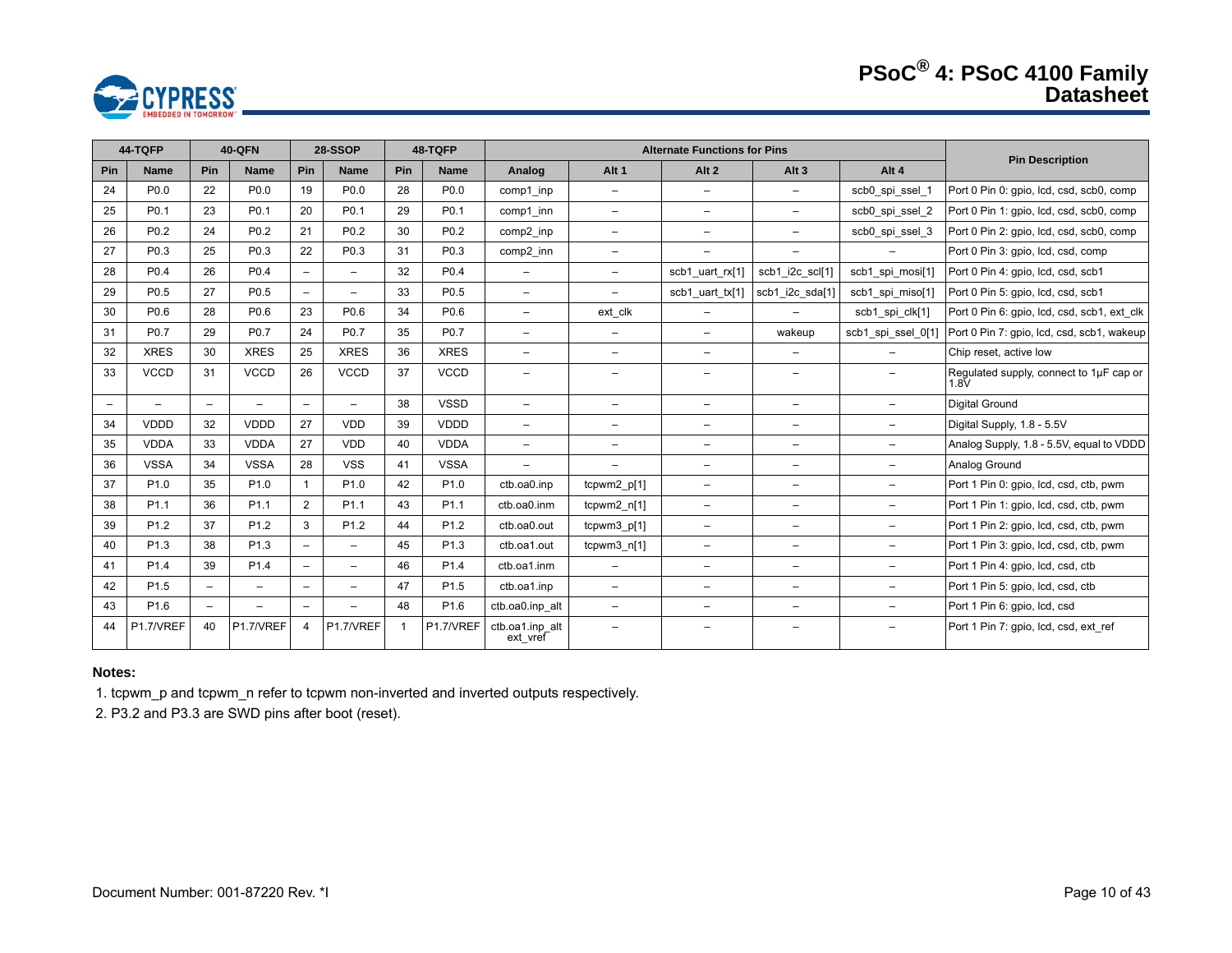

The following is the pin-list for the PSoC 4100 (35-WLCSP).

|                | 35-Ball CSP      |                          |                                  | <b>Alternate Functions for Pins</b> |                                                   |                          | <b>Pin Description</b>                       |
|----------------|------------------|--------------------------|----------------------------------|-------------------------------------|---------------------------------------------------|--------------------------|----------------------------------------------|
| Pin            | <b>Name</b>      | <b>Analog</b>            | Alt 1                            | Alt 2                               | Alt <sub>3</sub>                                  | Alt 4                    |                                              |
| D <sub>3</sub> | P2.2             | sarmux.2                 |                                  | -                                   |                                                   |                          | Port 2 Pin 2: gpio, Icd, csd, sarmux         |
| E4             | P2.3             | sarmux.3                 | $\overline{\phantom{0}}$         | $\overline{\phantom{0}}$            | $\overline{\phantom{0}}$                          | -                        | Port 2 Pin 3: gpio, lcd, csd, sarmux         |
| E <sub>5</sub> | P2.4             | sarmux.4                 | tcpwm0_p[1]                      | $\qquad \qquad -$                   | $-$                                               | $\overline{\phantom{0}}$ | Port 2 Pin 4: gpio, lcd, csd, sarmux, pwm    |
| E <sub>6</sub> | P <sub>2.5</sub> | sarmux.5                 | tcpwm0_n[1]                      | $\qquad \qquad -$                   | $-$                                               | $\overline{\phantom{0}}$ | Port 2 Pin 5: gpio, lcd, csd, sarmux, pwm    |
| E <sub>3</sub> | P2.6             | sarmux.6                 | $tcpwm1$ $p[1]$                  | $\overline{\phantom{0}}$            | $-$                                               | $\overline{\phantom{0}}$ | Port 2 Pin 6: gpio, lcd, csd, sarmux, pwm    |
| E <sub>2</sub> | P2.7             | sarmux.7                 | $tcpwm1_n[1]$                    |                                     |                                                   |                          | Port 2 Pin 7: gpio, lcd, csd, sarmux, pwm    |
| E1             | P3.0             | $\qquad \qquad -$        | tcpwm0_p[0]                      |                                     | $scb1_$ uart_rx $[0]$   $scb1_$   $2c$ _ $scl[0]$ | scb1_spi_mosi[0]         | Port 3 Pin 0: gpio, lcd, csd, pwm, scb1      |
| D <sub>2</sub> | P3.1             | $\equiv$                 | $\overline{\text{tcpwm0\_n[0]}}$ |                                     | scb1_uart_tx[0] $ $ scb1_i2c_sda[0]               | scb1_spi_miso[0]         | Port 3 Pin 1: gpio, lcd, csd, pwm, scb1      |
| D <sub>1</sub> | P3.2             | $\overline{\phantom{0}}$ | tcpwm1_p[0]                      | $\overline{\phantom{0}}$            | swd_io[0]                                         | scb1_spi_clk[0]          | Port 3 Pin 2: gpio, lcd, csd, pwm, scb1, swd |
| <b>B7</b>      | <b>VSS</b>       | $\overline{\phantom{0}}$ |                                  | $\overline{\phantom{0}}$            |                                                   |                          | Ground                                       |
| C1             | P3.3             | $\overline{\phantom{0}}$ | $tcpwm1_n[0]$                    | $\qquad \qquad -$                   | swd_clk[0]                                        | scb1 spi ssel 0[0]       | Port 3 Pin 3: gpio, lcd, csd, pwm, scb1, swd |
| C <sub>2</sub> | P3.4             | $\qquad \qquad -$        | tcpwm2_p[0]                      | $\blacksquare$                      |                                                   | scb1_spi_ssel_1          | Port 3 Pin 4: gpio, lcd, csd, pwm, scb1      |
| <b>B1</b>      | P4.0             | $\overline{\phantom{0}}$ |                                  | scb0_uart_rx                        | scb0_i2c_scl                                      | scb0 spi mosi            | Port 4 Pin 0: gpio, lcd, csd, scb0           |
| <b>B2</b>      | P4.1             | $\equiv$                 | $\overline{\phantom{0}}$         | scb0_uart_tx                        | scb0_i2c_sda                                      | scb0_spi_miso            | Port 4 Pin 1: gpio, Icd, csd, scb0           |
| A2             | P4.2             | csd_c_mod                | $\qquad \qquad -$                |                                     |                                                   | scb0 spi clk             | Port 4 Pin 2: gpio, Icd, csd, scb0           |
| A1             | P4.3             | csd_c_sh_tank            | $\overline{\phantom{0}}$         | $\overline{\phantom{0}}$            | $\overline{\phantom{0}}$                          | scb0 spi ssel 0          | Port 4 Pin 3: gpio, Icd, csd, scb0           |
| C <sub>3</sub> | P0.0             | comp1_inp                | $\qquad \qquad -$                | $\overline{\phantom{a}}$            | $-$                                               | scb0_spi_ssel_1          | Port 0 Pin 0: gpio, lcd, csd, scb0, comp     |
| A <sub>5</sub> | P0.1             | comp1 inn                | $\qquad \qquad -$                | $\overline{\phantom{0}}$            | $-$                                               | scb0 spi ssel 2          | Port 0 Pin 1: gpio, Icd, csd, scb0, comp     |
| A4             | P0.2             | comp2_inp                | $\overline{\phantom{0}}$         | $\qquad \qquad -$                   | $-$                                               | scb0_spi_ssel_3          | Port 0 Pin 2: gpio, Icd, csd, scb0, comp     |
| A <sub>3</sub> | P0.3             | comp2_inn                | $\qquad \qquad -$                |                                     |                                                   |                          | Port 0 Pin 3: gpio, Icd, csd, comp           |
| B <sub>3</sub> | P0.4             | $\overline{\phantom{0}}$ | $\overline{\phantom{m}}$         |                                     | scb1_uart_rx[1] $\vert$ scb1_i2c_scl[1]           | scb1_spi_mosi[1]         | Port 0 Pin 4: gpio, Icd, csd, scb1           |
| A <sub>6</sub> | P0.5             | $\overline{\phantom{0}}$ | $\equiv$                         |                                     | $scb1_$ uart_tx[1] $ scb1_$ i2c_sda[1] $ $        | scb1_spi_miso[1]         | Port 0 Pin 5: gpio, Icd, csd, scb1           |
| <b>B4</b>      | P0.6             | $\overline{\phantom{0}}$ | ext_clk                          | $\qquad \qquad -$                   |                                                   | scb1_spi_clk[1]          | Port 0 Pin 6: gpio, Icd, csd, scb1, ext_clk  |
| B <sub>5</sub> | P0.7             | $\overline{\phantom{0}}$ | $\overline{\phantom{0}}$         | $\overline{\phantom{0}}$            | wakeup                                            | scb1_spi_ssel_0[1]       | Port 0 Pin 7: gpio, lcd, csd, scb1, wakeup   |
| B <sub>6</sub> | <b>XRES</b>      | $\overline{\phantom{0}}$ | $\qquad \qquad -$                | $\qquad \qquad -$                   | $-$                                               |                          | Chip reset, active low                       |
| A7             | <b>VCCD</b>      | $\overline{\phantom{0}}$ | $\overline{\phantom{0}}$         | $\overline{\phantom{0}}$            | $-$                                               | $\overline{\phantom{0}}$ | Regulated supply, connect to 1µF cap or 1.8V |
| C7             | <b>VDD</b>       | $\equiv$                 | $\equiv$                         | $\qquad \qquad -$                   | $-$                                               | $-$                      | Supply, 1.8 - 5.5V                           |
| C <sub>4</sub> | P1.0             | ctb.oa0.inp              | tcpwm2_p[1]                      | $\qquad \qquad -$                   | $-$                                               | $\qquad \qquad -$        | Port 1 Pin 0: gpio, lcd, csd, ctb, pwm       |
| C <sub>5</sub> | P1.1             | ctb.oa0.inm              | $tcpwm2_n[1]$                    | $\overline{\phantom{a}}$            | $\overline{\phantom{0}}$                          | $-$                      | Port 1 Pin 1: gpio, lcd, csd, ctb, pwm       |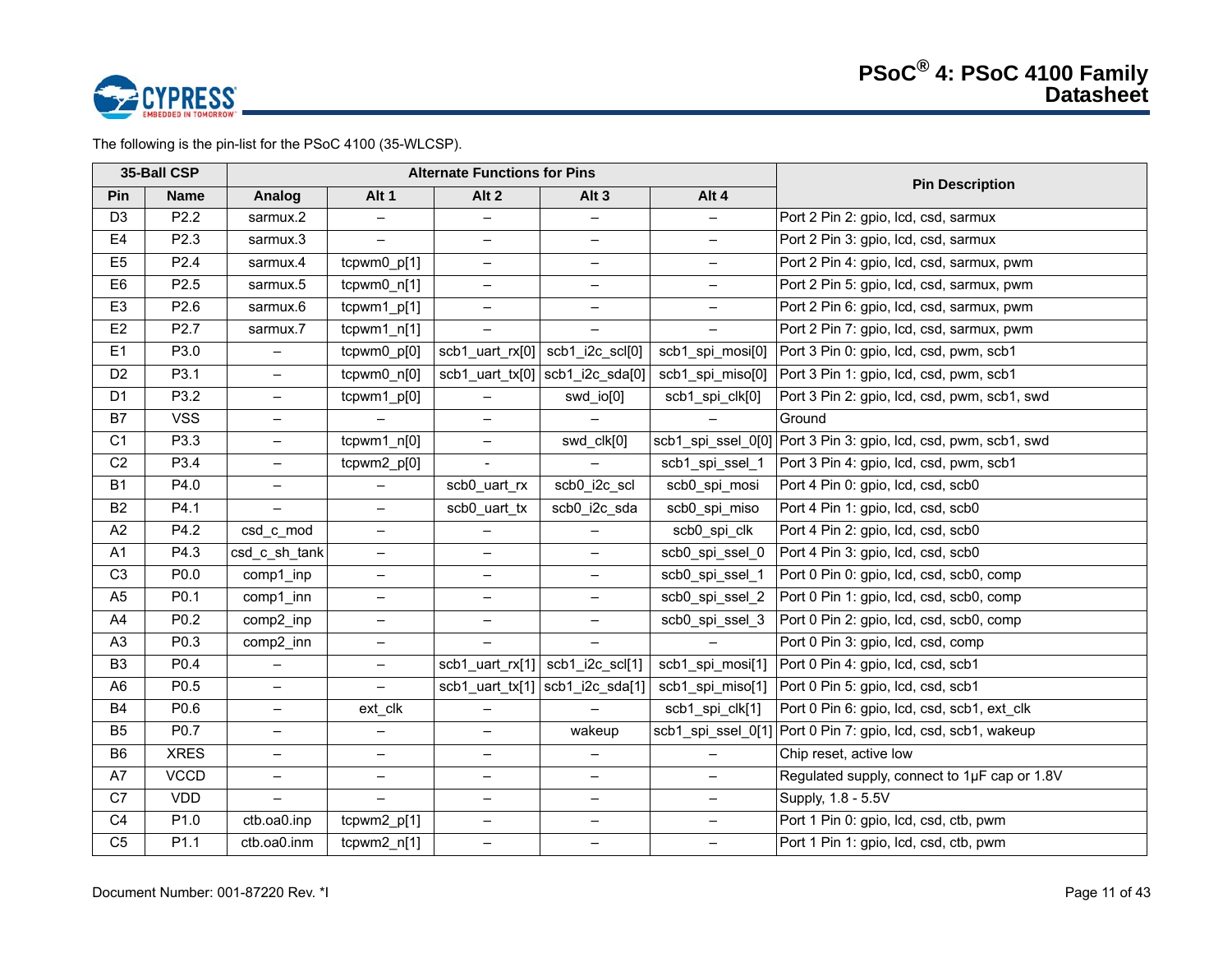

|                | 35-Ball CSP      |                                           |                          | <b>Alternate Functions for Pins</b> |         |                   | <b>Pin Description</b>                 |
|----------------|------------------|-------------------------------------------|--------------------------|-------------------------------------|---------|-------------------|----------------------------------------|
| <b>Pin</b>     | <b>Name</b>      | Analog                                    | Alt 1                    | Alt $2$                             | Alt $3$ | Alt 4             |                                        |
| C <sub>6</sub> | P <sub>1.2</sub> | ctb.oa0.out                               | $tcpwm3_p[1]$            | $\qquad \qquad$                     |         | $\qquad \qquad -$ | Port 1 Pin 2: gpio, lcd, csd, ctb, pwm |
| D7             | P <sub>1.3</sub> | ctb.oa1.out                               | $tcpwm3_n[1]$            |                                     |         |                   | Port 1 Pin 3: gpio, lcd, csd, ctb, pwm |
| D <sub>4</sub> | P <sub>1.4</sub> | ctb.oa1.inm                               | $\overline{\phantom{0}}$ |                                     |         |                   | Port 1 Pin 4: gpio, Icd, csd, ctb      |
| D <sub>5</sub> | P <sub>1.5</sub> | ctb.oa1.inp                               | $\overline{\phantom{m}}$ |                                     |         |                   | Port 1 Pin 5: gpio, Icd, csd, ctb      |
| D6             | P <sub>1.6</sub> | ctb.oa0.inp alt                           | -                        |                                     |         |                   | Port 1 Pin 6: gpio, Icd, csd           |
| E7             |                  | P1.7/VREF   ctb.oa1.inp alt  <br>ext vref | $\overline{\phantom{0}}$ |                                     |         |                   | Port 1 Pin 7: gpio, Icd, csd, ext ref  |

#### **Descriptions of the Pin functions are as follows:**

**VDDD**: Power supply for both analog and digital sections (where there is no  $V_{DDA}$  pin).

**VDDA**: Analog  $V_{DD}$  pin where package pins allow; shorted to  $V_{DDD}$  otherwise.

**VSSA:** Analog ground pin where package pins allow; shorted to VSS otherwise

**VSS**: Ground pin.

**VCCD**: Regulated Digital supply (1.8 V ±5%).

Port Pins can all be used as LCD Commons, LCD Segment drivers, or CSD sense and shield pins can be connected to AMUXBUS A or B or can all be used as GPIO pins that can be driven by firmware or DSI signals.

The following packages are supported: 48-pin TQFP, 44-pin TQFP, 40-pin QFN, and 28-pin SSOP.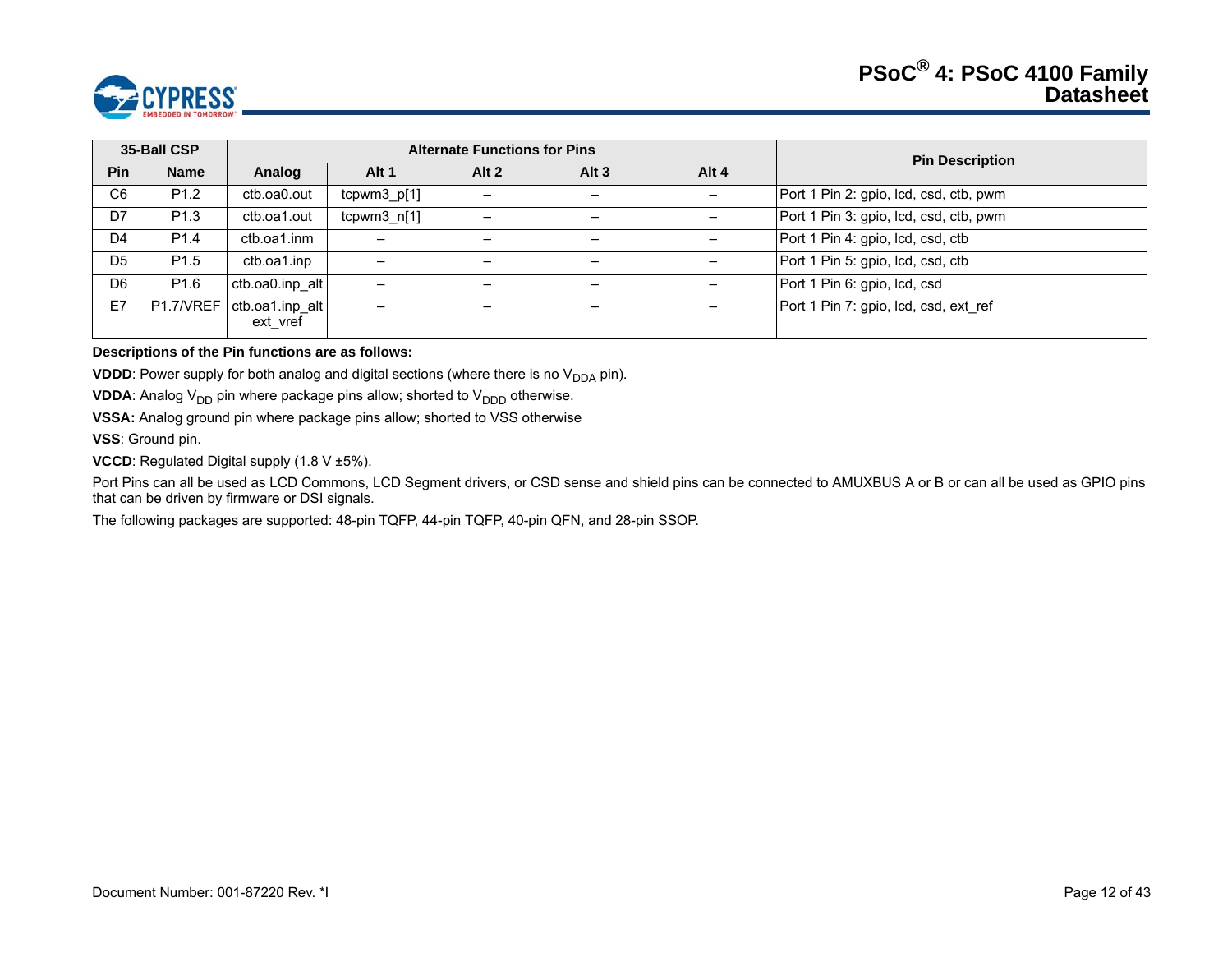

#### **Figure 5. 48-Pin TQFP Pinout**

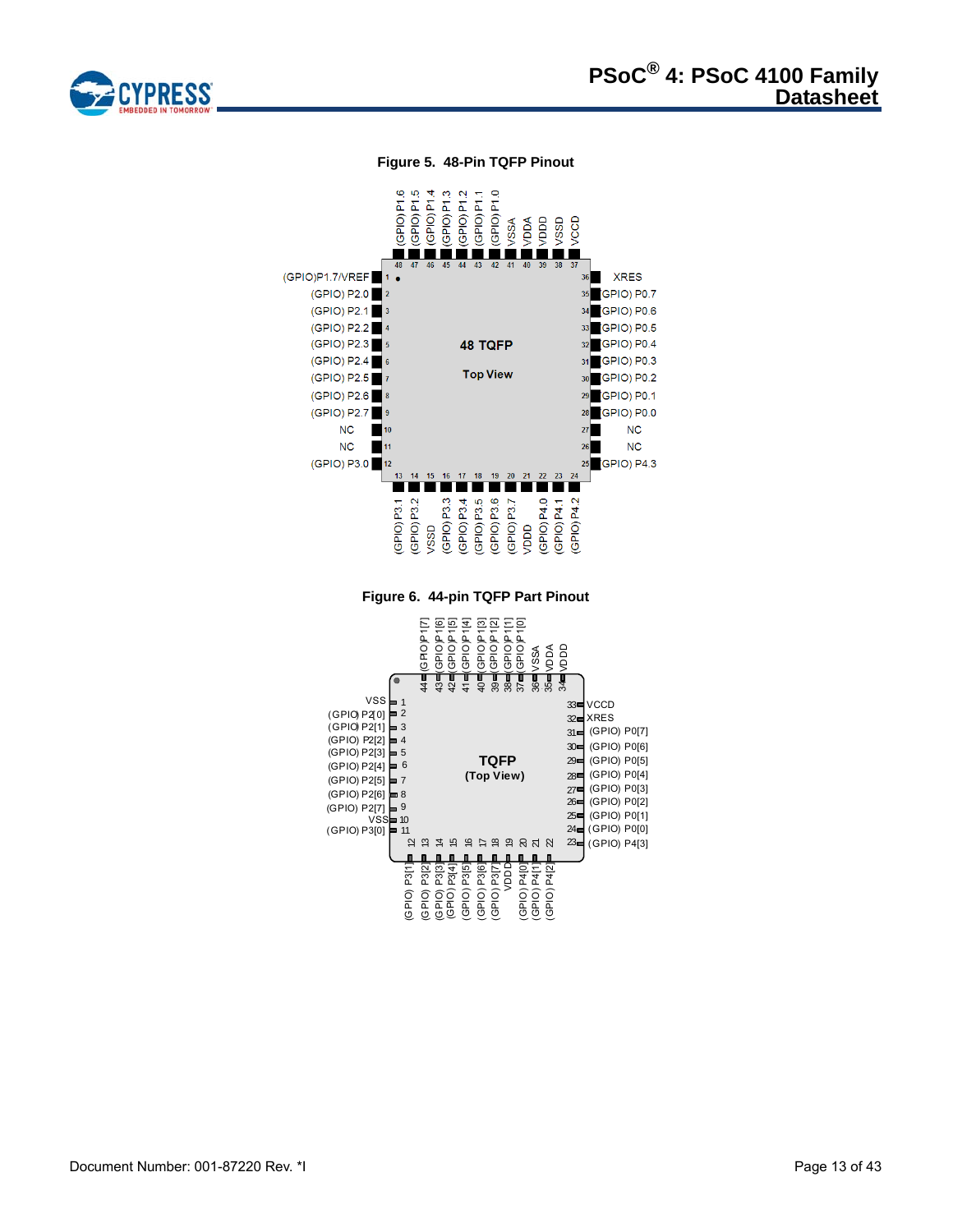

# **Figure 7. 40-Pin QFN Pinout**



**Figure 8. 35-Ball WLCSP**





| (GPIO) P1[0]<br>(GPIO)P1[1]<br>(GP1O)P1[2]<br>(GPIO) P1[7]<br>(GPIO) P2[2]<br>(GPIO) P2[3]<br>(GPIO) P2[4]<br>(GPIO) P2[5]<br>(GPIO) P2[6]<br>(GPIO)P2[7]<br>(GPIO) P3[0] = 11 | ۲<br>∍ 9<br>$=10$ | 3<br>4<br>5<br>6<br>$\overline{7}$<br>8 | <b>SSOP</b><br>(Top View) | 28<br>$27 =$<br>$26 \blacksquare$<br>$25 =$<br>$23 =$<br>$22 =$ | <b>VSS</b><br>VDDD<br>VCCD<br><b>XRES</b><br>24 (GPIO) P0[7]<br>(GPIO) P0[6]<br>(GPIO) P0[3]<br>$21 = (GPIO) P0[2]$<br>20 (GPIO) P0[1]<br>19 (GPIO) P0[0]<br>18 (GPIO) P4[3] |
|--------------------------------------------------------------------------------------------------------------------------------------------------------------------------------|-------------------|-----------------------------------------|---------------------------|-----------------------------------------------------------------|------------------------------------------------------------------------------------------------------------------------------------------------------------------------------|
| (GPIO)P3[1] = 12<br>(GPIO)P3[2] = 13                                                                                                                                           |                   |                                         |                           | $17 =$<br>$16 \blacksquare$                                     | (GPIO)P4[2]<br>(GPIO)P4[1]                                                                                                                                                   |
| (GPIO) P3[3]                                                                                                                                                                   |                   | $=14$                                   |                           | $15 =$                                                          | (GPIO) P4[0]                                                                                                                                                                 |
|                                                                                                                                                                                |                   |                                         |                           |                                                                 |                                                                                                                                                                              |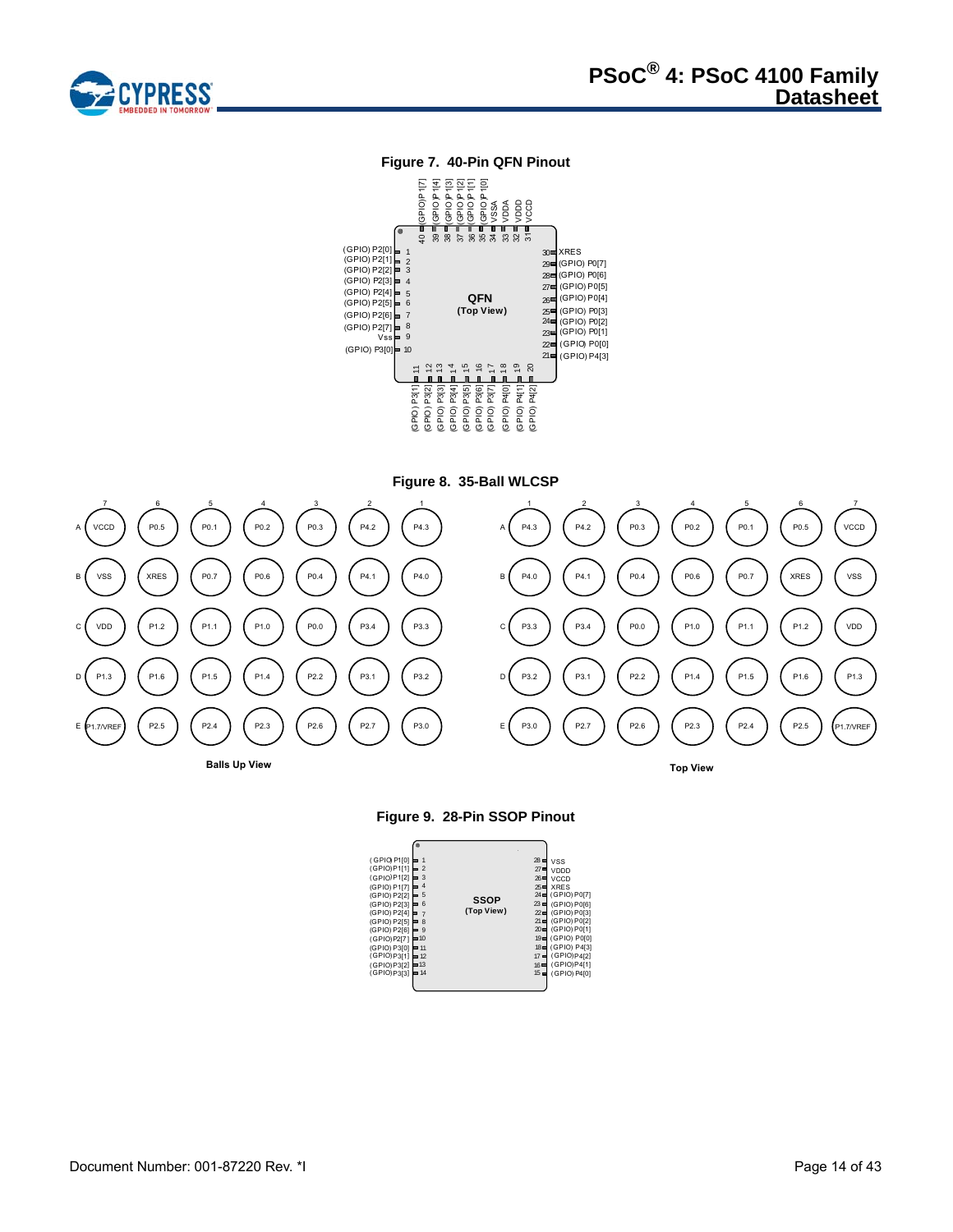

# **Power**

The following power system diagrams show the minimum set of power supply pins as implemented for PSoC 4100. The system has one regulator in Active mode for the digital circuitry. There is no analog regulator; the analog circuits run directly from the  $V<sub>DDA</sub>$  input. There are separate regulators for the Deep Sleep and Hibernate (lowered power supply and retention) modes. There is a separate low-noise regulator for the bandgap. The supply voltage range is 1.71 V to 5.5 V with all functions and circuits operating over that range.





The PSoC 4100 family allows two distinct modes of power supply operation: Unregulated External Supply, and Regulated External Supply modes.

# **Unregulated External Supply**

In this mode, PSoC 4100 is powered by an external power supply that can be anywhere in the range of 1.8 V to 5.5 V. This range is also designed for battery-powered operation, for instance, the chip can be powered from a battery system that starts at 3.5 V and works down to 1.8 V. In this mode, the internal regulator of PSoC 4100 supplies the internal logic and the  $V_{\text{CCD}}$  output of the PSoC 4100 must be bypassed to ground via an external Capacitor (in the range of 1  $\mu$ F to 1.6  $\mu$ F; X5R ceramic or better).

V<sub>DDA</sub> and V<sub>DDD</sub> must be shorted together; the grounds, VSSA and  $V<sub>SS</sub>$  must also be shorted together. Bypass capacitors must be used from  $V_{\text{DDD}}$  to ground, typical practice for systems in this frequency range is to use a capacitor in the 1-µF range in parallel with a smaller capacitor (0.1 µF for example). Note that these are simply rules of thumb and that, for critical applications, the PCB layout, lead inductance, and the Bypass capacitor parasitic should be simulated to design and obtain optimal bypassing.

#### **Figure 11. 48-TQFP Package Example**



**Figure 12. 44-TQFP Package Example**



| <b>Power Supply</b>            | <b>Bypass Capacitors</b>                                                                                                           |
|--------------------------------|------------------------------------------------------------------------------------------------------------------------------------|
| VDDD-VSS                       | 0.1 $\mu$ F ceramic at each pin (C2, C6) plus<br>bulk capacitor 1 to 10 µF (C1). Total capac-<br>itance may be greater than 10 µF. |
| VDDA-VSSA                      | 0.1 µF ceramic at pin (C4). Additional<br>1 µF to 10 µF (C3) bulk capacitor. Total<br>capacitance may be greater than 10 µF.       |
| VCCD-VSS                       | 1 µF ceramic capacitor at the VCCD pin<br>(C5)                                                                                     |
| <b>VREF-VSSA</b><br>(optional) | The internal bandgap may be bypassed<br>with a 1 µF to 10 µF capacitor. Total capac-<br>itance may be greater than 10 µF.          |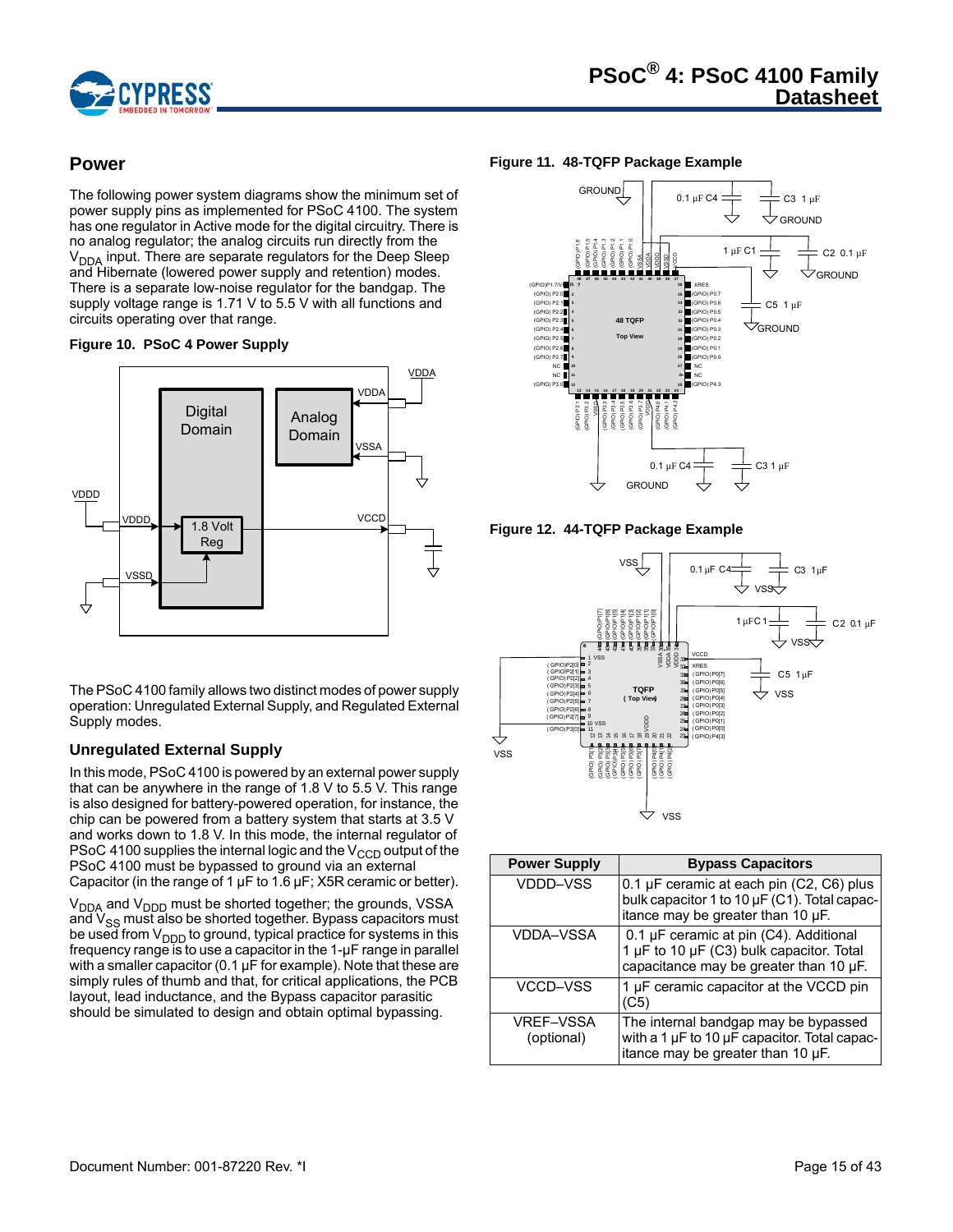

**Note** It is good practice to check the datasheets for your bypass capacitors, specifically the working voltage and the DC bias specifications. With some capacitors, the actual capacitance can decrease considerably when the DC bias (V<sub>DDA</sub>, V<sub>DDD</sub>, or V<sub>CCD</sub>) is a significant percentage of the rated working voltage. V<sub>DDA</sub> must be equal to or higher than the V<sub>DDD</sub> supply when powering up.



# **Figure 13. 40-pin QFN Example**





In this mode, the PSoC 4100 is powered by an external power supply that must be within the range of 1.71 V to 1.89 V (1.8) ±5%); note that this range needs to include power supply ripple too. In this mode, VCCD, VDDA, and VDDD pins are all shorted together and bypassed. The internal regulator is disabled in firmware.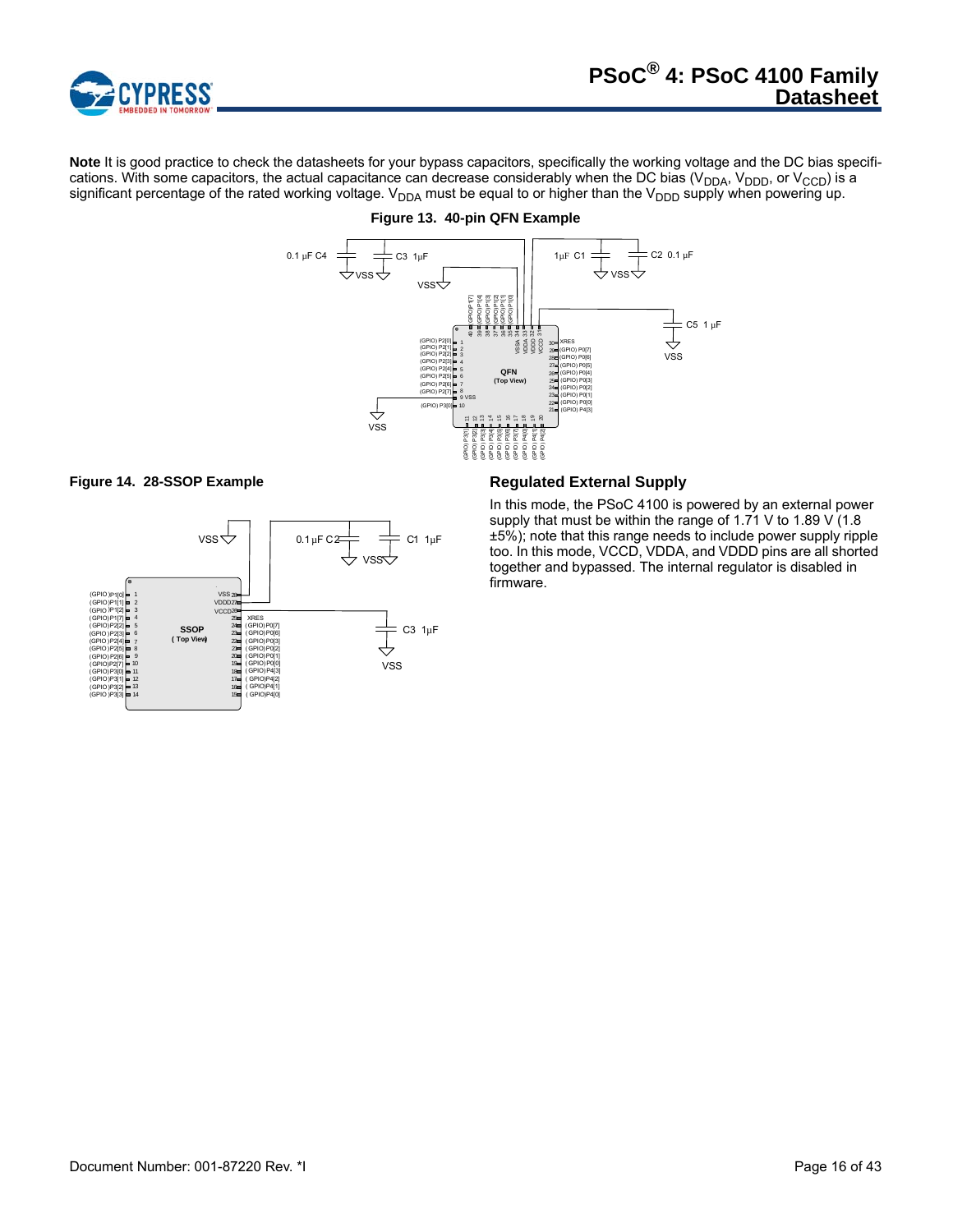

# **Development Support**

The PSoC 4100 family has a rich set of documentation, development tools, and online resources to assist you during your development process. Visit www.cypress.com/go/psoc4 to find out more.

## **Documentation**

A suite of documentation supports the PSoC 4100 family to ensure that you can find answers to your questions quickly. This section contains a list of some of the key documents.

**Software User Guide**: A step-by-step guide for using PSoC Creator. The software user guide shows you how the PSoC Creator build process works in detail, how to use source control with PSoC Creator, and much more.

**Component Datasheets**: The flexibility of PSoC allows the creation of new peripherals (components) long after the device has gone into production. Component data sheets provide all of the information needed to select and use a particular component, including a functional description, API documentation, example code, and AC/DC specifications.

**Application Notes**: PSoC application notes discuss a particular application of PSoC in depth; examples include brushless DC motor control and on-chip filtering. Application notes often include example projects in addition to the application note document.

**Technical Reference Manual**: The Technical Reference Manual (TRM) contains all the technical detail you need to use a PSoC device, including a complete description of all PSoC registers. The TRM is available in the Documentation section at www.cypress.com/psoc4.

#### **Online**

In addition to print documentation, the Cypress PSoC forums connect you with fellow PSoC users and experts in PSoC from around the world, 24 hours a day, 7 days a week.

#### **Tools**

With industry standard cores, programming, and debugging interfaces, the PSoC 4100 family is part of a development tool ecosystem. Visit us at www.cypress.com/go/psoccreator for the latest information on the revolutionary, easy to use PSoC Creator IDE, supported third party compilers, programmers, debuggers, and development kits.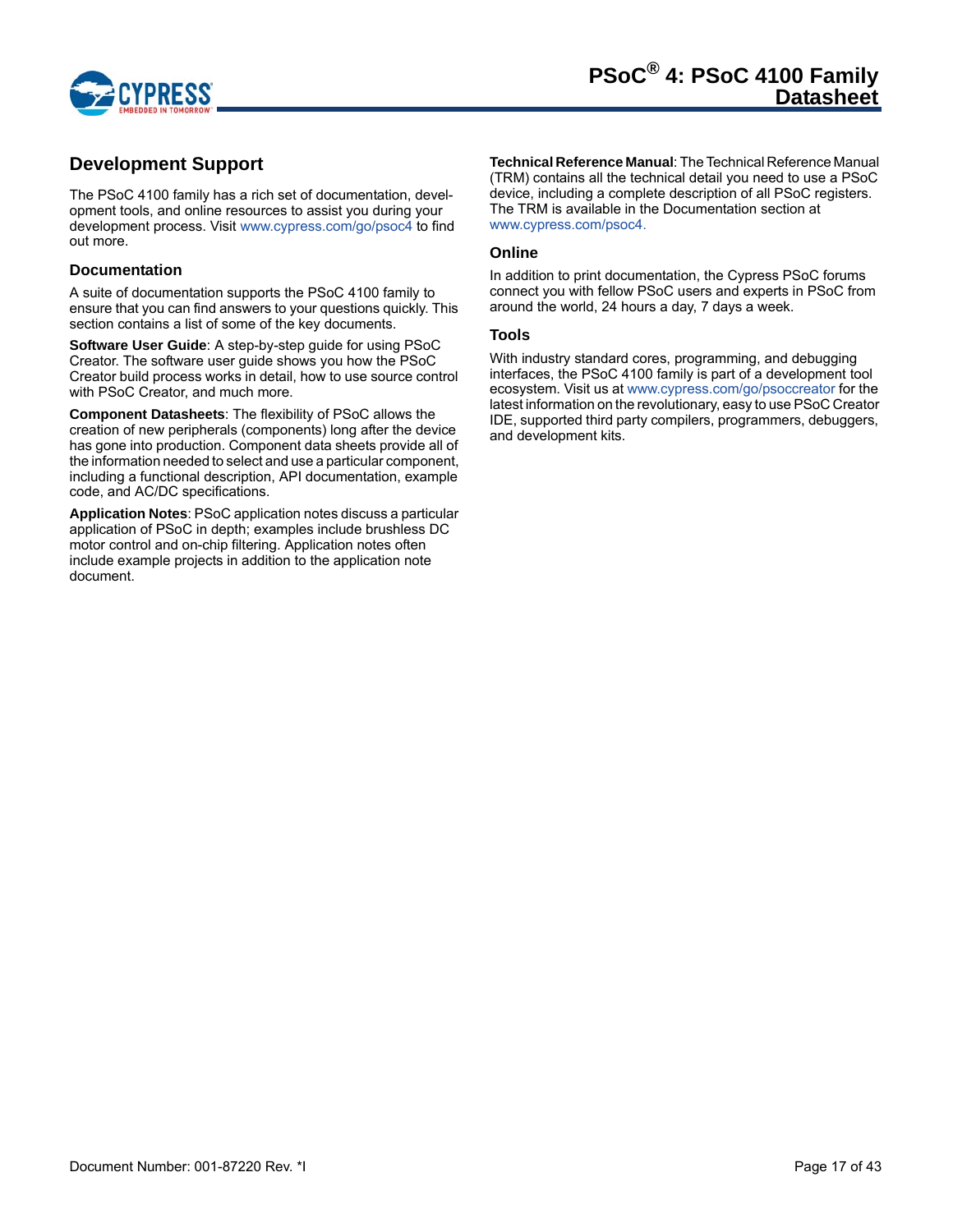

# **Electrical Specifications**

# **Absolute Maximum Ratings**

## **Table 1. Absolute Maximum Ratings**[1]

| Spec ID#         | <b>Parameter</b>            | <b>Description</b>                                                                                          | <b>Min</b> | <b>Typ</b> | <b>Max</b>  | <b>Units</b> | Details/<br><b>Conditions</b>             |
|------------------|-----------------------------|-------------------------------------------------------------------------------------------------------------|------------|------------|-------------|--------------|-------------------------------------------|
| SID <sub>1</sub> | V <sub>DDD</sub> ABS        | Digital supply relative to $V_{\rm SSD}$                                                                    | $-0.5$     |            | 6           | v            | Absolute max                              |
| SID <sub>2</sub> | $V_{\text{CCD}_\text{ABS}}$ | Direct digital core voltage input relative<br>to Vssd                                                       | $-0.5$     |            | 1.95        | v            | Absolute max                              |
| SID <sub>3</sub> | V <sub>GPIO_ABS</sub>       | GPIO voltage                                                                                                | $-0.5$     |            | $VDD + 0.5$ | V            | Absolute max                              |
| SID <sub>4</sub> | <b>GPIO ABS</b>             | Maximum current per GPIO                                                                                    | $-25$      |            | 25          | mA           | Absolute max                              |
| SID <sub>5</sub> | <b>IGPIO</b> injection      | GPIO injection current, Max for $V_{H}$ ><br>$V_{\text{DDD}}$ , and Min for $V_{\text{IL}} < V_{\text{SS}}$ | $-0.5$     |            | 0.5         | mA           | Absolute max, current<br>injected per pin |
| BID44            | ESD HBM                     | Electrostatic discharge human body<br>model                                                                 | 2200       |            |             | V            |                                           |
| <b>BID45</b>     | ESD CDM                     | Electrostatic discharge charged<br>device model                                                             | 500        |            |             | $\vee$       |                                           |
| <b>BID46</b>     | LU                          | Pin current for latch-up                                                                                    | $-200$     |            | 200         | mA           |                                           |

# **Device-Level Specifications**

All specifications are valid for -40 °C  $\leq$  TA  $\leq$  105 °C and TJ  $\leq$  125 °C, except where noted. Specifications are valid for 1.71 V to 5.5 V, except where noted.

#### **Table 2. DC Specifications**

| Spec ID#          | <b>Parameter</b>                                                                     | <b>Description</b>                                                                  | <b>Min</b>               | <b>Typ</b>               | <b>Max</b> | <b>Units</b> | Details/<br><b>Conditions</b>    |  |  |  |  |
|-------------------|--------------------------------------------------------------------------------------|-------------------------------------------------------------------------------------|--------------------------|--------------------------|------------|--------------|----------------------------------|--|--|--|--|
| <b>SID53</b>      | V <sub>DD</sub>                                                                      | Power Supply Input Voltage ( $V_{\text{DDA}}$ =<br>$V_{\text{DDD}} = V_{\text{DD}}$ | 1.8                      |                          | 5.5        | V            | With regulator enabled           |  |  |  |  |
| <b>SID255</b>     | V <sub>DDD</sub>                                                                     | Power Supply Input Voltage unregu-<br>lated                                         | 1.71                     | 1.8                      | 1.89       | $\vee$       | Internally unregulated<br>Supply |  |  |  |  |
| <b>SID54</b>      | $V_{CCD}$                                                                            | Output voltage (for core logic)                                                     |                          | 1.8                      |            | $\vee$       |                                  |  |  |  |  |
| <b>SID55</b>      | <b>CEFC</b>                                                                          | External Regulator voltage bypass                                                   | 1                        | 1.3                      | 1.6        | μF           | X5R ceramic or better            |  |  |  |  |
| SID <sub>56</sub> | <b>CEXC</b>                                                                          | Power supply decoupling capacitor                                                   |                          | 1                        | —          | μF           | X5R ceramic or better            |  |  |  |  |
|                   | Active Mode, $V_{DD}$ = 1.71 V to 5.5 V. Typical Values measured at $V_{DD}$ = 3.3 V |                                                                                     |                          |                          |            |              |                                  |  |  |  |  |
| SID9              | IDD4                                                                                 | Execute from Flash; CPU at 6 MHz                                                    |                          |                          | 2.8        | mA           |                                  |  |  |  |  |
| <b>SID10</b>      | IDD <sub>5</sub>                                                                     | Execute from Flash; CPU at 6 MHz                                                    | $\overline{\phantom{0}}$ | 2.2                      |            | mA           | $T = 25 °C$                      |  |  |  |  |
| <b>SID12</b>      | IDD <sub>7</sub>                                                                     | Execute from Flash; CPU at 12 MHz,                                                  | —                        | $\overline{\phantom{0}}$ | 4.2        | mA           |                                  |  |  |  |  |
| <b>SID13</b>      | IDD8                                                                                 | Execute from Flash; CPU at 12 MHz                                                   |                          | 3.7                      |            | mA           | $T = 25 °C$                      |  |  |  |  |
| SID <sub>16</sub> | IDD11                                                                                | Execute from Flash; CPU at 24 MHz                                                   |                          | 6.7                      |            | mA           | $T = 25 °C$                      |  |  |  |  |
| SID <sub>17</sub> | IDD12                                                                                | Execute from Flash; CPU at 24 MHz                                                   |                          | -                        | 7.2        | mA           |                                  |  |  |  |  |
|                   | Sleep Mode, $V_{DD}$ = 1.7 V to 5.5 V                                                |                                                                                     |                          |                          |            |              |                                  |  |  |  |  |
| <b>SID25</b>      | IDD <sub>20</sub>                                                                    | I <sup>2</sup> C wakeup, WDT, and Comparators<br>on. 6 MHz.                         |                          | 1.3                      | 1.8        | mA           | $V_{DD}$ = 1.71 to 5.5 V         |  |  |  |  |
| SID25A            | IDD20A                                                                               | I <sup>2</sup> C wakeup, WDT, and Comparators<br>on. 12 MHz.                        |                          | 1.7                      | 2.2        | mA           | $V_{DD}$ = 1.71 to 5.5 V         |  |  |  |  |
|                   |                                                                                      | Deep Sleep Mode, $V_{DD}$ = 1.8 V to 3.6 V (Regulator on)                           |                          |                          |            |              |                                  |  |  |  |  |
| SID31             | IDD <sub>26</sub>                                                                    | $I2C$ wakeup and WDT on.                                                            | -                        | 1.3                      | —          | μA           | $T = 25 °C$                      |  |  |  |  |
| <b>SID32</b>      | IDD <sub>27</sub>                                                                    | I <sup>2</sup> C wakeup and WDT on.                                                 |                          |                          | 45         | μA           | $T = 85 °C$                      |  |  |  |  |

#### **Note**

1. Usage above the absolute maximum conditions listed in Table 1 may cause permanent damage to the device. Exposure to absolute maximum conditions for extended<br>periods of time may affect device reliability. The maximum sto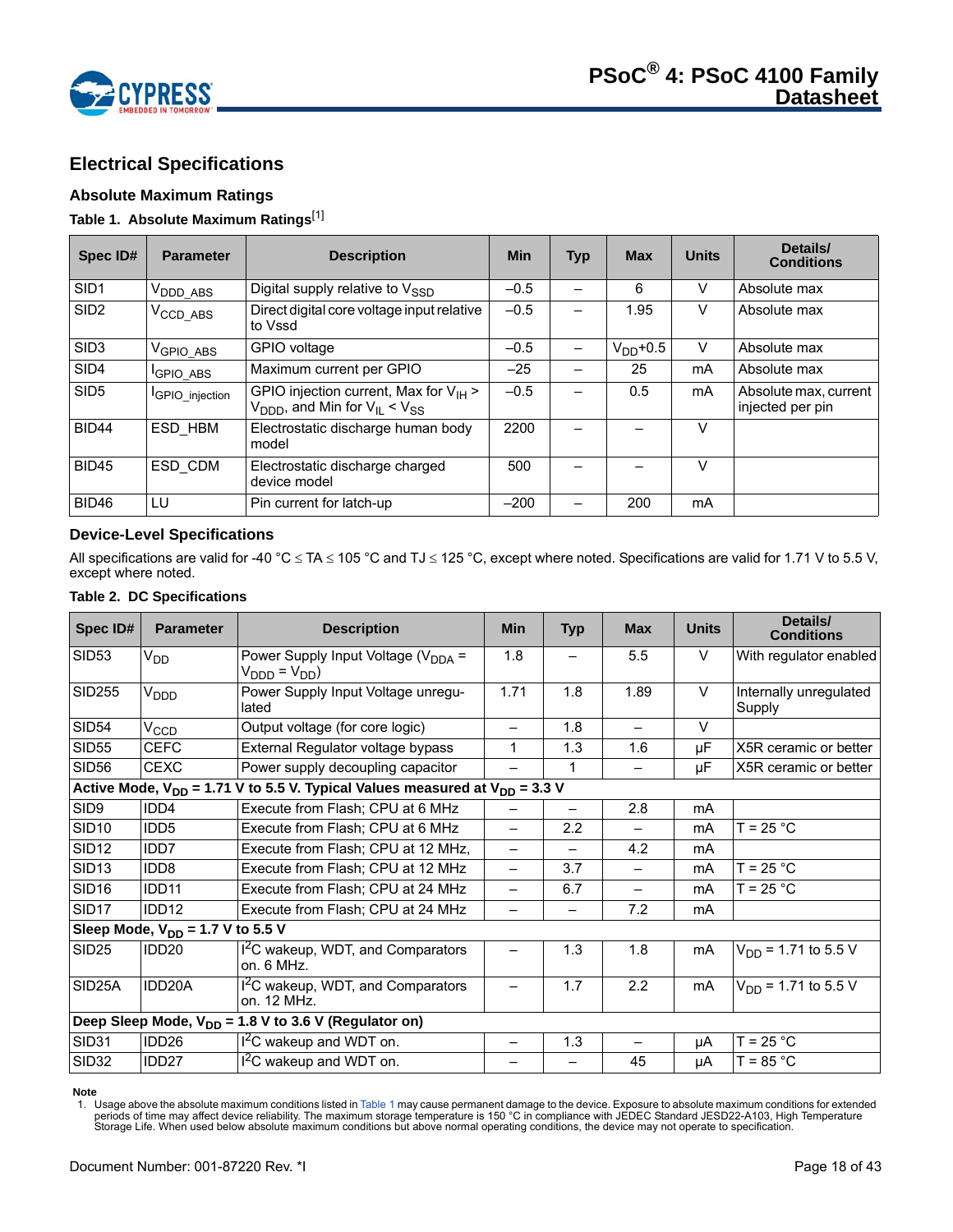

# **Table 2. DC Specifications** *(continued)*

| Spec ID#            | <b>Parameter</b>                                                         | <b>Description</b>                                               | <b>Min</b>               | <b>Typ</b>               | <b>Max</b>               | <b>Units</b> | Details/<br><b>Conditions</b>  |  |  |  |  |
|---------------------|--------------------------------------------------------------------------|------------------------------------------------------------------|--------------------------|--------------------------|--------------------------|--------------|--------------------------------|--|--|--|--|
|                     | Deep Sleep Mode, $V_{DD}$ = 3.6 V to 5.5 V                               |                                                                  |                          |                          |                          |              |                                |  |  |  |  |
| <b>SID34</b>        | IDD <sub>29</sub>                                                        | <sup>12</sup> C wakeup and WDT on                                |                          | 1.5                      | 15                       | μA           | Typ at 25 °C<br>Max at 85 °C   |  |  |  |  |
|                     | Deep Sleep Mode, V <sub>DD</sub> = 1.71 V to 1.89 V (Regulator bypassed) |                                                                  |                          |                          |                          |              |                                |  |  |  |  |
| SID37               | IDD32                                                                    | $I2C$ wakeup and WDT on.                                         | $\qquad \qquad -$        | 1.7                      | $\overline{\phantom{m}}$ | μA           | $T = 25 °C$                    |  |  |  |  |
| <b>SID38</b>        | IDD33                                                                    | I <sup>2</sup> C wakeup and WDT on                               |                          |                          | 60                       | μA           | $T = 85 °C$                    |  |  |  |  |
|                     | Deep Sleep Mode, +105 °C                                                 |                                                                  |                          |                          |                          |              |                                |  |  |  |  |
| SID33Q              | IDD28Q                                                                   | I <sup>2</sup> C wakeup and WDT on. Regulator<br>Off.            | —                        |                          | 135                      | μA           | $V_{DD}$ = 1.71 to 1.89        |  |  |  |  |
| SID34Q              | IDD29Q                                                                   | I <sup>2</sup> C wakeup and WDT on.                              |                          |                          | 180                      | μA           | $V_{DD}$ = 1.8 to 3.6          |  |  |  |  |
| SID35Q              | IDD30Q                                                                   | $12C$ wakeup and WDT on.                                         | $\overline{\phantom{0}}$ |                          | 140                      | μA           | $V_{DD}$ = 3.6 to 5.5          |  |  |  |  |
|                     |                                                                          | Hibernate Mode, $V_{DD}$ = 1.8 V to 3.6 V (Regulator on)         |                          |                          |                          |              |                                |  |  |  |  |
| <b>SID40</b>        | IDD35                                                                    | <b>GPIO and Reset active</b>                                     | $\overline{\phantom{0}}$ | 150                      |                          | nA           | $T = 25 °C$                    |  |  |  |  |
| <b>SID41</b>        | IDD36                                                                    | <b>GPIO and Reset active</b>                                     | $\overline{\phantom{0}}$ | $\equiv$                 | 1000                     | nA           | $T = 85 °C$                    |  |  |  |  |
|                     | Hibernate Mode, $V_{DD} = 3.6 V$ to 5.5 V                                |                                                                  |                          |                          |                          |              |                                |  |  |  |  |
| <b>SID43</b>        | IDD38                                                                    | <b>GPIO and Reset active</b>                                     | $\qquad \qquad -$        | 150                      | $\qquad \qquad -$        | nA           | $T = 25 °C$                    |  |  |  |  |
|                     |                                                                          | Hibernate Mode, $V_{DD}$ = 1.71 V to 1.89 V (Regulator bypassed) |                          |                          |                          |              |                                |  |  |  |  |
| <b>SID46</b>        | IDD41                                                                    | <b>GPIO and Reset active</b>                                     | $\overline{\phantom{0}}$ | 150                      |                          | nA           | $T = 25 °C$                    |  |  |  |  |
| <b>SID47</b>        | IDD42                                                                    | <b>GPIO and Reset active</b>                                     | $\overline{\phantom{0}}$ | $\overline{\phantom{0}}$ | 1000                     | nA           | $T = 85 °C$                    |  |  |  |  |
|                     | Hibernate Mode, +105 °C                                                  |                                                                  |                          |                          |                          |              |                                |  |  |  |  |
| SID42Q              | IDD37Q                                                                   | Regulator Off                                                    | $\qquad \qquad -$        | $\qquad \qquad -$        | 19.4                     | μA           | $V_{DD}$ = 1.71 to 1.89        |  |  |  |  |
| SID43Q              | IDD38Q                                                                   |                                                                  |                          |                          | 17                       | μA           | $V_{DD} = 1.8 \text{ to } 3.6$ |  |  |  |  |
| SID44Q              | IDD39Q                                                                   |                                                                  |                          |                          | 16                       | μA           | $V_{DD}$ = 3.6 to 5.5          |  |  |  |  |
| <b>Stop Mode</b>    |                                                                          |                                                                  |                          |                          |                          |              |                                |  |  |  |  |
| <b>SID304</b>       | IDD43A                                                                   | Stop Mode current; $V_{DD} = 3.3 V$                              |                          | 20                       | 80                       | nA           | Typ at 25 °C<br>Max at 85 °C   |  |  |  |  |
| Stop Mode, +105 °C  |                                                                          |                                                                  |                          |                          |                          |              |                                |  |  |  |  |
| SID304Q             | IDD43AQ                                                                  | Stop Mode current; $V_{DD}$ = 3.6 V                              | $\overline{\phantom{0}}$ | $\qquad \qquad -$        | 5645                     | nA           |                                |  |  |  |  |
| <b>XRES</b> current |                                                                          |                                                                  |                          |                          |                          |              |                                |  |  |  |  |
| <b>SID307</b>       | IDD_XR                                                                   | Supply current while XRES asserted                               | $\overline{\phantom{0}}$ | 2                        | 5                        | mA           |                                |  |  |  |  |

## **Table 3. AC Specifications**

| Spec ID#     | <b>Parameter</b>   | <b>Description</b>                      | <b>Min</b> | Typ | <b>Max</b> | <b>Units</b> | Details/<br><b>Conditions</b>                      |
|--------------|--------------------|-----------------------------------------|------------|-----|------------|--------------|----------------------------------------------------|
| <b>SID48</b> | F <sub>CPU</sub>   | CPU frequency                           | DC         |     | 24         | <b>MHz</b>   | $1.71 \le V_{DD} \le 5.5$                          |
| <b>SID49</b> | <sup>I</sup> SLEEP | Wakeup from sleep mode                  |            | 0   |            | μs           | Guaranteed by charac-<br>terization                |
| <b>SID50</b> | DEEPSLEEP          | Wakeup from Deep Sleep mode             |            |     | 25         | <b>US</b>    | 24-MHz IMO.<br>Guaranteed by charac-<br>terization |
| <b>SID51</b> | HIBERNATE          | Wakeup from Hibernate and Stop<br>modes |            |     | 2          | ms           | Guaranteed by charac-<br>terization                |
| <b>SID52</b> | RESETWIDTH         | External reset pulse width              |            |     |            | μs           | Guaranteed by charac-<br>terization                |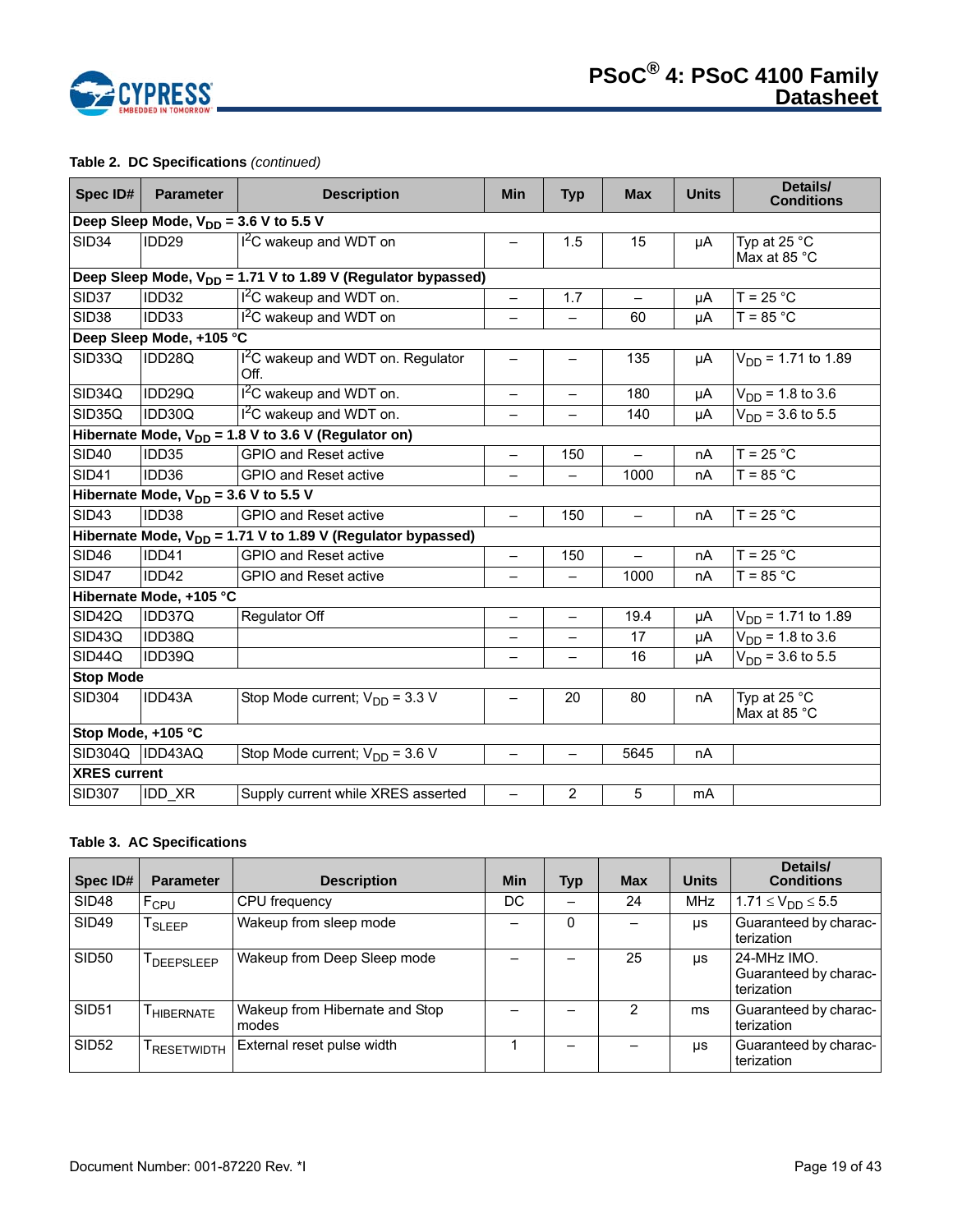

# *GPIO*

# **Table 4. GPIO DC Specifications**

| Spec ID#      | <b>Parameter</b>      | <b>Description</b>                                          | Min                               | <b>Typ</b>               | <b>Max</b>                             | <b>Units</b>      | Details/<br><b>Conditions</b>                                     |
|---------------|-----------------------|-------------------------------------------------------------|-----------------------------------|--------------------------|----------------------------------------|-------------------|-------------------------------------------------------------------|
| <b>SID57</b>  | $V_{\text{IH}}^{[2]}$ | Input voltage high threshold                                | $0.7 \times$<br>$V_{\text{DDD}}$  | $\equiv$                 |                                        | $\overline{\vee}$ | <b>CMOS</b> Input                                                 |
| <b>SID58</b>  | $V_{IL}$              | Input voltage low threshold                                 |                                   | $\qquad \qquad -$        | $0.3 \times$<br><b>V<sub>DDD</sub></b> | $\overline{\vee}$ | <b>CMOS</b> Input                                                 |
| <b>SID241</b> | $V_{\text{IH}}^{[2]}$ | LVTTL input, $V_{\text{DDD}}$ < 2.7 V                       | $0.7\times$<br>V <sub>DDD</sub>   | $\equiv$                 |                                        | $\vee$            |                                                                   |
| <b>SID242</b> | $V_{IL}$              | LVTTL input, $V_{\text{DDD}}$ < 2.7 V                       |                                   | $\qquad \qquad -$        | $0.3 \times$<br>V <sub>DDD</sub>       | $\overline{\vee}$ |                                                                   |
| <b>SID243</b> | $V_{\text{IH}}^{[2]}$ | LVTTL input, $V_{\text{DDD}} \geq 2.7 \text{ V}$            | 2.0                               | $\qquad \qquad -$        |                                        | $\overline{\vee}$ |                                                                   |
| <b>SID244</b> | $V_{IL}$              | LVTTL input, $V_{\text{DDD}} \ge 2.7 \text{ V}$             |                                   | $\overline{\phantom{0}}$ | 0.8                                    | $\overline{\vee}$ |                                                                   |
| <b>SID59</b>  | V <sub>OH</sub>       | Output voltage high level                                   | V <sub>DDD</sub><br>$-0.6$        | $\overline{\phantom{0}}$ |                                        | $\overline{\vee}$ | $I_{OH} = 4 mA$<br>3-V V <sub>DDD</sub>                           |
| <b>SID60</b>  | V <sub>OH</sub>       | Output voltage high level                                   | V <sub>DDD</sub><br>$-0.5$        | $\overline{\phantom{0}}$ |                                        | $\overline{\vee}$ | $I_{OH}$ = 1 mA at<br>$1.8-VVDDD$                                 |
| <b>SID61</b>  | $V_{OL}$              | Output voltage low level                                    |                                   | $\qquad \qquad -$        | 0.4                                    | $\vee$            | $I_{OL}$ = 4 mA at<br>$1.8-VV_{DDD}$                              |
| SID62         | $V_{OL}$              | Output voltage low level                                    |                                   | —                        | 0.6                                    | $\vee$            | $I_{\Omega}$ = 8 mA at 3-V<br>V <sub>DDD</sub>                    |
| SID62A        | $V_{OL}$              | Output voltage low level                                    |                                   | $\qquad \qquad -$        | 0.4                                    | $\overline{\vee}$ | $I_{OL}$ = 3 mA at 3-V<br>V <sub>DDD</sub>                        |
| SID63         | R <sub>PULLUP</sub>   | Pull-up resistor                                            | 3.5                               | 5.6                      | 8.5                                    | $k\Omega$         |                                                                   |
| <b>SID64</b>  | R <sub>PULLDOWN</sub> | Pull-down resistor                                          | 3.5                               | 5.6                      | 8.5                                    | $k\Omega$         |                                                                   |
| <b>SID65</b>  | I <sub>IL</sub>       | Input leakage current (absolute value)                      |                                   |                          | 2                                      | nA                | $25 °C$ , $V_{DDD} =$<br>$3.0-V$                                  |
| SID65A        | IL_CTBM               | Input leakage current (absolute value)<br>for CTBM pins     | $\qquad \qquad -$                 | $\qquad \qquad -$        | $\overline{4}$                         | nA                |                                                                   |
| SID66         | $C_{IN}$              | Input capacitance                                           |                                   | $\overline{\phantom{0}}$ | $\overline{7}$                         | pF                |                                                                   |
| SID67         | VHYSTTL               | Input hysteresis LVTTL                                      | 25                                | 40                       |                                        | mV                | $V_{\text{DDD}} \geq 2.7 V.$<br>Guaranteed by<br>characterization |
| <b>SID68</b>  | VHYSCMOS              | Input hysteresis CMOS                                       | $0.05 \times$<br>V <sub>DDD</sub> | $\qquad \qquad -$        |                                        | mV                | Guaranteed by<br>characterization                                 |
| <b>SID69</b>  | <b>I</b> DIODE        | Current through protection diode to<br>V <sub>DD</sub> /Vss |                                   | —                        | 100                                    | μA                | Guaranteed by<br>characterization                                 |
| SID69A        | <b>ITOT_GPIO</b>      | Maximum Total Source or Sink Chip<br>Current                |                                   |                          | 200                                    | mA                | Guaranteed by<br>characterization                                 |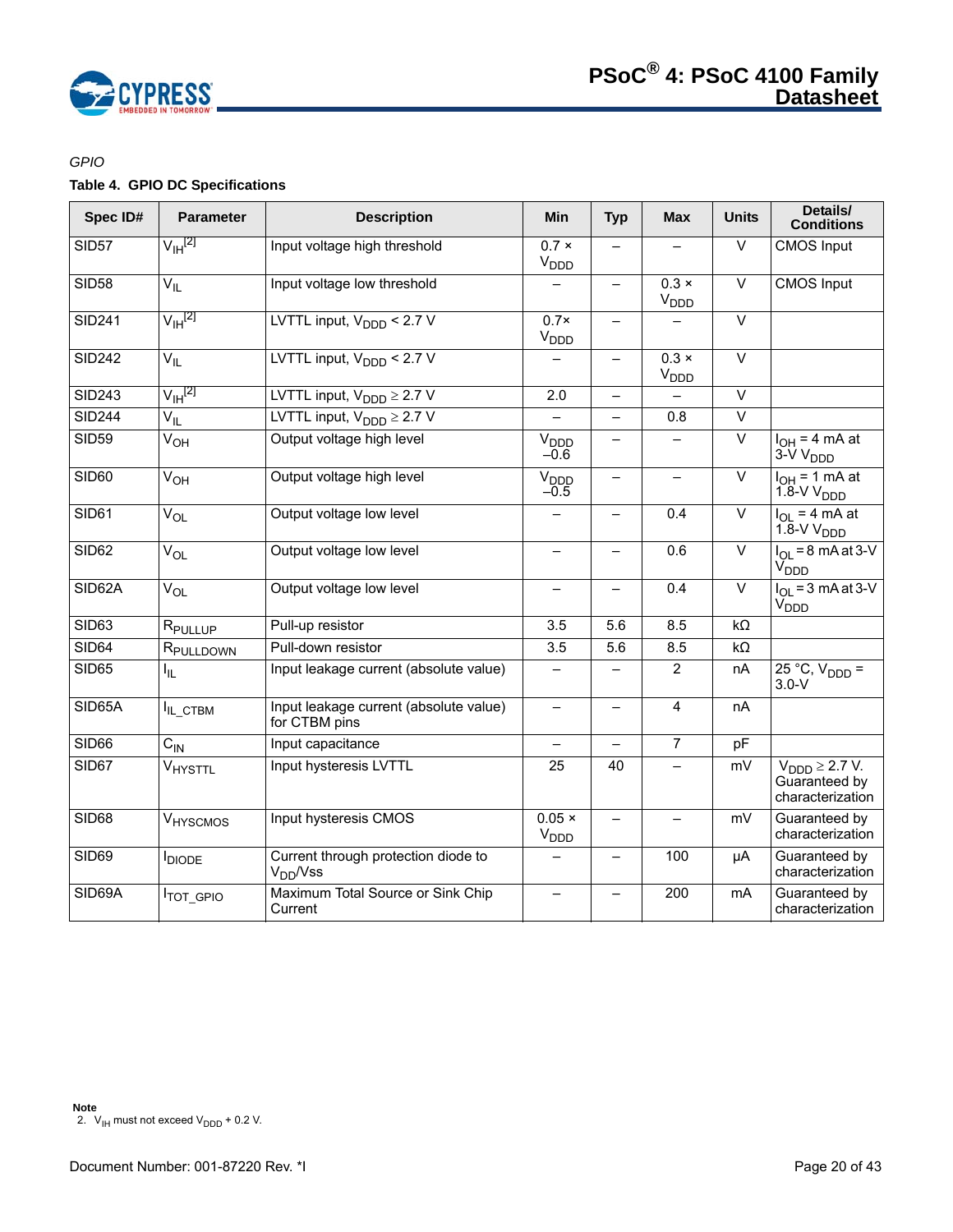

| Spec ID#      | <b>Parameter</b>     | <b>Description</b>                                                       | <b>Min</b> | <b>Typ</b> | <b>Max</b>      | <b>Units</b> | Details/<br><b>Conditions</b>                 |
|---------------|----------------------|--------------------------------------------------------------------------|------------|------------|-----------------|--------------|-----------------------------------------------|
| SID70         | <sup>I</sup> RISEF   | Rise time in fast strong mode                                            | 2          |            | 12 <sup>2</sup> | ns           | $3.3-V$ $V_{\text{DDD}}$ ,<br>$Cloud = 25 pF$ |
| SID71         | <b>T</b> FALLF       | Fall time in fast strong mode                                            | 2          |            | 12              | ns           | $3.3-V$ $V_{\text{DDD}}$<br>Cload = $25$ pF   |
| SID72         | T <sub>RISES</sub>   | Rise time in slow strong mode                                            | 10         |            | 60              | ns           | $3.3-V$ $V_{\text{DDD}}$ ,<br>$Cloud = 25 pF$ |
| SID73         | <b>T</b> FALLS       | Fall time in slow strong mode                                            | 10         |            | 60              | ns           | $3.3-V$ $V_{\text{DDD}}$ ,<br>$Cloud = 25 pF$ |
| <b>SID74</b>  | F <sub>GPIOUT1</sub> | GPIO Fout;3.3 $V \leq V_{\text{DDD}} \leq 5.5$ V. Fast<br>strong mode.   |            |            | 24              | <b>MHz</b>   | 90/10%, 25-pF<br>load, 60/40 duty<br>cycle    |
| SID75         | F <sub>GPIOUT2</sub> | GPIO Fout;1.7 V≤ V <sub>DDD</sub> ≤ 3.3 V. Fast<br>strong mode.          |            | —          | 16.7            | <b>MHz</b>   | 90/10%, 25-pF<br>load, 60/40 duty<br>cycle    |
| SID76         | <b>F</b> GPIOUT3     | GPIO Fout;3.3 $V \leq V_{\text{DDD}} \leq 5.5$ V. Slow<br>strong mode.   |            |            | 7               | <b>MHz</b>   | 90/10%, 25-pF<br>load, 60/40 duty<br>cycle    |
| <b>SID245</b> | F <sub>GPIOUT4</sub> | GPIO Fout; 1.7 $V \leq V_{\text{DDD}} \leq 3.3$ V. Slow<br>strong mode.  |            |            | 3.5             | <b>MHz</b>   | 90/10%, 25-pF<br>load, 60/40 duty<br>cycle    |
| <b>SID246</b> | FGPIOIN              | GPIO input operating frequency;<br>1.71 $V \le V_{\text{DDD}} \le 5.5 V$ |            |            | 24              | <b>MHz</b>   | 90/10% $V_{10}$                               |

# **Table 5. GPIO AC Specifications (Guaranteed by Characterization)**

*XRES* 

# **Table 6. XRES DC Specifications**

| Spec ID#          | <b>Parameter</b>      | <b>Description</b>                                       | <b>Min</b>                       | <b>Typ</b> | <b>Max</b>                       | <b>Units</b> | Details/<br><b>Conditions</b>     |
|-------------------|-----------------------|----------------------------------------------------------|----------------------------------|------------|----------------------------------|--------------|-----------------------------------|
| SID77             | $V_{\text{IH}}$       | Input voltage high threshold                             | $0.7 \times$<br>V <sub>DDD</sub> |            |                                  | V            | <b>CMOS Input</b>                 |
| SID78             | $V_{IL}$              | Input voltage low threshold                              |                                  |            | $0.3 \times$<br>V <sub>DDD</sub> | V            | <b>CMOS Input</b>                 |
| SID79             | I R <sub>PULLUP</sub> | Pull-up resistor                                         | 3.5                              | 5.6        | 8.5                              | $k\Omega$    |                                   |
| <b>SID80</b>      | $C_{IN}$              | Input capacitance                                        |                                  | 3          |                                  | pF           |                                   |
| <b>SID81</b>      | V <sub>HYSXRES</sub>  | Input voltage hysteresis                                 |                                  | 100        |                                  | mV           | Guaranteed by<br>characterization |
| SID <sub>82</sub> | <b>IDIODE</b>         | Current through protection diode to<br>$\rm V_{DDD}$ Nss |                                  |            | 100                              | μA           | Guaranteed by<br>characterization |

# **Table 7. XRES AC Specifications**

| Spec ID#          | <b>Parameter</b>        | <b>Description</b> | Min | <b>Tvp</b> | Max | <b>Units</b> | Details/<br><b>Conditions</b>     |
|-------------------|-------------------------|--------------------|-----|------------|-----|--------------|-----------------------------------|
| SID <sub>83</sub> | <sup>I</sup> RESETWIDTH | Reset pulse width  |     |            |     | us           | Guaranteed by<br>characterization |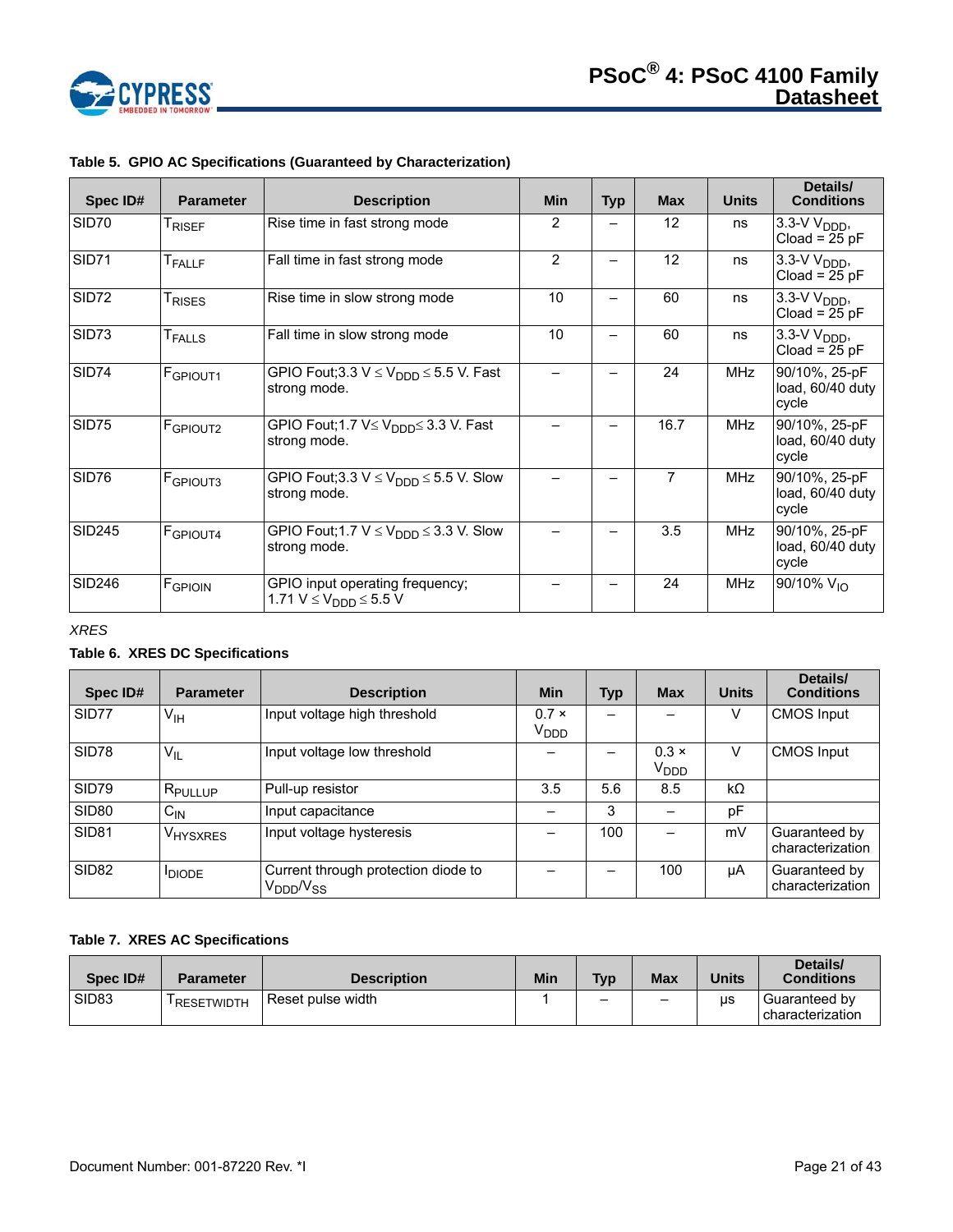

# **Analog Peripherals**

# *Opamp*

# **Table 8. Opamp Specifications (Guaranteed by Characterization)**

| Spec ID#       | <b>Parameter</b>         | <b>Description</b>                           | Min                      | <b>Typ</b>               | <b>Max</b>               | <b>Units</b>             | Details/<br><b>Conditions</b>          |
|----------------|--------------------------|----------------------------------------------|--------------------------|--------------------------|--------------------------|--------------------------|----------------------------------------|
|                | l <sub>DD</sub>          | Opamp block current. No load.                |                          |                          |                          |                          |                                        |
| <b>SID269</b>  | I <sub>DD_HI</sub>       | Power = $high$                               | —                        | 1100                     | 1850                     | μA                       |                                        |
| <b>SID270</b>  | <b>I</b> DD_MED          | Power = medium                               | $\overline{\phantom{0}}$ | 550                      | 950                      | μA                       |                                        |
| <b>SID271</b>  | <b>DD_LOW</b>            | $Power = low$                                | $\overline{\phantom{0}}$ | 150                      | 350                      | μA                       |                                        |
|                | <b>GBW</b>               | Load = 20 pF, 0.1 mA. $V_{DDA}$ = 2.7 V      | $\overline{\phantom{0}}$ | -                        | $\qquad \qquad -$        |                          |                                        |
| <b>SID272</b>  | <b>GBW HI</b>            | Power = $high$                               | 6                        | $\overline{\phantom{0}}$ | ÷.                       | <b>MHz</b>               |                                        |
| <b>SID273</b>  | <b>GBW MED</b>           | Power = medium                               | 4                        |                          |                          | MHz                      |                                        |
| <b>SID274</b>  | GBW_LO                   | Power $=$ low                                | $\overline{\phantom{0}}$ | 1                        | $\overline{\phantom{0}}$ | <b>MHz</b>               |                                        |
|                | OUT_MAX                  | $V_{DDA} \geq 2.7$ V, 500 mV from rail       | $\overline{\phantom{0}}$ | $\overline{\phantom{0}}$ |                          | $\overline{\phantom{0}}$ |                                        |
| <b>SID275</b>  | I <sub>OUT_MAX_HI</sub>  | Power = $high$                               | 10                       | —                        |                          | mA                       |                                        |
| <b>SID276</b>  | <sup>I</sup> OUT_MAX_MID | Power = medium                               | $10$                     | —                        | —                        | mA                       |                                        |
| <b>SID277</b>  | <sup>I</sup> OUT_MAX_LO  | $Power = low$                                | $\overline{\phantom{0}}$ | 5                        | $\overline{\phantom{0}}$ | mA                       |                                        |
|                | Ι <sub>ΟUΤ</sub>         | $V_{DDA}$ = 1.71 V, 500 mV from rail         | —                        |                          |                          |                          |                                        |
| <b>SID278</b>  | <sup>Ι</sup> ΟUT_MAX_HI  | Power = $high$                               | 4                        | —                        | $\overline{\phantom{0}}$ | mA                       |                                        |
| <b>SID279</b>  | OUT_MAX_MID              | Power = $median$                             | 4                        | $\overline{\phantom{0}}$ |                          | mA                       |                                        |
| <b>SID280</b>  | I <sub>OUT_MAX_LO</sub>  | $Power = low$                                |                          | $\overline{2}$           |                          | mA                       |                                        |
| <b>SID281</b>  | V <sub>IN</sub>          | Charge pump on, $V_{DDA} \geq 2.7 V$         | $-0.05$                  | $\overline{\phantom{0}}$ | $V_{DDA} - 0.2$          | V                        |                                        |
| <b>SID282</b>  | $V_{CM}$                 | Charge pump on, $V_{DDA} \geq 2.7$ V         | $-0.05$                  | $\qquad \qquad -$        | $V_{DDA} - 0.2$          | $\vee$                   |                                        |
|                | $V_{\text{OUT}}$         | $V_{DDA} \geq 2.7 V$                         |                          | -                        |                          |                          |                                        |
| <b>SID283</b>  | $V_{\text{OUT\_1}}$      | Power = high, Iload=10 mA                    | 0.5                      | $\qquad \qquad -$        | $V_{DDA} - 0.5$          | $\vee$                   |                                        |
| <b>SID284</b>  | $V_{OUT_2}$              | Power = high, Iload=1 mA                     | 0.2                      | $\overline{\phantom{0}}$ | $V_{DDA} - 0.2$          | $\vee$                   |                                        |
| <b>SID285</b>  | $V_{OUT_3}$              | Power = medium, Iload=1 mA                   | 0.2                      | $\qquad \qquad -$        | $V_{DDA} - 0.2$          | $\vee$                   |                                        |
| <b>SID286</b>  | $V_{\text{OUT\_4}}$      | Power = low, lload=0.1 mA                    | 0.2                      | $\overline{\phantom{0}}$ | $V_{DDA} - 0.2$          | $\vee$                   |                                        |
| <b>SID288</b>  | $V_{OS\_TR}$             | Offset voltage, trimmed                      | $\mathbf 1$              | ±0.5                     | 1                        | mV                       | High mode                              |
| <b>SID288A</b> | $\mathrm{V_{OS\_TR}}$    | Offset voltage, trimmed                      | $\overline{\phantom{0}}$ | ±1                       |                          | mV                       | Medium mode                            |
| <b>SID288B</b> | $\mathrm{V_{OS\_TR}}$    | Offset voltage, trimmed                      | —                        | ±2                       | $\overline{\phantom{0}}$ | mV                       | Low mode                               |
| <b>SID290</b>  | $V_{OS\_DR\_TR}$         | Offset voltage drift, trimmed                | $-10$                    | ±3                       | 10                       | µV/°C                    | High mode.<br>$T_A \leq 85 \text{ °C}$ |
| SID290Q        | VOS_DR_TR                | Offset voltage drift, trimmed                | 15                       | ±3                       | 15                       | µV/°C                    | High mode.<br>$T_A \leq 105 °C$        |
| SID290A        | $V_{OS\_DR\_TR}$         | Offset voltage drift, trimmed                | $\qquad \qquad -$        | ±10                      | $\overline{\phantom{0}}$ | $\mu\overline{V/C}$      | Medium mode                            |
| <b>SID290B</b> | $V_{OS\_DR\_TR}$         | Offset voltage drift, trimmed                | $\overline{\phantom{0}}$ | ±10                      | —                        | µV/°C                    | Low mode                               |
| <b>SID291</b>  | <b>CMRR</b>              | DC                                           | 70                       | 80                       |                          | dB                       | $V_{\text{DDD}} = 3.6 \text{ V}$       |
| <b>SID292</b>  | <b>PSRR</b>              | At 1 kHz, 100-mV ripple                      | 70                       | 85                       | $\overline{\phantom{0}}$ | dB                       | $V_{\text{DDD}} = 3.6 V$               |
|                | Noise                    |                                              |                          |                          |                          |                          |                                        |
| <b>SID293</b>  | $V_{N1}$                 | Input referred, 1 Hz - 1GHz, power =<br>high | -                        | 94                       | -                        | µVrms                    |                                        |
| <b>SID294</b>  | $V_{N2}$                 | Input referred, 1 kHz, power = high          | $\overline{\phantom{0}}$ | 72                       | -                        | nV/rtHz                  |                                        |
| <b>SID295</b>  | $V_{N3}$                 | Input referred, 10kHz, power = high          | $\qquad \qquad -$        | 28                       | $\overline{\phantom{0}}$ | nV/rtHz                  |                                        |
| <b>SID296</b>  | V <sub>N4</sub>          | Input referred, 100kHz, power = high         | $\overline{\phantom{m}}$ | 15                       | -                        | nV/rtHz                  |                                        |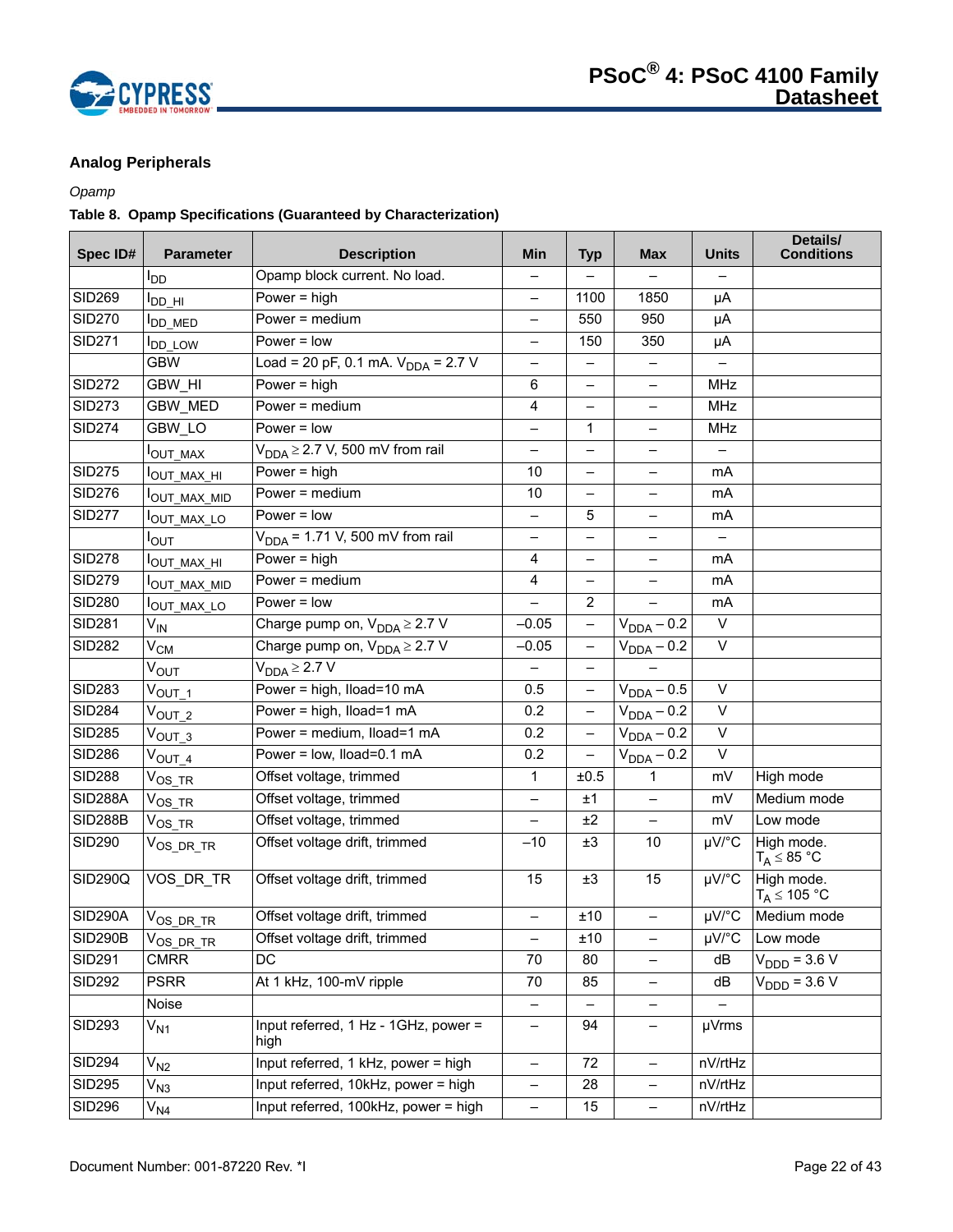

| Spec ID#             | <b>Parameter</b>          | <b>Description</b>                                          | <b>Min</b> | <b>Typ</b> | <b>Max</b> | <b>Units</b> | Details/<br><b>Conditions</b> |
|----------------------|---------------------------|-------------------------------------------------------------|------------|------------|------------|--------------|-------------------------------|
| <b>SID297</b>        | Cload                     | Stable up to maximum load. Perfor-<br>mance specs at 50 pF. |            |            | 125        | рF           |                               |
| <b>SID298</b>        | Slew rate                 | Cload = 50 pF, Power = High,<br>$V_{DDA} \geq 2.7 V$        | 6          |            |            | $V/\mu s$    |                               |
| SID <sub>299</sub>   | T_op_wake                 | From disable to enable, no external RC<br>dominating        |            | 300        |            | μs           |                               |
| SID <sub>299</sub> A | OL GAIN                   | Open Loop Gain                                              |            | 90         |            | dB           | Guaranteed by<br>design       |
|                      | Comp mode                 | Comparator mode; 50-mV drive,<br>Trise = Tfall (approx)     |            |            |            |              |                               |
| SID300               | $I_{PD1}$                 | Response time; power = high                                 |            | 150        |            | ns           |                               |
| SID301               | $I_{PD2}$                 | Response time; power = medium                               |            | 400        |            | ns           |                               |
| SID302               | $\mathsf{T}_\mathsf{PD3}$ | Response time; power = low                                  |            | 2000       |            | ns           |                               |
| <b>SID303</b>        | Vhyst op                  | <b>Hysteresis</b>                                           |            | 10         |            | mV           |                               |

# **Table 8. Opamp Specifications (Guaranteed by Characterization)** *(continued)*

# *Comparator*

# **Table 9. Comparator DC Specifications**

| Spec ID#          | <b>Parameter</b>  | <b>Description</b>                                                                                                                                                | <b>Min</b>               | <b>Typ</b> | <b>Max</b>                 | <b>Units</b> | Details/<br><b>Conditions</b>                                     |
|-------------------|-------------------|-------------------------------------------------------------------------------------------------------------------------------------------------------------------|--------------------------|------------|----------------------------|--------------|-------------------------------------------------------------------|
| <b>SID85</b>      | VOFFSET2          | Input offset voltage, Common Mode<br>voltage range from 0 to $V_{DD}$ -1                                                                                          |                          |            | ±4                         | mV           |                                                                   |
| SID85A            | VOFFSET3          | Input offset voltage. Ultra low-power<br>mode ( $V_{\text{DDD}} \ge 2.2$ V for Temp < 0 °C,<br>$V_{\text{DDD}} \geq 1.8 \text{ V}$ for Temp > 0 °C)               |                          | ±12        |                            | mV           |                                                                   |
| SID <sub>86</sub> | V <sub>HYST</sub> | Hysteresis when enabled, Common<br>Mode voltage range from 0 to $V_{DD}$ -1.                                                                                      | $\overline{\phantom{0}}$ | 10         | 35                         | mV           | Guaranteed by<br>characterization                                 |
| SID87             | V <sub>ICM1</sub> | Input common mode voltage in normal<br>mode                                                                                                                       | $\Omega$                 |            | $VDDD - 0.1$               | $\vee$       | Modes 1 and 2.                                                    |
| <b>SID247</b>     | V <sub>ICM2</sub> | Input common mode voltage in low<br>power mode ( $V_{\text{DDD}} \ge 2.2$ V for Temp <<br>0 °C, $V_{\text{DDD}} \ge 1.\overline{8} \overline{V}$ for Temp > 0 °C) | $\Omega$                 |            | $V_{\text{DDD}}$           | $\vee$       |                                                                   |
| <b>SID247A</b>    | V <sub>ICM3</sub> | Input common mode voltage in ultra low<br>power mode                                                                                                              | $\Omega$                 |            | $V_{\text{DDD}} -$<br>1.15 | $\vee$       |                                                                   |
| <b>SID88</b>      | <b>CMRR</b>       | Common mode rejection ratio                                                                                                                                       | 50                       |            |                            | dB           | $V_{\text{DDD}} \geq 2.7 V.$<br>Guaranteed by<br>characterization |
| SID88A            | <b>CMRR</b>       | Common mode rejection ratio                                                                                                                                       | 42                       |            |                            | dB           | $V_{\text{DDD}}$ < 2.7 V.<br>Guaranteed by<br>characterization    |
| <b>SID89</b>      | I <sub>CMP1</sub> | Block current, normal mode                                                                                                                                        |                          |            | 400                        | μA           | Guaranteed by<br>characterization                                 |
| <b>SID248</b>     | $I_{\text{CMP2}}$ | Block current, low power mode                                                                                                                                     | -                        |            | 100                        | μA           | Guaranteed by<br>characterization                                 |
| <b>SID259</b>     | $I_{\text{CMP3}}$ | Block current, ultra low power mode<br>$(V_{DDD} \geq 2.2$ V for Temp < 0 °C,<br>$V_{\text{DDD}} \ge 1.8$ V for Temp > 0 °C)                                      | —                        | 6          | 28                         | μA           | Guaranteed by<br>characterization                                 |
| SID90             | $Z_{\text{CMP}}$  | DC input impedance of comparator                                                                                                                                  | 35                       |            |                            | MΩ           | Guaranteed by<br>characterization                                 |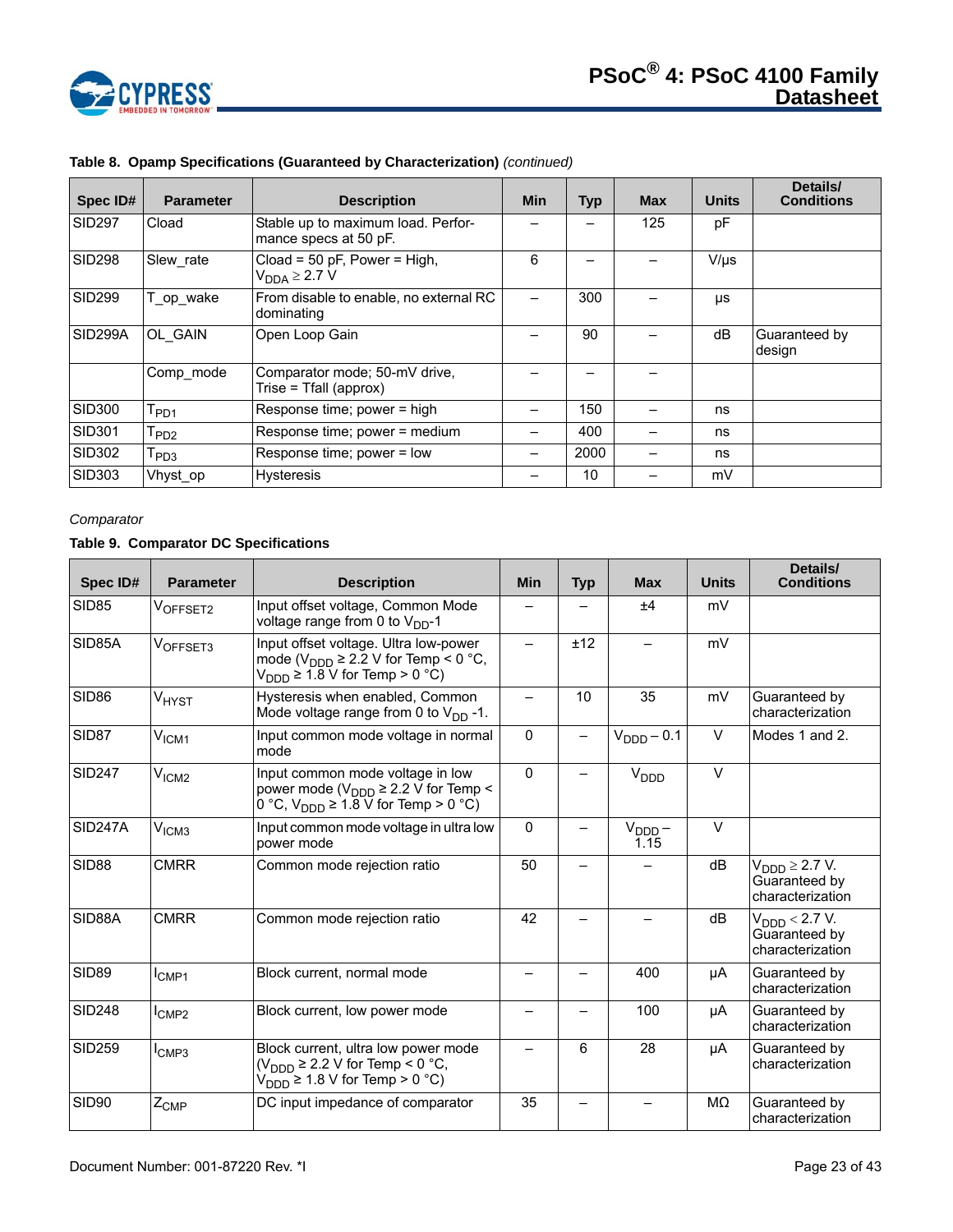

# **Table 10. Comparator AC Specifications**

(Guaranteed by Characterization)

| Spec ID#          | <b>Parameter</b> | <b>Description</b>                                                                                                                                               | Min | <b>Typ</b> | <b>Max</b> | <b>Units</b> | Details/Conditions |
|-------------------|------------------|------------------------------------------------------------------------------------------------------------------------------------------------------------------|-----|------------|------------|--------------|--------------------|
| SID91             | RESP1            | Response time, normal mode                                                                                                                                       |     |            | 110        | ns           | 150-mV overdrive   |
| <b>SID258</b>     | RESP2            | Response time, low power mode                                                                                                                                    |     |            | 200        | ns           | 150-mV overdrive   |
| SID <sub>92</sub> | RESP3            | Response time, ultra low power mode<br>$ (V_{\text{DDD}} \geq 2.2 \text{ V for Temp} \leq 0 \degree \text{C}, V_{\text{DDD}} \geq  $<br>$1.8$ V for Temp > 0 °C) |     |            | 15         | <b>US</b>    | 1200-mV overdrive  |

#### *Temperature Sensor*

# **Table 11. Temperature Sensor Specifications**

| Spec ID# | <b>Parameter</b> | Description                 | <b>Min</b> | <b>Typ</b> | <b>Max</b> | <b>Units</b> | Details/Conditions |
|----------|------------------|-----------------------------|------------|------------|------------|--------------|--------------------|
| SID93    | <b>SENSACC</b>   | Temperature sensor accuracy | -          | -          | +5         | $\sim$       | .∿ 85°r.<br>–40 to |

#### *SAR ADC*

#### **Table 12. SAR ADC DC Specifications**

| Spec ID#       | <b>Parameter</b> | <b>Description</b>                 | <b>Min</b>               | <b>Typ</b> | <b>Max</b>                  | <b>Units</b> | <b>Details/Conditions</b>                                                              |
|----------------|------------------|------------------------------------|--------------------------|------------|-----------------------------|--------------|----------------------------------------------------------------------------------------|
| SID94          | A RES            | Resolution                         | $\overline{\phantom{0}}$ |            | 12                          | bits         |                                                                                        |
| <b>SID95</b>   | A CHNIS S        | Number of channels - single ended  | $\overline{\phantom{0}}$ |            | 8                           |              | 8 full speed                                                                           |
| <b>SID96</b>   | A-CHNKS_D        | Number of channels - differential  |                          |            | 4                           |              | Diff inputs use<br>neighboring I/O                                                     |
| SID97          | A-MONO           | Monotonicity                       |                          | —          | $\overline{\phantom{0}}$    |              | Yes. Based on<br>characterization                                                      |
| SID98          | A GAINERR        | Gain error                         |                          | —          | ±0.1                        | %            | With external<br>reference.<br>Guaranteed by<br>characterization                       |
| <b>SID99</b>   | A_OFFSET         | Input offset voltage               |                          |            | $\overline{2}$              | mV           | Measured with 1-V<br>V <sub>REF.</sub> Guaranteed by<br>characterization               |
| <b>SID100</b>  | A ISAR           | Current consumption                |                          | —          | 1                           | <b>mA</b>    |                                                                                        |
| <b>SID101</b>  | A VINS           | Input voltage range - single ended | $V_{SS}$                 |            | $\mathsf{V}_{\mathsf{DDA}}$ | V            | Based on device<br>characterization                                                    |
| <b>SID102</b>  | A VIND           | Input voltage range - differential | $V_{SS}$                 | —          | <b>V<sub>DDA</sub></b>      | V            | Based on device<br>characterization                                                    |
| <b>SID103</b>  | A INRES          | Input resistance                   | —                        | Ξ,         | 2.2                         | KΩ           | Based on device<br>characterization                                                    |
| <b>SID104</b>  | A INCAP          | Input capacitance                  |                          |            | 10                          | pF           | Based on device<br>characterization                                                    |
| <b>SID106</b>  | A PSRR           | Power supply rejection ratio       | 70                       | —          | $\overline{\phantom{0}}$    | dB           |                                                                                        |
| <b>SID107</b>  | A CMRR           | Common mode rejection ratio        | 66                       | —          |                             | dB           | Measured at 1 V                                                                        |
| <b>SID111</b>  | A INL            | Integral non linearity             | $-1.7$                   |            | $+2$                        | <b>LSB</b>   | $V_{DD}$ = 1.71 to 5.5,<br>$806$ ksps, $V_{RFF}$ = 1 to<br>5.5.                        |
| <b>SID111A</b> | A_INL            | Integral non linearity             | $-1.5$                   |            | $+1.7$                      | <b>LSB</b>   | $V_{\text{DDD}}$ = 1.71 to 3.6,<br>806 ksps, $V_{REF}$ =<br>1.71 to $V_{\text{DDD}}$ . |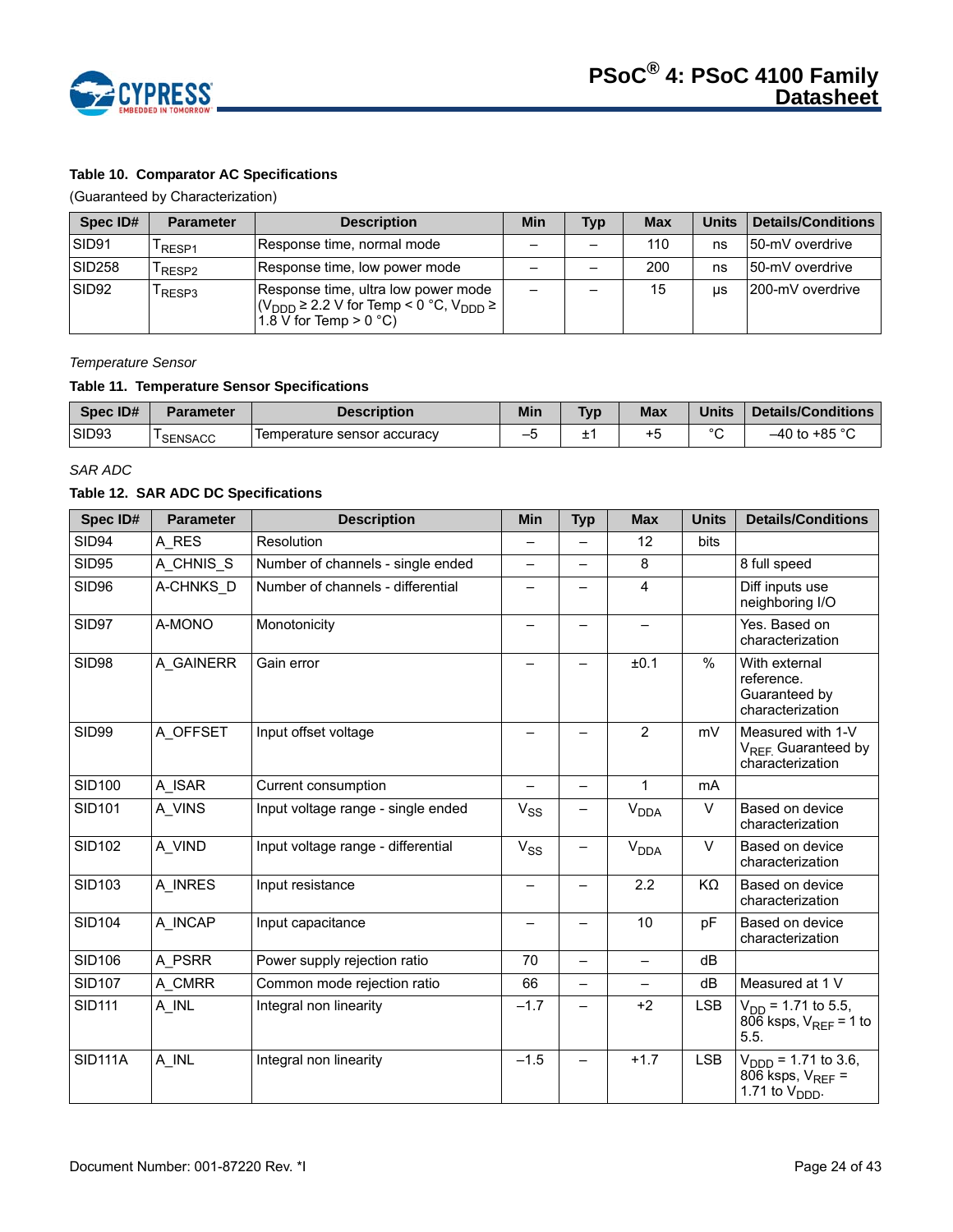

| Spec ID#             | <b>Parameter</b> | <b>Description</b>         | Min    | Typ | <b>Max</b> | <b>Units</b> | <b>Details/Conditions</b>                                                              |
|----------------------|------------------|----------------------------|--------|-----|------------|--------------|----------------------------------------------------------------------------------------|
| <b>SID111B</b>       | A INL            | Integral non linearity     | $-1.5$ |     | $+1.7$     | <b>LSB</b>   | $V_{\text{DDD}}$ = 1.71 to 5.5,<br>500 ksps, $V_{RFF}$ = 1 to<br>5.5.                  |
| <b>SID112</b>        | A DNL            | Differential non linearity | $-1$   |     | $+2.2$     | LSB          | $V_{\text{DDD}}$ = 1.71 to 5.5,<br>806 ksps, $V_{REF}$ = 1 to<br>5.5.                  |
| SID <sub>112</sub> A | A DNL            | Differential non linearity | $-1$   |     | $+2$       | LSB.         | $V_{\text{DDD}}$ = 1.71 to 3.6,<br>806 ksps, $V_{REF}$ =<br>1.71 to $V_{\text{DDD}}$ . |
| <b>SID112B</b>       | A DNL            | Differential non linearity | $-1$   |     | $+2.2$     | <b>LSB</b>   | $V_{\text{DDD}}$ = 1.71 to 5.5,<br>500 ksps, $V_{RFE}$ = 1 to<br>5.5.                  |

# **Table 12. SAR ADC DC Specifications** *(continued)*

**Table 13. SAR ADC AC Specifications (Guaranteed by Characterization)**

| Spec ID#       | <b>Parameter</b> | <b>Description</b>                                      | <b>Min</b> | <b>Typ</b> | <b>Max</b> | <b>Units</b> | <b>Details/Conditions</b> |
|----------------|------------------|---------------------------------------------------------|------------|------------|------------|--------------|---------------------------|
| <b>SID108</b>  | A SAMP 1         | Sample rate with external reference<br>bypass cap       |            |            | 806        | ksps         |                           |
| <b>SID108A</b> | A SAMP 2         | Sample rate with no bypass cap.<br>Reference = $V_{DD}$ |            |            | 500        | ksps         |                           |
| <b>SID108B</b> | A SAMP 3         | Sample rate with no bypass cap.<br>Internal reference   |            |            | 100        | ksps         |                           |
| <b>SID109</b>  | A SNDR           | Signal-to-noise and distortion ratio<br>(SINAD)         | 65         |            |            | dB           | $F_{IN}$ = 10 kHz         |
| <b>SID113</b>  | A_THD            | Total harmonic distortion                               |            |            | $-65$      | dB           | $F_{IN}$ = 10 kHz.        |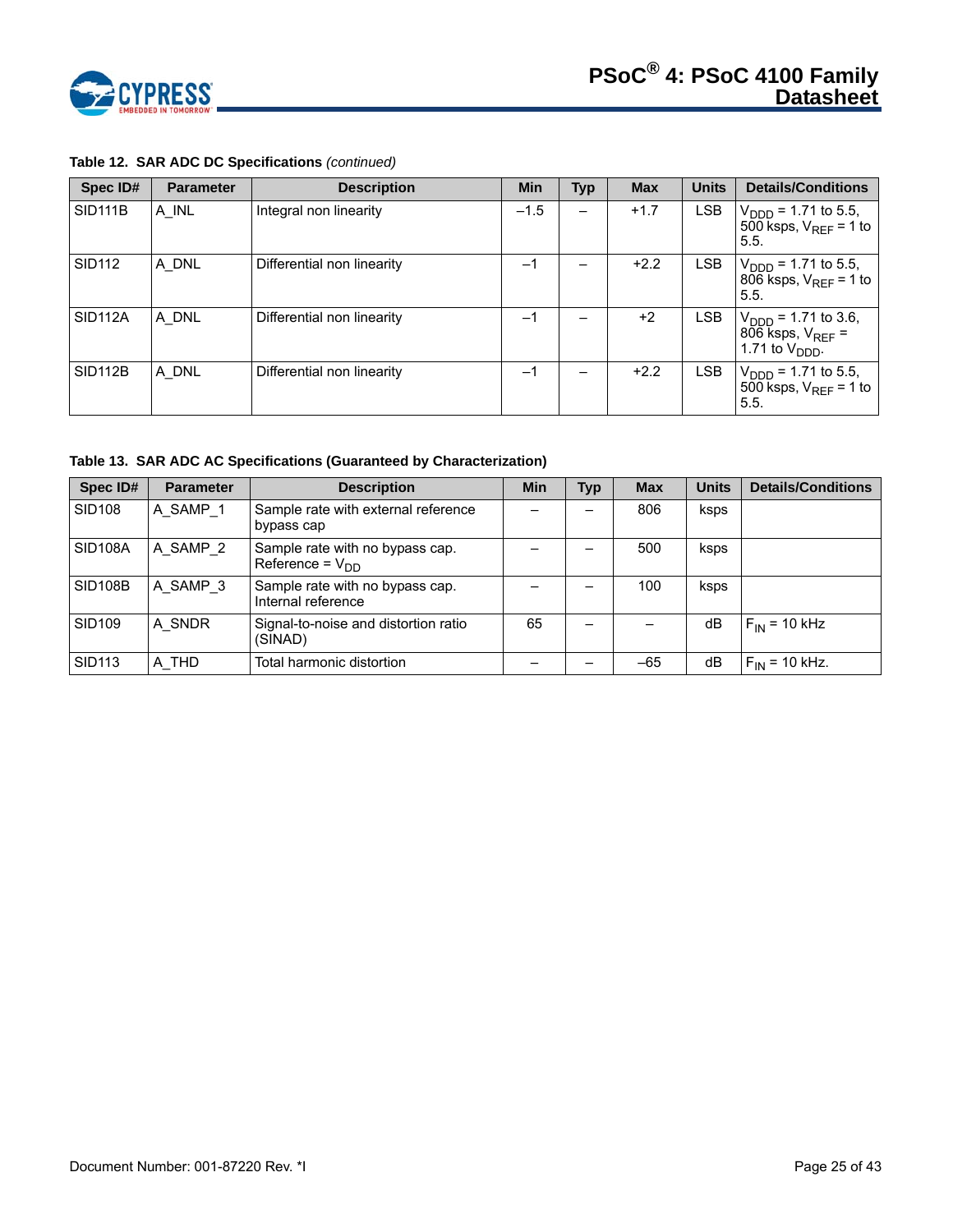

# *CSD*

# **Table 14. CSD Specifications**

| Spec ID#       | <b>Parameter</b>  | <b>Description</b>                                        | <b>Min</b>               | <b>Typ</b>               | <b>Max</b>               | <b>Units</b>  | Details/<br><b>Conditions</b>                             |
|----------------|-------------------|-----------------------------------------------------------|--------------------------|--------------------------|--------------------------|---------------|-----------------------------------------------------------|
| SID.CSD#16     | <b>IDAC1IDD</b>   | IDAC1 (8 bits) block current                              |                          | —                        | 1125                     | μA            |                                                           |
| SID.CSD#17     | <b>IDAC2IDD</b>   | IDAC2 (7 bits) block current                              |                          | $\overline{\phantom{0}}$ | 1125                     | μA            |                                                           |
| <b>SID308</b>  | <b>VCSD</b>       | Voltage range of operation                                | 1.71                     | $\overline{\phantom{0}}$ | 5.5                      | $\vee$        |                                                           |
| <b>SID308A</b> | <b>VCOMPIDAC</b>  | Voltage compliance range of IDAC for S0                   | 0.8                      | <u>.</u>                 | $VDD - 0.8$              | $\vee$        |                                                           |
| <b>SID309</b>  | IDAC1             | DNL for 8-bit resolution                                  | $-1$                     | $\overline{\phantom{0}}$ | 1                        | <b>LSB</b>    |                                                           |
| <b>SID310</b>  | IDAC1             | INL for 8-bit resolution                                  | $-3$                     | —                        | 3                        | <b>LSB</b>    |                                                           |
| <b>SID311</b>  | IDAC2             | DNL for 7-bit resolution                                  | $-1$                     | $\overline{\phantom{0}}$ | 1                        | <b>LSB</b>    |                                                           |
| <b>SID312</b>  | IDAC2             | INL for 7-bit resolution                                  | $-3$                     | —                        | 3                        | <b>LSB</b>    |                                                           |
| <b>SID313</b>  | <b>SNR</b>        | Ratio of counts of finger to noise, 0.1-pF<br>sensitivity | 5                        |                          |                          | Ratio         | Capacitance<br>range of 9 to 35 pF,<br>0.1-pF sensitivity |
| <b>SID314</b>  | IDAC1 CRT1        | Output current of IDAC1 (8 bits) in High<br>range         | $\overline{\phantom{0}}$ | 612                      |                          | uA            |                                                           |
| <b>SID314A</b> | IDAC1 CRT2        | Output current of IDAC1 (8 bits) in Low<br>range          | $\qquad \qquad -$        | 306                      | $\overline{\phantom{0}}$ | uA            |                                                           |
| <b>SID315</b>  | <b>IDAC2 CRT1</b> | Output current of IDAC2 (7 bits) in High<br>range         |                          | 304.8                    | $\overline{\phantom{0}}$ | uA            |                                                           |
| <b>SID315A</b> | IDAC2 CRT2        | Output current of IDAC2 (7 bits) in Low<br>range          | $\qquad \qquad -$        | 152.4                    | $\overline{\phantom{0}}$ | uA            |                                                           |
| <b>SID320</b>  | <b>IDACOFFSET</b> | All zeroes input                                          | $\overline{\phantom{0}}$ | $\overline{\phantom{0}}$ | ±1                       | <b>LSB</b>    |                                                           |
| <b>SID321</b>  | <b>IDACGAIN</b>   | Full-scale error less offset                              |                          | $\overline{\phantom{0}}$ | ±10                      | $\frac{9}{6}$ |                                                           |
| <b>SID322</b>  |                   | <b>IDACMISMATCH Mismatch between IDACs</b>                |                          |                          | $\overline{7}$           | <b>LSB</b>    |                                                           |
| <b>SID323</b>  | <b>IDACSET8</b>   | Settling time to 0.5 LSB for 8-bit IDAC                   |                          |                          | 10                       | <b>US</b>     | Full-scale<br>transition. No<br>external load.            |
| <b>SID324</b>  | <b>IDACSET7</b>   | Settling time to 0.5 LSB for 7-bit IDAC                   |                          |                          | 10                       | <b>US</b>     | Full-scale<br>transition. No<br>external load.            |
| <b>SID325</b>  | CMOD              | External modulator capacitor                              |                          | 2.2                      |                          | nF            | 5-V rating, X7R or<br>NP0 cap.                            |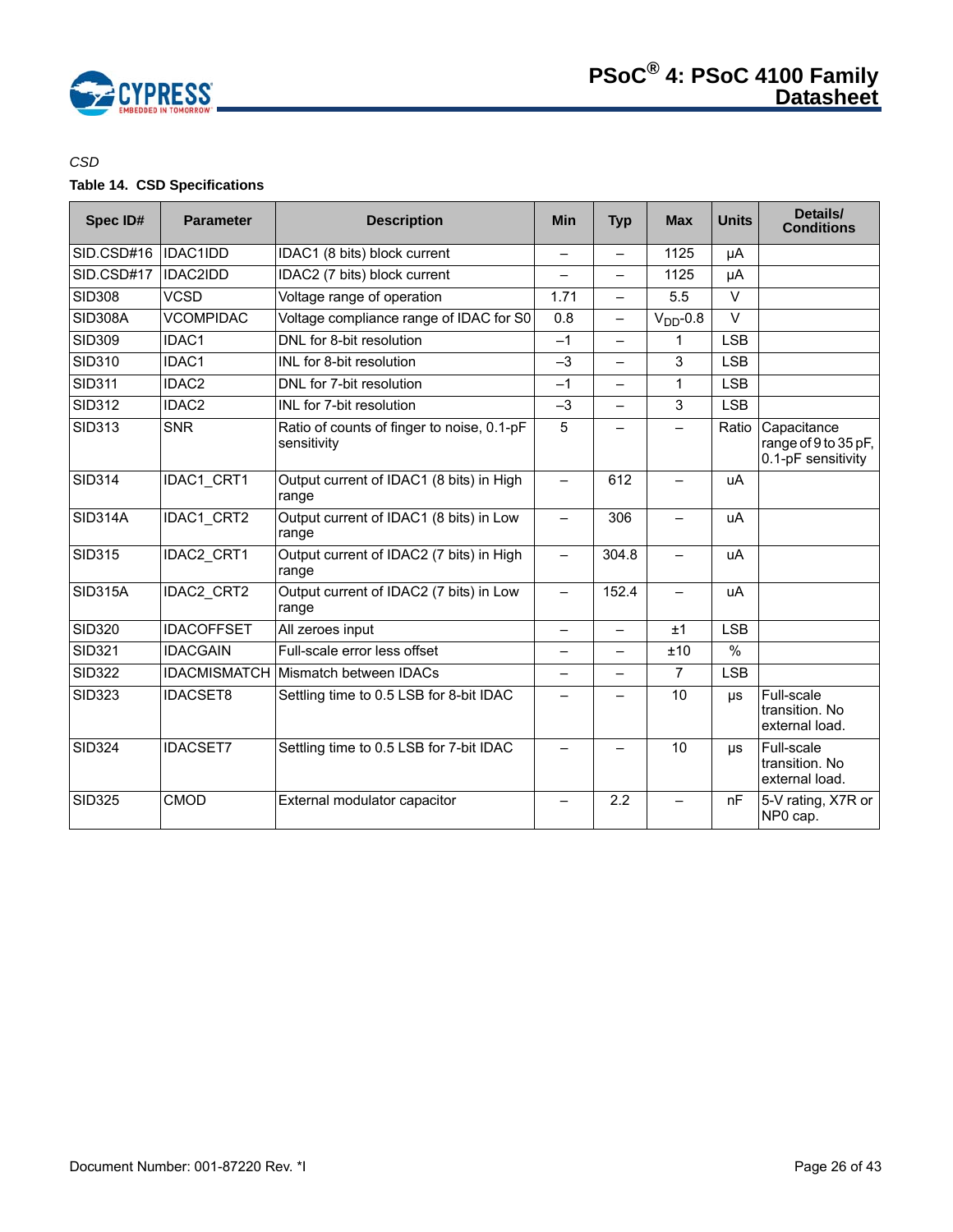

# **Digital Peripherals**

The following specifications apply to the Timer/Counter/PWM peripheral in timer mode.

*Timer/Counter/PWM*

# **Table 15. TCPWM Specifications**

(Guaranteed by Characterization)

| Spec ID      | <b>Parameter</b> | <b>Description</b>                                  | Min  | Typ | <b>Max</b> | <b>Units</b> | <b>Details/Conditions</b>                                                                                                        |
|--------------|------------------|-----------------------------------------------------|------|-----|------------|--------------|----------------------------------------------------------------------------------------------------------------------------------|
| SID.TCPWM.1  | ITCPWM1          | Block current consumption at 3 MHz                  |      |     | 45         | μA           | All modes (TCPWM)                                                                                                                |
| SID.TCPWM.2  | ITCPWM2          | Block current consumption at 12 MHz                 |      | -   | 155        | μA           | All modes (TCPWM)                                                                                                                |
| SID.TCPWM.2A | ITCPWM3          | Block current consumption at 48 MHz                 |      |     | 650        | μA           | All modes (TCPWM)                                                                                                                |
| SID.TCPWM.3  | <b>TCPWMFREQ</b> | Operating frequency                                 |      |     | Fc         | <b>MHz</b>   | Fc max = Fcpu. Maximum<br>$= 24 MHz$                                                                                             |
| SID.TCPWM.4  | <b>TPWMENEXT</b> | Input Trigger Pulse Width for all Trigger<br>Events | 2/Fc |     |            | ns           | Trigger events can be Stop,<br>Start, Reload, Count,<br>Capture, or Kill depending<br>on which mode of operation<br>is selected. |
| SID.TCPWM.5  | <b>TPWMEXT</b>   | <b>Output Trigger Pulse widths</b>                  | 2/Fc |     |            | ns           | Minimum possible width of<br>Overflow, Underflow, and<br>CC (Counter equals<br>Compare value) trigger<br>outputs                 |
| SID.TCPWM.5A | <b>TCRES</b>     | <b>Resolution of Counter</b>                        | 1/Fc |     |            | ns           | Minimum time between<br>successive counts                                                                                        |
| SID.TCPWM.5B | <b>PWMRES</b>    | <b>PWM Resolution</b>                               | 1/Fc |     |            | ns           | Minimum pulse width of<br><b>PWM Output</b>                                                                                      |
| SID.TCPWM.5C | <b>QRES</b>      | Quadrature inputs resolution                        | 1/Fc |     |            | ns           | Minimum pulse width<br>between Quadrature phase<br>inputs.                                                                       |

*I 2C* 

# **Table 16. Fixed I2C DC Specifications (Guaranteed by Characterization)**

| Spec ID            | <b>Parameter</b> | <b>Description</b>                          | Min                      | <b>Tvp</b> | <b>Max</b> | ∣Units I | <b>Details/Conditions</b> |
|--------------------|------------------|---------------------------------------------|--------------------------|------------|------------|----------|---------------------------|
| SID <sub>149</sub> | $I_{12C1}$       | Block current consumption at 100 kHz        | $\overline{\phantom{0}}$ |            | 50         | uA       |                           |
| SID <sub>150</sub> | $I_{12C2}$       | Block current consumption at 400 kHz        | $\overline{\phantom{0}}$ |            | 135        | uA       |                           |
| SID <sub>151</sub> | $I_{12C3}$       | Block current consumption at 1 Mbps         | -                        |            | 310        | uA       |                           |
| SID <sub>152</sub> | $I_{12C4}$       | I <sup>2</sup> C enabled in Deep Sleep mode | -                        |            | $\cdot$    | uA       |                           |

# **Table 17. Fixed I2C AC Specifications (Guaranteed by Characterization)**

| Spec ID       | Parameter         | <b>Description</b> | Min | <b>Typ</b> | <b>Max</b> | <b>Units</b> | <b>Details/Conditions</b> |
|---------------|-------------------|--------------------|-----|------------|------------|--------------|---------------------------|
| <b>SID153</b> | $r_{\text{I2C1}}$ | <b>Bit rate</b>    | -   | -          |            | <b>Mbps</b>  |                           |

# *LCD Direct Drive*

# **Table 18. LCD Direct Drive DC Specifications (Guaranteed by Characterization)**

| <b>Spec ID</b>     | <b>Parameter</b>             | <b>Description</b>                                 | Min                      | <b>Typ</b> | <b>Max</b> | <b>Units</b> | <b>Details/Conditions</b>                     |
|--------------------|------------------------------|----------------------------------------------------|--------------------------|------------|------------|--------------|-----------------------------------------------|
| SID <sub>154</sub> | <b>LCDLOW</b>                | Operating current in low power mode                |                          | 5          |            | μA           | 16 $\times$ 4 small segment<br>disp. at 50 Hz |
| <b>SID155</b>      | C <sub>LCDCAP</sub>          | LCD capacitance per segment/common<br>driver       | $\overline{\phantom{0}}$ | 500        | 5000       | pF           | Guaranteed by Design                          |
| <b>SID156</b>      | <b>ILCD<sub>OFFSET</sub></b> | Long-term segment offset                           |                          | 20         |            | mV           |                                               |
| SID <sub>157</sub> | LCDOP1                       | PWM Mode current, 5-V bias.<br>24-MHz IMO, 25 °C   |                          | 0.6        |            | mA           | $32 \times 4$ segments.<br>50 Hz              |
| <b>SID158</b>      | <sup>I</sup> LCDOP2          | PWM Mode current, 3.3-V bias.<br>24-MHz IMO, 25 °C |                          | 0.5        |            | mA           | $32 \times 4$ segments.<br>50 Hz              |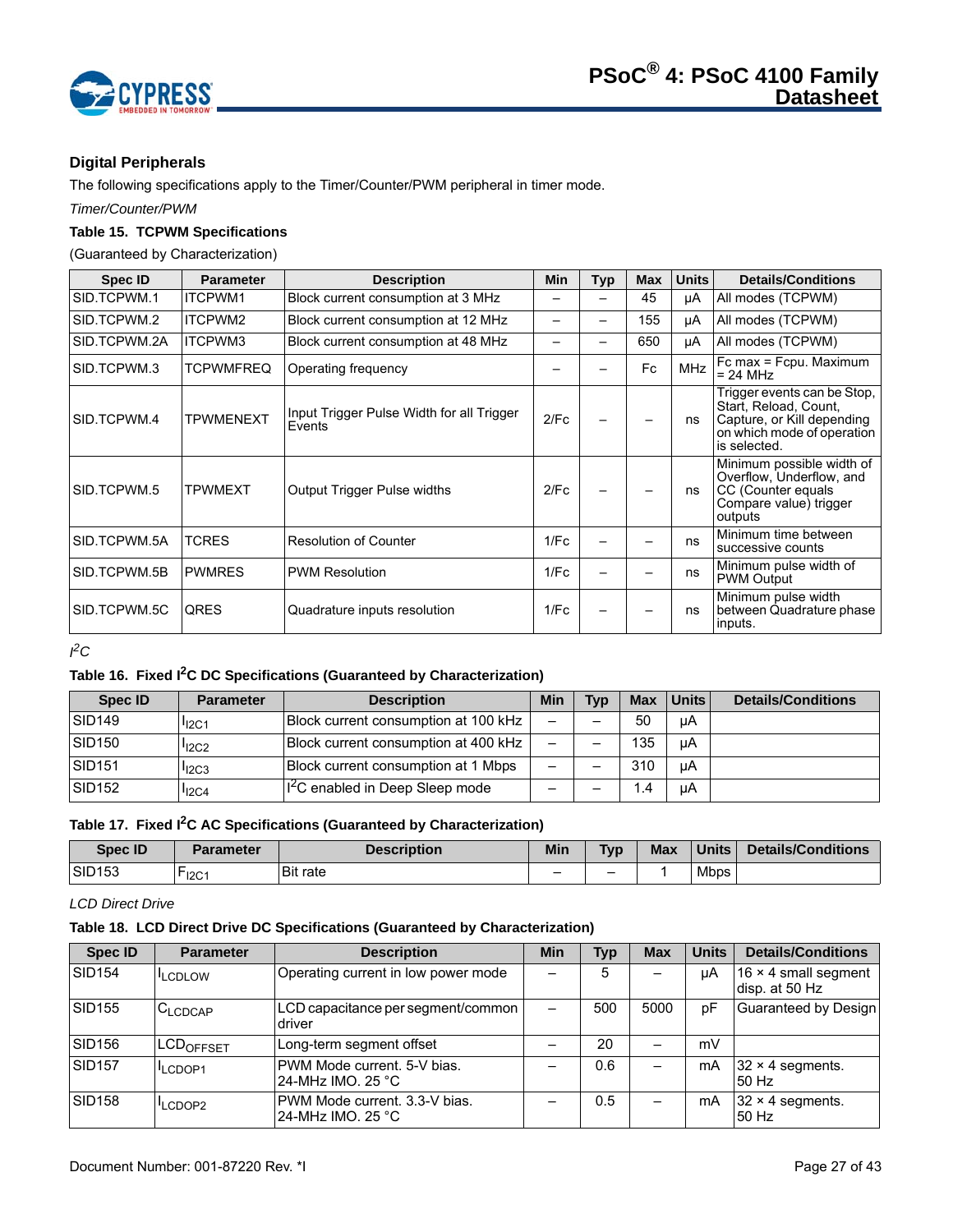

#### **Table 19. LCD Direct Drive AC Specifications (Guaranteed by Characterization)**

| <b>Spec ID</b>     | Parameter         | <b>Description</b> | Min | <b>Typ</b> | <b>Max</b> | <b>Units</b> | Details/Conditions |
|--------------------|-------------------|--------------------|-----|------------|------------|--------------|--------------------|
| SID <sub>159</sub> | . H<br><b>LCD</b> | LCD frame rate     | 10  | 50         | 150        | Hz           |                    |

## **Table 20. Fixed UART DC Specifications (Guaranteed by Characterization)**

| <b>Spec ID</b>      | Parameter         | <b>Description</b>                     | Min                      | Typ | <b>Max</b> | <b>Units</b> | <b>Details/Conditions</b> |
|---------------------|-------------------|----------------------------------------|--------------------------|-----|------------|--------------|---------------------------|
| ISID <sub>160</sub> | <b>IUART1</b>     | Block current consumption at 100 Kbps  | $\overline{\phantom{0}}$ | -   | 55         | uА           |                           |
| <b>SID161</b>       | UART <sub>2</sub> | Block current consumption at 1000 Kbps | $\overline{\phantom{0}}$ | -   | 312        | μA           |                           |

#### **Table 21. Fixed UART AC Specifications (Guaranteed by Characterization)**

| <b>Spec ID</b>     | Parameter    | Description     | Min | <b>Typ</b> | <b>Max</b> | <b>Units</b> | <b>Details/Conditions</b> |
|--------------------|--------------|-----------------|-----|------------|------------|--------------|---------------------------|
| SID <sub>162</sub> | <b>LUART</b> | <b>Bit rate</b> | -   | -          |            | Mbps         |                           |

## *SPI Specifications*

#### **Table 22. Fixed SPI DC Specifications (Guaranteed by Characterization)**

| Spec ID            | <b>Parameter</b>              | <b>Description</b>                  | Min                      | <b>Typ</b> | <b>Max</b> | <b>Units</b> | <b>Details/Conditions</b> |
|--------------------|-------------------------------|-------------------------------------|--------------------------|------------|------------|--------------|---------------------------|
| SID <sub>163</sub> | <sup>1</sup> SPI1             | Block current consumption at 1 Mbps | -                        |            | 360        | μA           |                           |
| SID <sub>164</sub> | <sup>I</sup> SPI <sub>2</sub> | Block current consumption at 4 Mbps | $\overline{\phantom{0}}$ | -          | 560        | μA           |                           |
| SID <sub>165</sub> | <sup>I</sup> SPI3             | Block current consumption at 8 Mbps | -                        |            | 600        | uA           |                           |

#### **Table 23. Fixed SPI AC Specifications (Guaranteed by Characterization)**

| <b>Spec ID</b>     | <b>Parameter</b> | <b>Description</b>                                   | Min | <b>Typ</b> | Max | <b>Units</b> | <b>Details/Conditions</b> |
|--------------------|------------------|------------------------------------------------------|-----|------------|-----|--------------|---------------------------|
| SID <sub>166</sub> | `SPI             | SPI operating frequency (master; 6X<br>oversampling) | -   | -          |     | MHz          |                           |

#### **Table 24. Fixed SPI Master Mode AC Specifications (Guaranteed by Characterization)**

| Spec ID       | <b>Parameter</b> | <b>Description</b>                                                                 | <b>Min</b> | Typ | <b>Max</b> | <b>Units</b> | <b>Details/Conditions</b> |
|---------------|------------------|------------------------------------------------------------------------------------|------------|-----|------------|--------------|---------------------------|
| <b>SID167</b> | <b>DMO</b>       | MOSI valid after Sclock driving edge                                               |            |     | 15         | ns           |                           |
| <b>SID168</b> | <b>DSI</b>       | MISO valid before Sclock capturing<br>edge. Full clock, late MISO Sampling<br>used | 20         |     |            | ns           |                           |
| SID169        | <b>HMO</b>       | Previous MOSI data hold time with<br>respect to capturing edge at Slave            |            |     |            | ns           |                           |

#### **Table 25. Fixed SPI Slave Mode AC Specifications (Guaranteed by Characterization)**

| <b>Spec ID</b>       | <b>Parameter</b>                | <b>Description</b>                                         | Min | <b>Typ</b> | <b>Max</b>                     | <b>Units</b> | <b>Details/Conditions</b> |
|----------------------|---------------------------------|------------------------------------------------------------|-----|------------|--------------------------------|--------------|---------------------------|
| <b>SID170</b>        | <b>DMI</b>                      | MOSI valid before Sclock capturing edge                    | 40  |            |                                | ns           |                           |
| <b>SID171</b>        | DSO                             | MISO valid after Sclock driving edge                       |     | —          | $42+3\times$<br><b>Tscbclk</b> | ns           |                           |
| SID <sub>171</sub> A | $\mathsf{T}_{\mathsf{DSO}}$ ext | MISO valid after Sclock driving edge in<br>Ext. Clock mode |     |            | 48                             | ns           |                           |
| <b>SID172</b>        | HSO                             | Previous MISO data hold time                               | 0   |            |                                | ns           |                           |
| SID <sub>172</sub> A | <b>SSELSCK</b>                  | SSEL Valid to first SCK Valid edge                         | 100 | -          |                                | ns           |                           |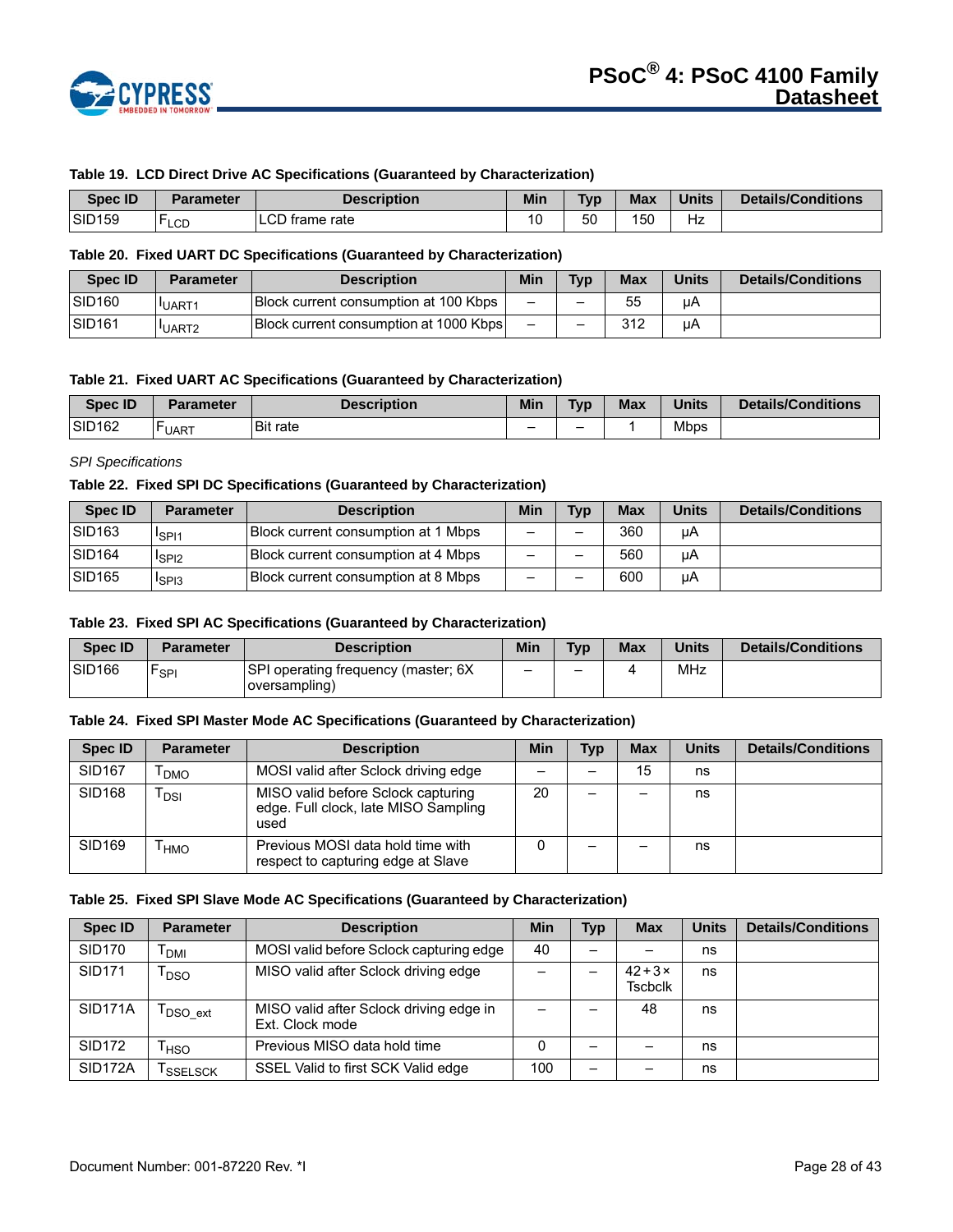

# **Memory**

#### **Table 26. Flash DC Specifications**

| <b>Spec ID</b> | <b>Parameter</b>      | <b>Description</b>        | <b>Min</b> | <b>Typ</b>      | <b>Max</b> | <b>Units</b> | Details/Conditions |
|----------------|-----------------------|---------------------------|------------|-----------------|------------|--------------|--------------------|
| <b>SID173</b>  | <b>V<sub>PE</sub></b> | Erase and program voltage |            | $\qquad \qquad$ | ບ.ບ        |              |                    |

#### **Table 27. Flash AC Specifications**

| <b>Spec ID</b>      | <b>Parameter</b>                     | <b>Description</b>                                                                                      | <b>Min</b> | <b>Typ</b> | <b>Max</b> | <b>Units</b> | <b>Details/Conditions</b>           |
|---------------------|--------------------------------------|---------------------------------------------------------------------------------------------------------|------------|------------|------------|--------------|-------------------------------------|
| <b>SID174</b>       | T <sub>ROWWRITE<sup>[3]</sup></sub>  | Row (block) write time (erase and<br>program)                                                           |            |            | 20         | ms           | $Row (block) = 128 bytes$           |
| <b>SID175</b>       | T <sub>ROWERASE<sup>[3]</sup></sub>  | Row erase time                                                                                          |            |            | 13         | ms           |                                     |
| <b>SID176</b>       | I ROWPROGRAM <sup>[3]</sup>          | Row program time after erase                                                                            |            |            | 7          | ms           |                                     |
| <b>SID178</b>       | T <sub>BULKERASE<sup>[3]</sup></sub> | Bulk erase time (32 KB)                                                                                 |            |            | 35         | ms           |                                     |
| <b>SID180</b>       | T <sub>DEVPROG<sup>[3]</sup></sub>   | Total device program time                                                                               |            |            |            | seconds      | Guaranteed by charac-<br>terization |
| <b>SID181</b>       | F <sub>END</sub>                     | Flash endurance                                                                                         | 100 K      |            |            | cycles       | Guaranteed by charac-<br>terization |
| <b>SID182</b>       | $F_{\text{RET}}$                     | Flash retention. $T_A \le 55$ °C, 100 K<br>P/E cycles                                                   | 20         |            |            | vears        | Guaranteed by charac-<br>terization |
| SID <sub>182A</sub> |                                      | Flash retention. $T_A \leq 85$ °C, 10 K<br>P/E cycles                                                   | 10         |            |            | vears        | Guaranteed by charac-<br>terization |
| <b>SID182B</b>      | $F_{\text{RETQ}}$                    | Flash retention. $T_A \le 105 \degree C$ , 10 K<br>P/E cycles, $\leq$ three years at TA $\geq$<br>85 °C | 10         |            | 20         | vears        | Guaranteed by charac-<br>terization |

#### **System Resources**

#### *Power-on-Reset (POR) with Brown Out*

# **Table 28. Imprecise Power On Reset (IPOR)**

| <b>Spec ID</b>     | <b>Parameter</b>      | <b>Description</b>   | Min  | <b>Typ</b> | <b>Max</b> | <b>Units</b> | <b>Details/Conditions</b>           |
|--------------------|-----------------------|----------------------|------|------------|------------|--------------|-------------------------------------|
| <b>SID185</b>      | <sup>V</sup> RISEIPOR | Rising trip voltage  | 0.80 |            | 1.45       |              | Guaranteed by character-<br>ization |
| SID <sub>186</sub> | V <sub>FALLIPOR</sub> | Falling trip voltage | 0.75 |            | 1.4        |              | Guaranteed by character-<br>ization |
| <b>SID187</b>      | V <sub>IPORHYST</sub> | Hysteresis           | 15   |            | 200        | mV           | Guaranteed by character-<br>ization |

#### **Table 29. Precise Power On Reset (POR)**

| <b>Spec ID</b>     | <b>Parameter</b>       | <b>Description</b>                            | <b>Min</b> | Typ | <b>Max</b> | <b>Units</b> | <b>Details/Conditions</b>                                                                                |
|--------------------|------------------------|-----------------------------------------------|------------|-----|------------|--------------|----------------------------------------------------------------------------------------------------------|
| SID <sub>190</sub> | V <sub>FALLPPOR</sub>  | BOD trip voltage in active and<br>sleep modes | 1.64       |     |            |              | <b>Full functionality between</b><br>1.71 V and BOD trip<br>voltage is guaranteed by<br>characterization |
| SID <sub>192</sub> | V <sub>FALLDPSLP</sub> | BOD trip voltage in Deep Sleep                | 1.4        |     |            |              | Guaranteed by character-<br>ization                                                                      |
| <b>BID55</b>       | Svdd                   | Maximum power supply ramp<br>rate             |            |     | 67         | kV/sec       |                                                                                                          |

Note<br>3. It can take as much as 20 milliseconds to write to Flash. During this time the device should not be Reset, or Flash operations will be interrupted and cannot be relied<br>on to have completed. Reset sources include th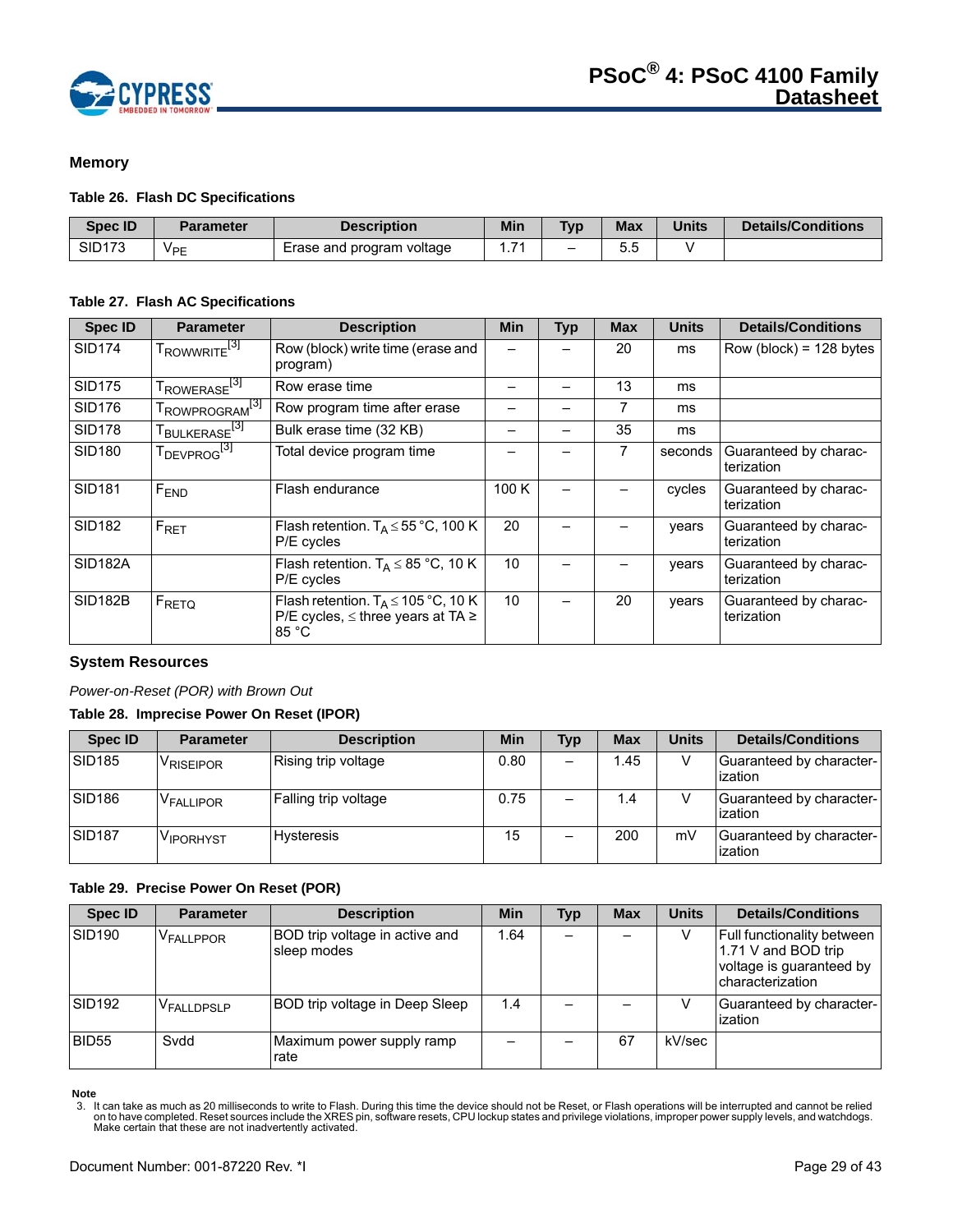

## *Voltage Monitors*

# **Table 30. Voltage Monitors DC Specifications**

| <b>Spec ID</b> | <b>Parameter</b>   | <b>Description</b>          | <b>Min</b> | <b>Typ</b> | <b>Max</b> | <b>Units</b> | <b>Details/Conditions</b>         |
|----------------|--------------------|-----------------------------|------------|------------|------------|--------------|-----------------------------------|
| <b>SID195</b>  | $\rm V_{LVI1}$     | $LVI_A/D_SEL[3:0] = 0000b$  | 1.71       | 1.75       | 1.79       | V            |                                   |
| <b>SID196</b>  | V <sub>LVI2</sub>  | LVI A/D SEL $[3:0] = 0001b$ | 1.76       | 1.80       | 1.85       | V            |                                   |
| <b>SID197</b>  | V <sub>LVI3</sub>  | LVI A/D SEL $[3:0] = 0010b$ | 1.85       | 1.90       | 1.95       | $\vee$       |                                   |
| <b>SID198</b>  | V <sub>LVI4</sub>  | LVI A/D $SEL[3:0] = 0011b$  | 1.95       | 2.00       | 2.05       | $\vee$       |                                   |
| <b>SID199</b>  | $V_{LV15}$         | LVI A/D SEL $[3:0] = 0100b$ | 2.05       | 2.10       | 2.15       | $\vee$       |                                   |
| <b>SID200</b>  | V <sub>LVI6</sub>  | $LVI_A/D_SEL[3:0] = 0101b$  | 2.15       | 2.20       | 2.26       | $\vee$       |                                   |
| <b>SID201</b>  | V <sub>LVI7</sub>  | LVI A/D $SEL[3:0] = 0110b$  | 2.24       | 2.30       | 2.36       | $\vee$       |                                   |
| <b>SID202</b>  | V <sub>LVI8</sub>  | LVI A/D SEL $[3:0] = 0111b$ | 2.34       | 2.40       | 2.46       | $\vee$       |                                   |
| <b>SID203</b>  | V <sub>LVI9</sub>  | LVI A/D $SEL[3:0] = 1000b$  | 2.44       | 2.50       | 2.56       | $\vee$       |                                   |
| <b>SID204</b>  | V <sub>LVI10</sub> | LVI A/D SEL $[3:0] = 1001b$ | 2.54       | 2.60       | 2.67       | $\vee$       |                                   |
| <b>SID205</b>  | V <sub>LVI11</sub> | LVI A/D SEL $[3:0] = 1010b$ | 2.63       | 2.70       | 2.77       | $\vee$       |                                   |
| <b>SID206</b>  | V <sub>LVI12</sub> | LVI A/D SEL $[3:0] = 1011b$ | 2.73       | 2.80       | 2.87       | $\vee$       |                                   |
| <b>SID207</b>  | $V_{LV113}$        | LVI A/D SEL $[3:0] = 1100b$ | 2.83       | 2.90       | 2.97       | $\vee$       |                                   |
| <b>SID208</b>  | $V_{LV114}$        | LVI A/D SEL $[3:0] = 1101b$ | 2.93       | 3.00       | 3.08       | $\vee$       |                                   |
| <b>SID209</b>  | $V_{LV115}$        | LVI A/D $SEL[3:0] = 1110b$  | 3.12       | 3.20       | 3.28       | $\vee$       |                                   |
| <b>SID210</b>  | $V_{LV116}$        | LVI A/D SEL $[3:0] = 1111b$ | 4.39       | 4.50       | 4.61       | $\vee$       |                                   |
| <b>SID211</b>  | LVI IDD            | <b>Block current</b>        |            |            | 100        | μA           | Guaranteed by<br>characterization |

## **Table 31. Voltage Monitors AC Specifications**

| Spec ID            | <b>Parameter</b>     | <b>Description</b>        | Min                      | <b>Tvp</b> | <b>Max</b> | <b>Units</b> | <b>Details/Conditions</b>         |
|--------------------|----------------------|---------------------------|--------------------------|------------|------------|--------------|-----------------------------------|
| SID <sub>212</sub> | <sup>I</sup> MONTRIP | Voltage monitor trip time | $\overline{\phantom{0}}$ | -          |            | us           | Guaranteed by<br>characterization |

# *SWD Interface*

# **Table 32. SWD Interface Specifications**

| <b>Spec ID</b>       | <b>Parameter</b>                | <b>Description</b>                         | <b>Min</b> | <b>Typ</b> | <b>Max</b> | <b>Units</b> | <b>Details/Conditions</b>                |
|----------------------|---------------------------------|--------------------------------------------|------------|------------|------------|--------------|------------------------------------------|
| SID <sub>213</sub>   | F SWDCLK1                       | 3.3 $V \le V_{DD} \le 5.5 V$               |            |            | 14         | MHz          | SWDCLK $\leq$ 1/3 CPU<br>clock frequency |
| SID <sub>214</sub>   | F SWDCLK2                       | 1.71 V $\leq$ V <sub>DD</sub> $\leq$ 3.3 V |            |            |            | <b>MHz</b>   | SWDCLK $\leq$ 1/3 CPU<br>clock frequency |
| <b>SID215</b>        |                                 | T SWDI SETUP $T = 1/f$ SWDCLK              | $0.25*$ T  |            |            | ns           | Guaranteed by<br>characterization        |
| <b>SID216</b>        | T SWDI HOLD                     | $T = 1/f$ SWDCLK                           | $0.25*T$   |            |            | ns           | Guaranteed by<br>characterization        |
| <b>SID217</b>        | $T$ SWDO VALID $T = 1/f$ SWDCLK |                                            |            |            | $0.5*T$    | ns           | Guaranteed by<br>characterization        |
| SID <sub>217</sub> A | $T$ SWDO HOLD $T = 1/f$ SWDCLK  |                                            |            |            |            | ns           | Guaranteed by<br>characterization        |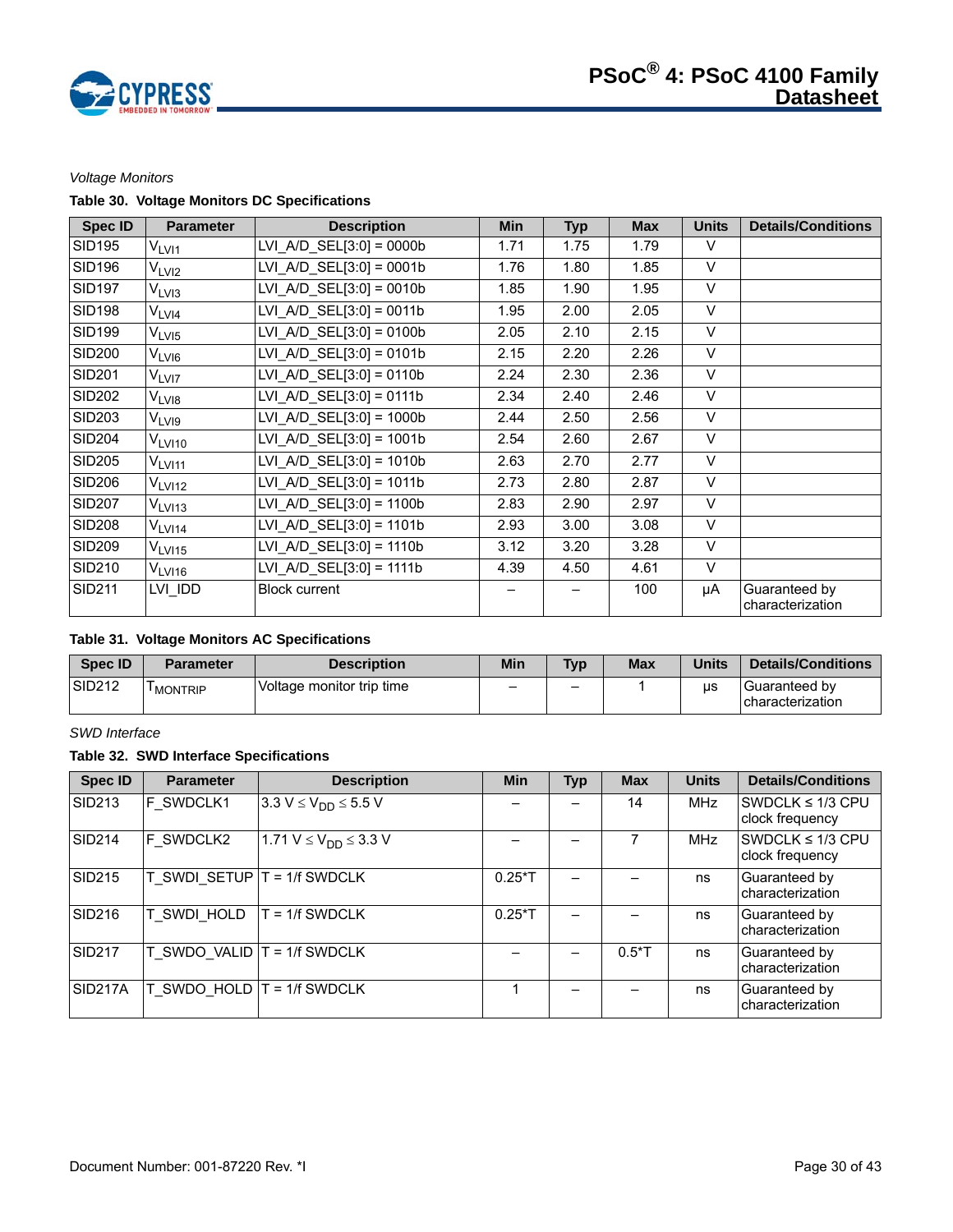

# *Internal Main Oscillator*

# **Table 33. IMO DC Specifications (Guaranteed by Design)**

| Spec ID            | <b>Parameter</b>              | <b>Description</b>              | Min                      | <b>Typ</b> | <b>Max</b> | <b>Units</b> | <b>Details/Conditions</b> |
|--------------------|-------------------------------|---------------------------------|--------------------------|------------|------------|--------------|---------------------------|
| <b>SID218</b>      | <sup>I</sup> IMO <sub>1</sub> | IMO operating current at 48 MHz | $\overline{\phantom{0}}$ |            | 1000       | μA           |                           |
| SID <sub>219</sub> | <sup>I</sup> IMO <sub>2</sub> | IMO operating current at 24 MHz | -                        |            | 325        | μA           |                           |
| <b>SID220</b>      | <sup>I</sup> IMO <sub>3</sub> | IMO operating current at 12 MHz | $\overline{\phantom{0}}$ |            | 225        | μA           |                           |
| <b>SID221</b>      | <sup>I</sup> IMO <sub>4</sub> | IMO operating current at 6 MHz  | -                        |            | 180        | uA           |                           |
| <b>SID222</b>      | <sup>I</sup> IMO <sub>5</sub> | IMO operating current at 3 MHz  | -                        |            | 150        | μA           |                           |

# **Table 34. IMO AC Specifications**

| <b>Spec ID</b>     | <b>Parameter</b>      | <b>Description</b>                      | Min | <b>Typ</b> | <b>Max</b> | <b>Units</b>  | <b>Details/Conditions</b>                                                         |
|--------------------|-----------------------|-----------------------------------------|-----|------------|------------|---------------|-----------------------------------------------------------------------------------|
| <b>SID223</b>      | F <sub>IMOTOL1</sub>  | Frequency variation from 3 to<br>48 MHz |     |            | ±2         | $\frac{0}{0}$ | $\pm$ 3% if T <sub>A</sub> > 85 °C and<br>$IMO$ frequency $\leq$<br><b>24 MHz</b> |
| SID <sub>226</sub> | <sup>I</sup> STARTIMO | <b>IMO</b> startup time                 |     |            | 12         | us            |                                                                                   |
| <b>SID227</b>      | JITRMSIMO1            | RMS Jitter at 3 MHz                     |     | 156        |            | ps            |                                                                                   |
| <b>SID228</b>      | JITRMSIMO2            | RMS Jitter at 24 MHz                    |     | 145        |            | DS            |                                                                                   |
| <b>SID229</b>      | JITRMSIMO3            | RMS Jitter at 48 MHz                    |     | 139        |            | ps            |                                                                                   |

*Internal Low-Speed Oscillator* 

# **Table 35. ILO DC Specifications (Guaranteed by Design)**

| Spec ID            | Parameter         | <b>Description</b>              | Min                      | Typ | Max  | Units | <b>Details/Conditions</b>           |
|--------------------|-------------------|---------------------------------|--------------------------|-----|------|-------|-------------------------------------|
| SID <sub>231</sub> | I <sub>ILO1</sub> | ILO operating current at 32 kHz | $\qquad \qquad$          | 0.3 | 1.05 | uА    | Guaranteed by<br>l Characterization |
| SID <sub>233</sub> | <b>ILOLEAK</b>    | ILO leakage current             | $\overline{\phantom{0}}$ | _   | 15   | nA    | Guaranteed by<br>Design             |

## **Table 36. ILO AC Specifications**

| Spec ID            | <b>Parameter</b>       | <b>Description</b>       | Min | <b>Typ</b> | <b>Max</b> | <b>Units</b> | <b>Details/Conditions</b>                       |
|--------------------|------------------------|--------------------------|-----|------------|------------|--------------|-------------------------------------------------|
| SID <sub>234</sub> | <sup>I</sup> STARTILO1 | ILO startup time         |     | -          |            | ms           | Guaranteed by charac-<br>terization             |
| SID <sub>236</sub> | <sup>I</sup> ILODUTY   | ILO duty cycle           | 40  | 50         | 60         | $\%$         | Guaranteed by charac-<br>terization             |
| SID <sub>237</sub> | <b>FILOTRIM1</b>       | 32 kHz trimmed frequency | 15  | 32         | 50         | kHz          | Max ILO frequency is<br>70 kHz if $T_A > 85$ °C |

## **Table 37. External Clock Specifications**

| <b>Spec ID</b> | <b>Parameter</b> | <b>Description</b>                 | Min | <b>Typ</b>               | <b>Max</b> | Units | <b>Details/Conditions</b>                  |
|----------------|------------------|------------------------------------|-----|--------------------------|------------|-------|--------------------------------------------|
| <b>SID305</b>  | ExtClkFreq       | External Clock input Frequency     |     | $\overline{\phantom{0}}$ | 24         | MHz   | Guaranteed by<br><b>I</b> characterization |
| SID306         | ExtClkDuty       | Duty cycle; Measured at $V_{DD/2}$ | 45  |                          | 55         | %     | Guaranteed by<br><b>characterization</b>   |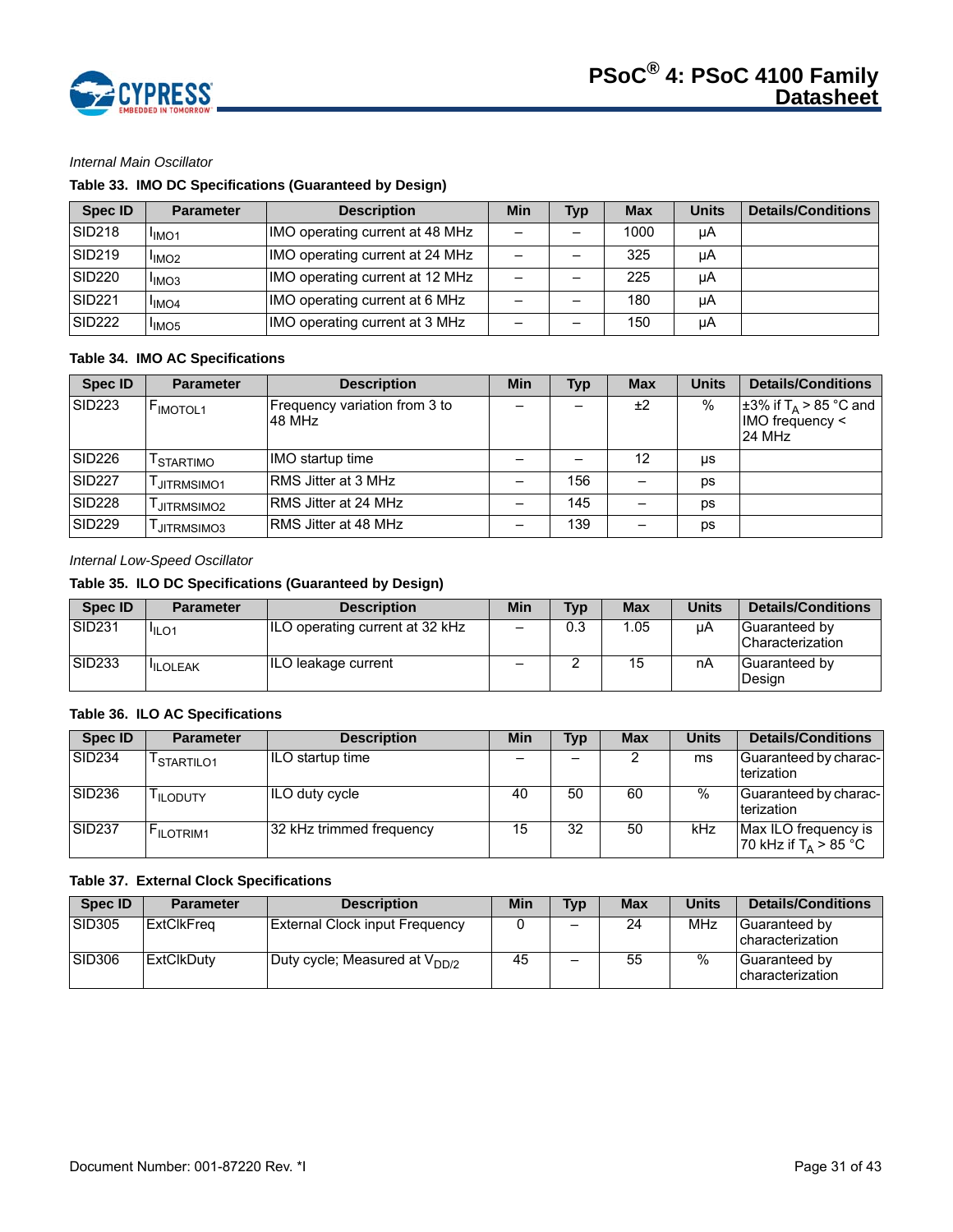

# **Table 38. Block Specs**

| <b>Spec ID</b>     | <b>Parameter</b>                 | <b>Description</b>                                   | Min | Typ | <b>Max</b> | <b>Units</b> | <b>Details/Conditions</b>                                              |
|--------------------|----------------------------------|------------------------------------------------------|-----|-----|------------|--------------|------------------------------------------------------------------------|
| <b>SID257</b>      | $\mathsf{T}_{\mathsf{WS24}}{}^*$ | Number of wait states at 24 MHz                      |     |     |            |              | <b>CPU</b> execution from<br>Flash. Guaranteed by<br>Icharacterization |
| SID <sub>260</sub> | VREFSAR                          | Trimmed internal reference to SARI                   | -1  |     | $+1$       | $\%$         | Percentage of Vbg<br>$(1.024 V)$ . Guaranteed<br>by characterization   |
| <b>SID262</b>      | <sup>I</sup> CLKSWITCH           | Clock switching from clk1 to clk2 in<br>clk1 periods | 3   |     |            | Periods      | Guaranteed by design                                                   |
|                    | * Tws24 is guaranteed by Design  |                                                      |     |     |            |              |                                                                        |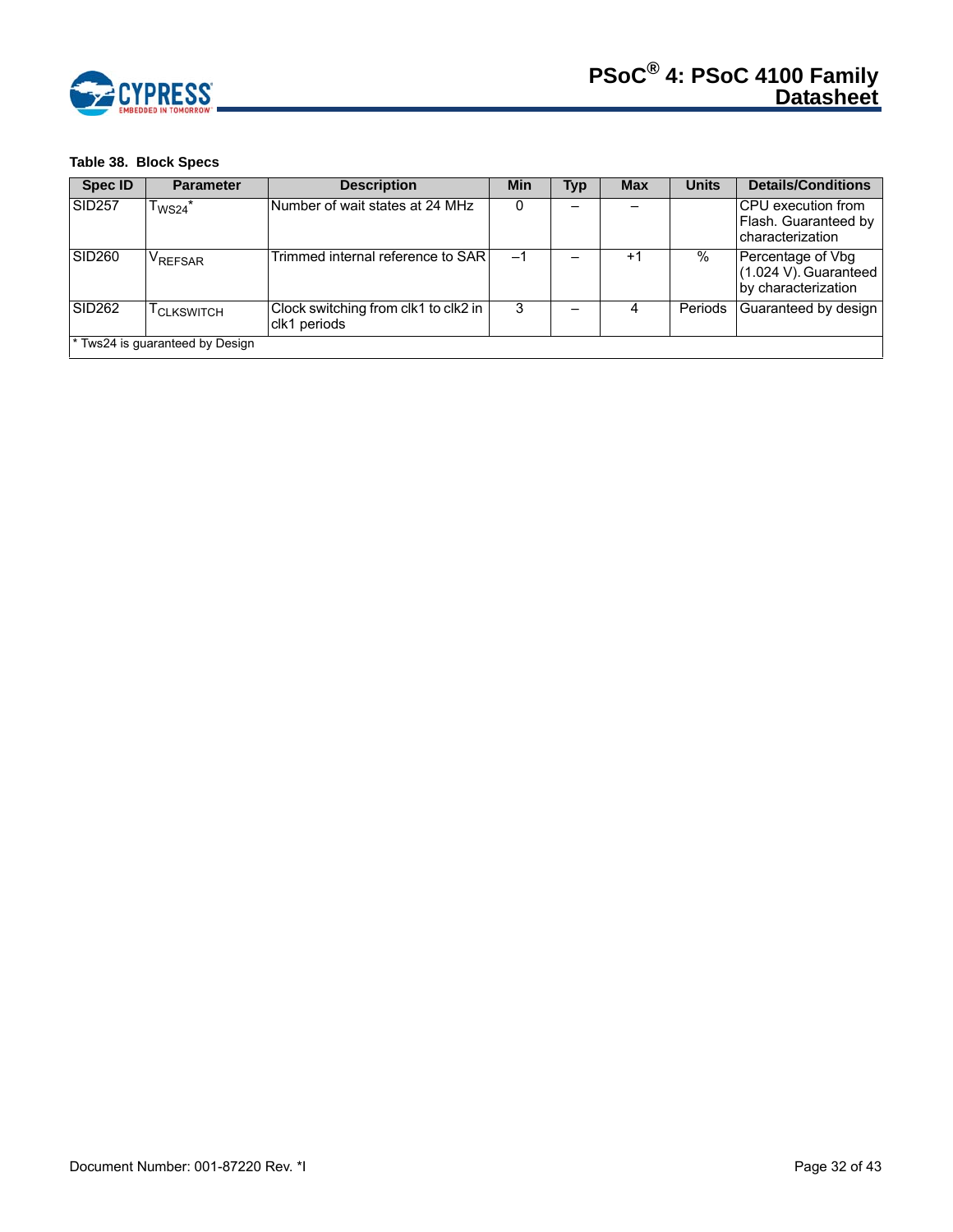

# **Ordering Information**

The PSoC 4100 part numbers and features are listed in the following table.

|  |  |  |  | Table 39. PSoC 4100 Family Ordering Information |
|--|--|--|--|-------------------------------------------------|
|--|--|--|--|-------------------------------------------------|

|        |                    |                     | <b>Features</b> |                |                          |                |                |                  |                |                | Package             |                   |      |            |            |            |            |            |
|--------|--------------------|---------------------|-----------------|----------------|--------------------------|----------------|----------------|------------------|----------------|----------------|---------------------|-------------------|------|------------|------------|------------|------------|------------|
| Family | <b>MPN</b>         | Max CPU Speed (MHz) | Flash (KB)      | SRAM (KB)      | Ban                      | Op-amp (CTBm)  | CapSense       | Direct LCD Drive | 12-bit SAR ADC | LP Comparators | <b>TCPWM Blocks</b> | <b>SCB Blocks</b> | GPIO | 28-SSOP    | 35-WLCSP   | 40-QFN     | 44-TQFP    | 48-TQFP    |
|        | CY8C4124PVI-432    | 24                  | 16              | 4              |                          | $\mathbf{1}$   |                | $\overline{a}$   | 806 ksps       | $\overline{2}$ | 4                   | $\overline{2}$    | 24   | $\sqrt{ }$ |            |            |            |            |
|        | CY8C4124PVI-442    | 24                  | 16              | $\overline{4}$ | $\blacksquare$           | $\mathbf{1}$   | $\sqrt{}$      | $\sqrt{ }$       | 806 ksps       | $\overline{2}$ | 4                   | $\overline{2}$    | 24   | $\sqrt{ }$ |            |            |            |            |
|        | CY8C4124PVQ-432    | 24                  | 16              | 4              | $\overline{a}$           | $\mathbf{1}$   | $\overline{a}$ | $\blacksquare$   | 806 ksps       | $\overline{2}$ | 4                   | $\overline{2}$    | 24   | $\sqrt{ }$ |            |            |            |            |
|        | CY8C4124PVQ-442    | 24                  | 16              | $\overline{4}$ | $\overline{a}$           | $\mathbf{1}$   | $\sqrt{ }$     | $\sqrt{ }$       | 806 ksps       | $\overline{2}$ | 4                   | 2                 | 24   | $\sqrt{ }$ |            |            |            |            |
|        | CY8C4124FNI-443    | 24                  | 16              | $\overline{4}$ | $\overline{a}$           | 2              | $\sqrt{ }$     | $\sqrt{ }$       | 806 ksps       | $\overline{2}$ | 4                   | $\overline{2}$    | 31   |            | $\sqrt{ }$ |            |            |            |
|        | CY8C4124LQI-443    | 24                  | 16              | $\overline{4}$ | $\overline{a}$           | 2              | $\sqrt{ }$     | $\sqrt{ }$       | 806 ksps       | $\overline{2}$ | 4                   | $\overline{2}$    | 34   |            |            | $\sqrt{ }$ |            |            |
|        | CY8C4124AXI-443    | 24                  | 16              | $\overline{4}$ | $\blacksquare$           | 2              | $\sqrt{ }$     | $\sqrt{2}$       | 806 ksps       | $\overline{2}$ | 4                   | $\overline{2}$    | 36   |            |            |            | $\sqrt{ }$ |            |
|        | CY8C4124LQQ-443    | 24                  | 16              | $\overline{4}$ | $\blacksquare$           | $\overline{2}$ | $\sqrt{ }$     | $\sqrt{2}$       | 806 ksps       | $\overline{2}$ | 4                   | $\overline{2}$    | 34   |            |            | $\sqrt{ }$ |            |            |
|        | CY8C4124AXQ-443    | 24                  | 16              | $\overline{4}$ | $\overline{a}$           | $\overline{2}$ | $\sqrt{ }$     | $\sqrt{ }$       | 806 ksps       | $\overline{2}$ | 4                   | $\overline{2}$    | 36   |            |            |            | $\sqrt{ }$ |            |
|        | CY8C4124AZI-443    | 24                  | 16              | 4              | $\blacksquare$           | $\overline{2}$ | $\sqrt{}$      | $\sqrt{ }$       | 806 ksps       | $\overline{2}$ | 4                   | $\overline{2}$    | 36   |            |            |            |            | $\sqrt{ }$ |
| 4100   | CY8C4125AXI-473    | 24                  | 32              | $\overline{4}$ | $\overline{a}$           | 2              | $\overline{a}$ | $\blacksquare$   | 806 ksps       | $\overline{2}$ | 4                   | 2                 | 36   |            |            |            | $\sqrt{}$  |            |
|        | CY8C4125AXQ-473    | 24                  | 32              | $\overline{4}$ | $\overline{a}$           | $\overline{2}$ | $\blacksquare$ | $\blacksquare$   | 806 ksps       | $\overline{2}$ | 4                   | $\overline{2}$    | 36   |            |            |            | $\sqrt{}$  |            |
|        | CY8C4125AZI-473    | 24                  | 32              | $\overline{4}$ | $\overline{a}$           | $\overline{2}$ | $\blacksquare$ | $\blacksquare$   | 806 ksps       | $\overline{2}$ | 4                   | $\overline{2}$    | 36   |            |            |            |            | $\sqrt{ }$ |
|        | CY8C4125PVI-482    | 24                  | 32              | 4              |                          | $\mathbf{1}$   | $\sqrt{ }$     | $\sqrt{ }$       | 806 ksps       | 2              | 4                   | $\overline{2}$    | 24   | $\sqrt{2}$ |            |            |            |            |
|        | CY8C4125PVQ-482    | 24                  | 32              | 4              | $\blacksquare$           | $\mathbf{1}$   | $\sqrt{ }$     | $\sqrt{ }$       | 806 ksps       | $\overline{2}$ | 4                   | $\overline{2}$    | 24   | $\sqrt{ }$ |            |            |            |            |
|        | CY8C4125FNI-483(T) | 24                  | 32              | $\overline{4}$ | $\blacksquare$           | 2              | $\sqrt{ }$     | $\sqrt{ }$       | 806 ksps       | $\overline{2}$ | 4                   | $\overline{2}$    | 31   |            | $\sqrt{ }$ |            |            |            |
|        | CY8C4125LQI-483    | 24                  | 32              | 4              | $\overline{a}$           | $\overline{2}$ | $\sqrt{ }$     | $\sqrt{ }$       | 806 ksps       | $\overline{2}$ | 4                   | 2                 | 34   |            |            | $\sqrt{2}$ |            |            |
|        | CY8C4125AXI-483    | 24                  | 32              | $\overline{4}$ | $\overline{\phantom{a}}$ | $\overline{2}$ | √              | $\sqrt{ }$       | 806 ksps       | $\overline{2}$ | 4                   | $\overline{2}$    | 36   |            |            |            | $\sqrt{ }$ |            |
|        | CY8C4125LQQ-483    | 24                  | 32              | $\overline{4}$ |                          | $\overline{2}$ | $\sqrt{ }$     | $\sqrt{2}$       | 806 ksps       | $\overline{2}$ | 4                   | 2                 | 34   |            |            | $\sqrt{2}$ |            |            |
|        | CY8C4125AXQ-483    | 24                  | 32              | 4              | $\blacksquare$           | $\overline{2}$ | $\sqrt{ }$     | $\sqrt{ }$       | 806 ksps       | $\overline{2}$ | 4                   | $\overline{2}$    | 36   |            |            |            | $\sqrt{}$  |            |
|        | CY8C4125AZI-483    | 24                  | 32              | $\overline{4}$ | $\overline{a}$           | 2              | $\sqrt{ }$     | $\sqrt{ }$       | 806 ksps       | $\overline{2}$ | 4                   | 2                 | 36   |            |            |            |            | $\sqrt{ }$ |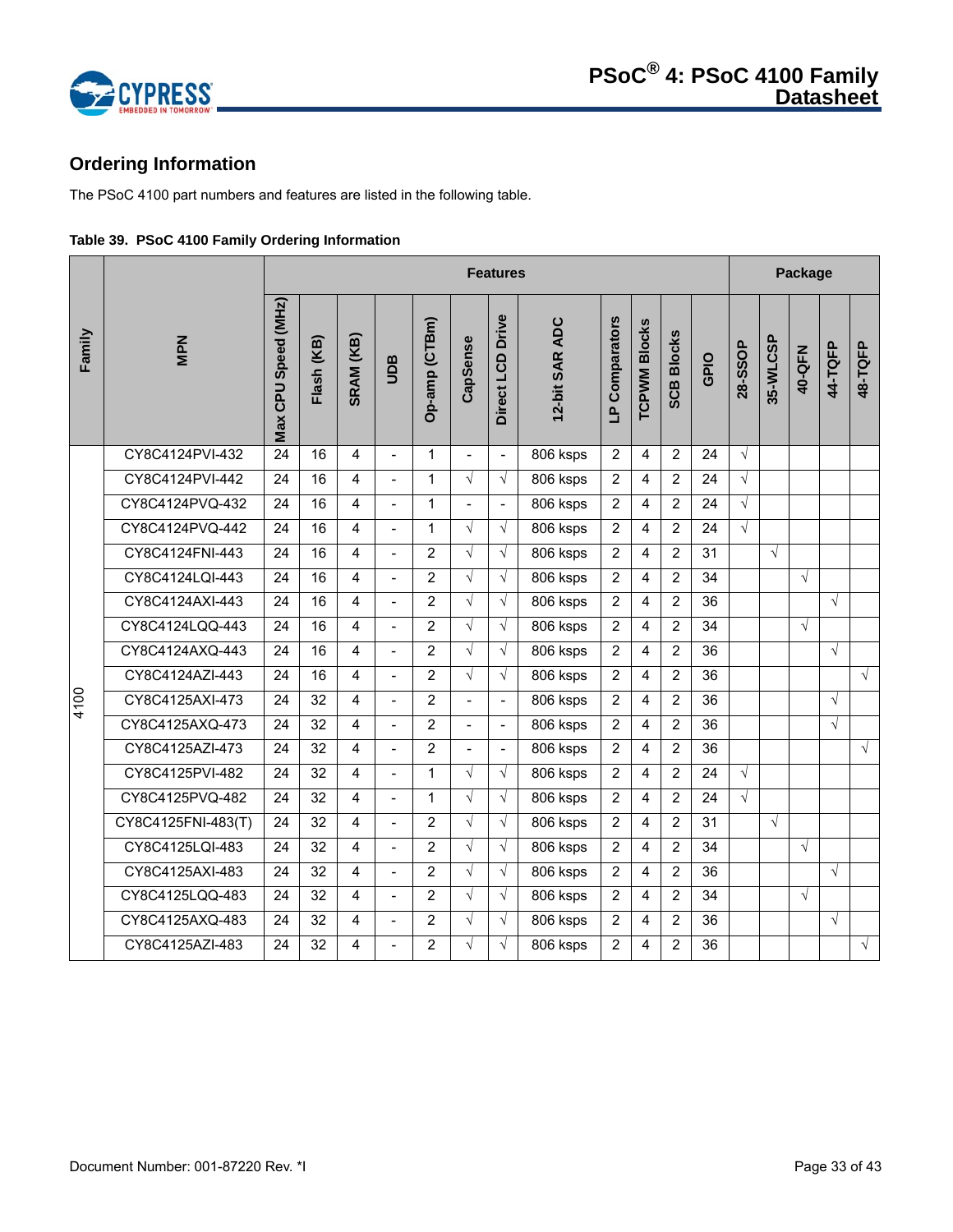

# **Part Numbering Conventions**

PSoC 4 devices follow the part numbering convention described in the following table. All fields are single-character alphanumeric (0, 1, 2, …, 9, A,B, …, Z) unless stated otherwise.

The part numbers are of the form CY8C4ABCDEF-XYZ where the fields are defined as follows.

| <b>Example</b> | CY8C 4 A B C D E F - X Y Z   |
|----------------|------------------------------|
|                | Cypress Prefix-              |
| 4: PSoC4       | Architecture -               |
| 1: 4100 Family | Family within Architecture - |
| 2:24 MHz       | Speed Grade -                |
| 5:32KB         | <b>Flash Capacity ————</b>   |
| AX: TQFP       | Package Code -               |
| I: Industrial  | Temperature Range            |
|                | Attributes Set-              |

The Field Values are listed in the following table.

| <b>Field</b> | <b>Description</b>         | <b>Values</b>  | <b>Meaning</b>                         |
|--------------|----------------------------|----------------|----------------------------------------|
| CY8C         | <b>Cypress Prefix</b>      |                |                                        |
| 4            | Architecture               | 4              | PSoC <sub>4</sub>                      |
| A            | Family within architecture | 1              | 4100 Family                            |
|              |                            | $\overline{2}$ | 4200 Family                            |
| B.           | CPU Speed                  | 2              | 24 MHz                                 |
|              |                            | 4              | 48 MHz                                 |
| C            | <b>Flash Capacity</b>      | 4              | <b>16 KB</b>                           |
|              |                            | 5              | 32 KB                                  |
|              |                            | AX, AZ         | <b>TQFP</b>                            |
| <b>DE</b>    | Package Code               | LQ             | QFN                                    |
|              |                            | <b>PV</b>      | <b>SSOP</b>                            |
|              |                            | <b>FN</b>      | <b>WLCSP</b>                           |
| F            | Temperature Range          |                | Industrial                             |
|              |                            | Q              | Extended Industrial                    |
| XYZ          | <b>Attributes Code</b>     | 000-999        | Code of feature set in specific family |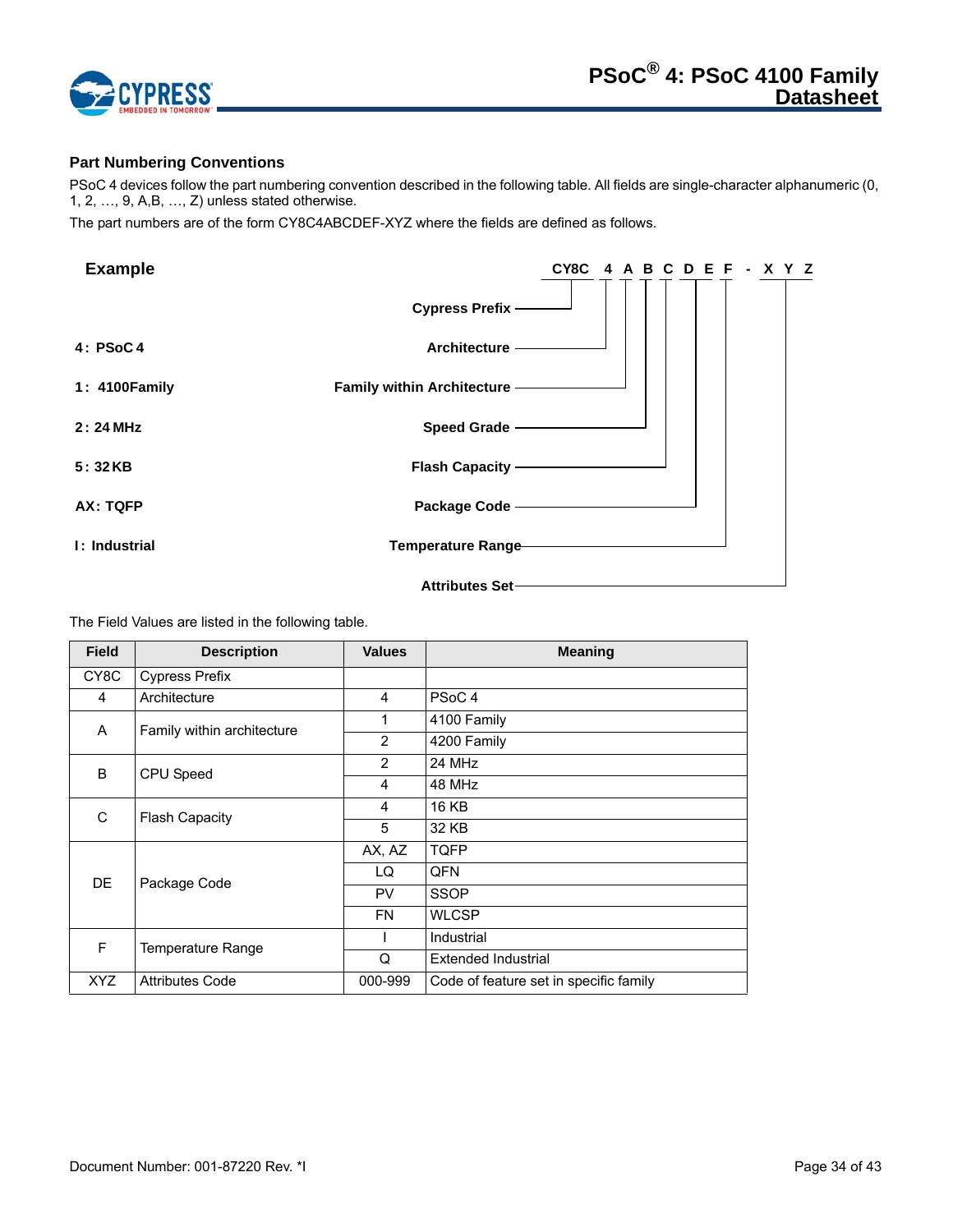

# **Packaging**

# **Table 40. Package Characteristics**

| <b>Parameter</b> | <b>Description</b>                           | <b>Conditions</b> | <b>Min</b> | <b>Typ</b> | <b>Max</b> | <b>Units</b> |
|------------------|----------------------------------------------|-------------------|------------|------------|------------|--------------|
| $T_A$            | Operating ambient temperature                |                   | $-40$      | 25.00      | 105        | $^{\circ}$ C |
| $T_{\text{J}}$   | Operating junction temperature               |                   | $-40$      |            | 125        | $^{\circ}C$  |
| $T_{JA}$         | Package $\theta_{IA}$ (28-pin SSOP)          |                   |            | 66.58      |            | °C/Watt      |
| $T_{JA}$         | Package $\theta_{JA}$ (35-ball WLCSP)        |                   |            | 28.00      |            | °C/Watt      |
| $T_{JA}$         | Package $\theta_{JA}$ (40-pin QFN)           |                   |            | 15.34      |            | °C/Watt      |
| $T_{JA}$         | Package $\theta_{JA}$ (44-pin TQFP)          |                   |            | 57.16      |            | °C/Watt      |
| $T_{JA}$         | Package $\theta_{IA}$ (48-pin TQFP)          |                   |            | 67.30      |            | °C/Watt      |
| $T_{\text{JC}}$  | Package $\theta_{\text{JC}}$ (28-pin SSOP)   |                   |            | 26.28      |            | °C/Watt      |
| $T_{JC}$         | Package $\theta_{\text{JC}}$ (35-ball WLCSP) |                   |            | 00.40      |            | °C/Watt      |
| $T_{\text{JC}}$  | Package $\theta_{\text{JC}}$ (40-pin QFN)    |                   |            | 2.50       |            | °C/Watt      |
| $T_{JC}$         | Package $\theta_{\text{JC}}$ (44-pin TQFP)   |                   |            | 17.47      |            | °C/Watt      |
| $T_{\text{JC}}$  | Package $\theta_{\text{JC}}$ (48-pin TQFP)   |                   |            | 27.60      |            | °C/Watt      |

# **Table 41. Solder Reflow Peak Temperature**

| Package       | <b>Maximum Peak</b><br><b>Temperature</b> | <b>Maximum Time at Peak Temperature</b> |
|---------------|-------------------------------------------|-----------------------------------------|
| 28-pin SSOP   | 260 °C                                    | 30 seconds                              |
| 35-ball WLCSP | 260 °C                                    | 30 seconds                              |
| 40-pin QFN    | 260 °C                                    | 30 seconds                              |
| 44-pin TQFP   | 260 °C                                    | 30 seconds                              |
| 48-pin TQFP   | 260 °C                                    | 30 seconds                              |

#### **Table 42. Package Moisture Sensitivity Level (MSL), IPC/JEDEC J-STD-2**

| Package       | <b>MSL</b>       |
|---------------|------------------|
| 28-pin SSOP   | MSL <sub>3</sub> |
| 35-ball WLCSP | MSL <sub>3</sub> |
| 40-pin QFN    | MSL <sub>3</sub> |
| 44-pin TQFP   | MSL <sub>3</sub> |
| 48-pin TQFP   | MSL <sub>3</sub> |

PSoC 4 CAB Libraries with Schematics Symbols and PCB Footprints are on the Cypress web site at http://www.cypress.com/cad-resources/psoc-4-cad-libraries?source=search&cat=technical\_documents.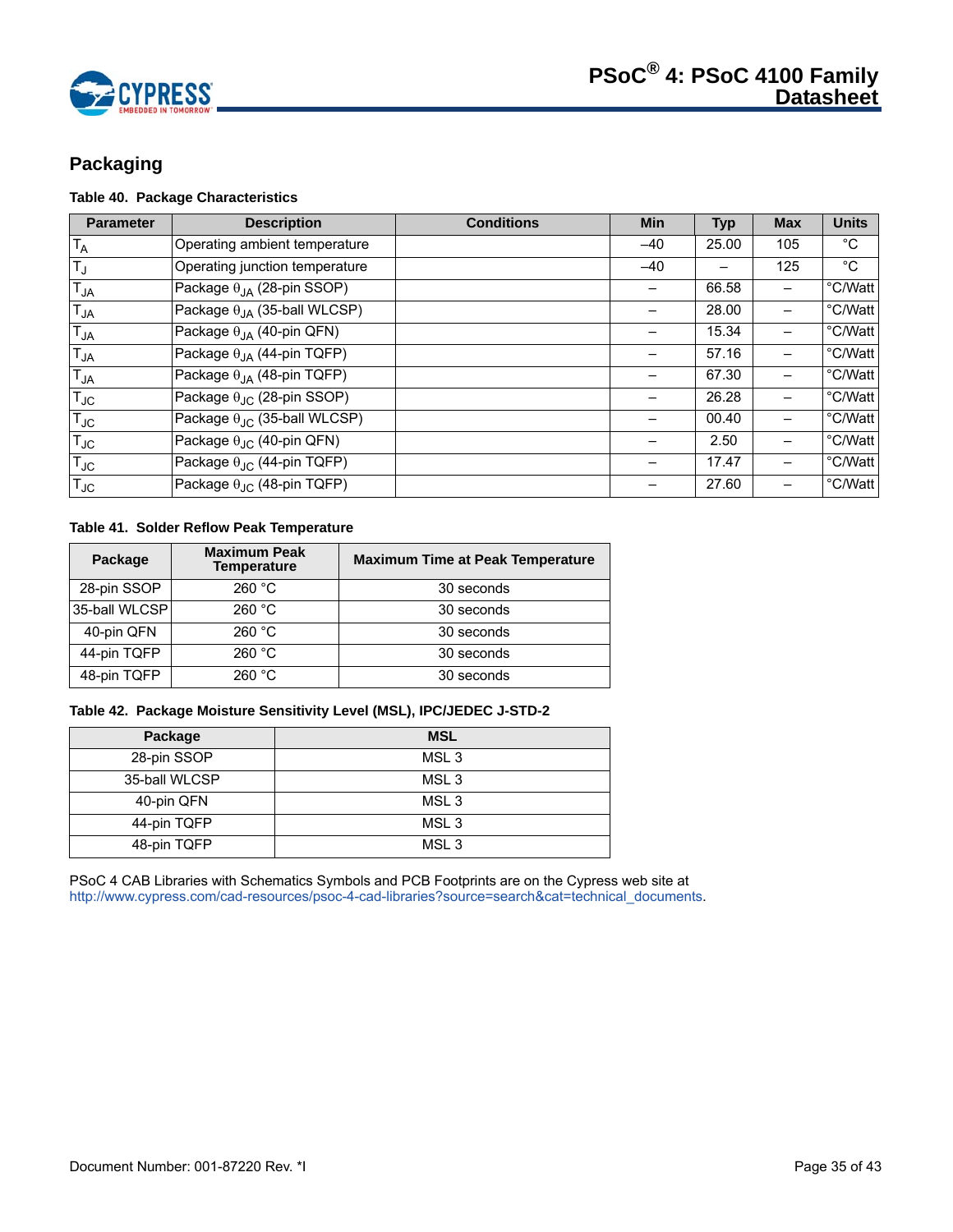



**Figure 16. 35-ball WLCSP Package Outline**











# **NOTES:**

- **1. REFERENCE JEDEC PUBLICATION 95, DESIGN GUIDE 4.18**
- **2. ALL DIMENSIONS ARE IN MILLIMETERS**

001-93741 \*\*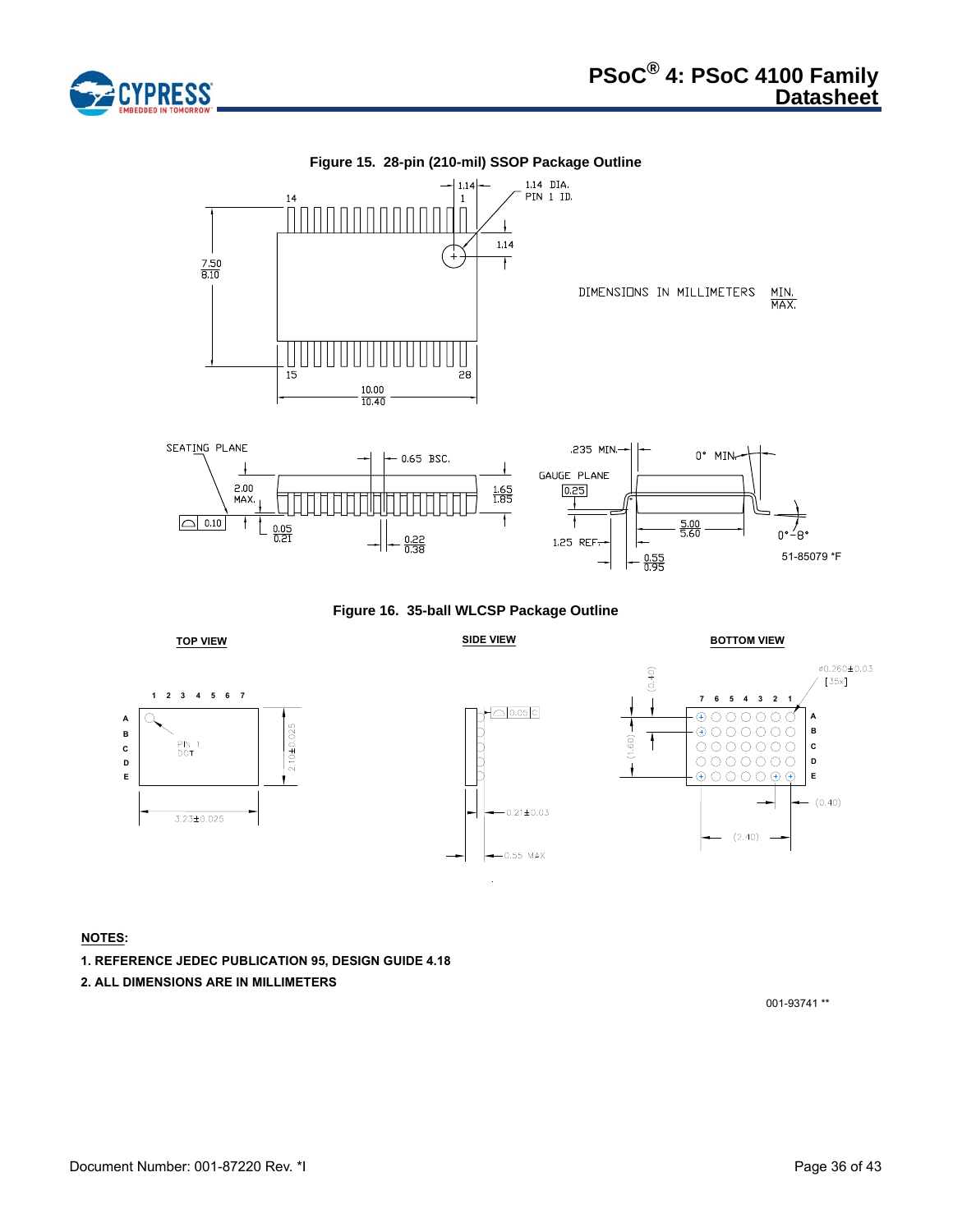





The center pad on the QFN package should be connected to ground (VSS) for best mechanical, thermal, and electrical performance. If not connected to ground, it should be electrically floating and not connected to any other signal.

**Figure 18. 44-pin TQFP Package Outline**

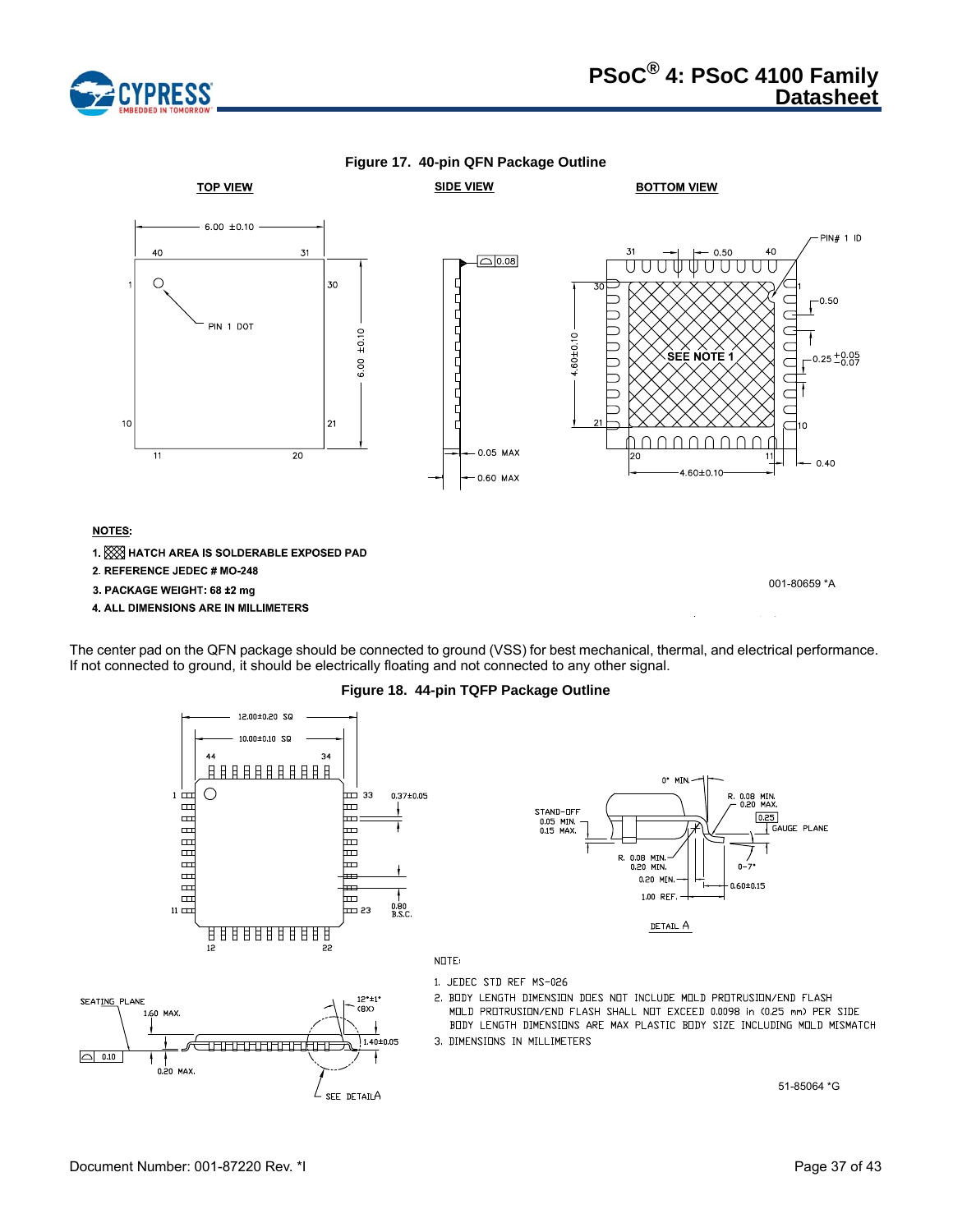

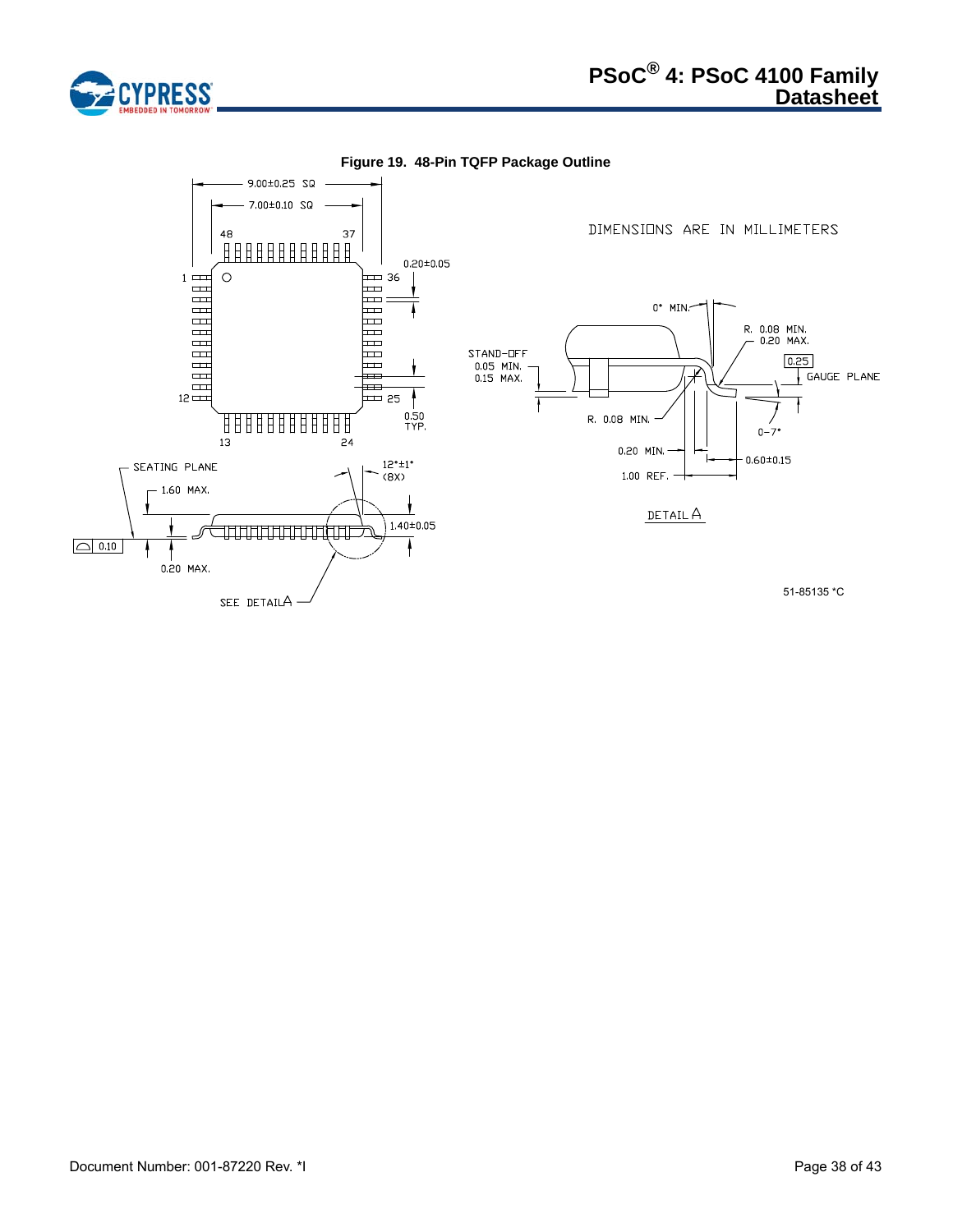

# **Acronyms**

# **Table 43. Acronyms Used in this Document**

| Acronym                                   | <b>Description</b>                                                                                      |
|-------------------------------------------|---------------------------------------------------------------------------------------------------------|
| abus                                      | analog local bus                                                                                        |
| ADC                                       | analog-to-digital converter                                                                             |
| AG                                        | analog global                                                                                           |
| AHB                                       | AMBA (advanced microcontroller bus archi-<br>tecture) high-performance bus, an ARM data<br>transfer bus |
| ALU                                       | arithmetic logic unit                                                                                   |
| <b>AMUXBUS</b>                            | analog multiplexer bus                                                                                  |
| API                                       | application programming interface                                                                       |
| <b>APSR</b>                               | application program status register                                                                     |
| $ARM^{\overline{\textcircled{\tiny{R}}}}$ | advanced RISC machine, a CPU architecture                                                               |
| ATM                                       | automatic thump mode                                                                                    |
| <b>BW</b>                                 | bandwidth                                                                                               |
| CAN                                       | Controller Area Network, a communications<br>protocol                                                   |
| CMRR                                      | common-mode rejection ratio                                                                             |
| CPU                                       | central processing unit                                                                                 |
| CRC                                       | cyclic redundancy check, an error-checking<br>protocol                                                  |
| DAC                                       | digital-to-analog converter, see also IDAC, VDAC                                                        |
| DFB                                       | digital filter block                                                                                    |
| DIO                                       | digital input/output, GPIO with only digital<br>capabilities, no analog. See GPIO.                      |
| <b>DMIPS</b>                              | Dhrystone million instructions per second                                                               |
| <b>DMA</b>                                | direct memory access, see also TD                                                                       |
| DNL                                       | differential nonlinearity, see also INL                                                                 |
| <b>DNU</b>                                | do not use                                                                                              |
| DR                                        | port write data registers                                                                               |
| <b>DSI</b>                                | digital system interconnect                                                                             |
| <b>DWT</b>                                | data watchpoint and trace                                                                               |
| ECC                                       | error correcting code                                                                                   |
| ECO                                       | external crystal oscillator                                                                             |
| <b>EEPROM</b>                             | electrically erasable programmable read-only<br>memory                                                  |
| <b>EMI</b>                                | electromagnetic interference                                                                            |
| <b>EMIF</b>                               | external memory interface                                                                               |
| EOC                                       | end of conversion                                                                                       |
| <b>EOF</b>                                | end of frame                                                                                            |
| <b>EPSR</b>                               | execution program status register                                                                       |
| <b>ESD</b>                                | electrostatic discharge                                                                                 |

# **Table 43. Acronyms Used in this Document** *(continued)*

| <b>Acronym</b>             | <b>Description</b>                                        |
|----------------------------|-----------------------------------------------------------|
| ETM                        | embedded trace macrocell                                  |
| <b>FIR</b>                 | finite impulse response, see also IIR                     |
| FPB                        | flash patch and breakpoint                                |
| <b>FS</b>                  | full-speed                                                |
| <b>GPIO</b>                | general-purpose input/output, applies to a PSoC<br>pin    |
| <b>HVI</b>                 | high-voltage interrupt, see also LVI, LVD                 |
| IC                         | integrated circuit                                        |
| <b>IDAC</b>                | current DAC, see also DAC, VDAC                           |
| <b>IDE</b>                 | integrated development environment                        |
| $\overline{I}^2C$ , or IIC | Inter-Integrated Circuit, a communications<br>protocol    |
| <b>IIR</b>                 | infinite impulse response, see also FIR                   |
| <b>ILO</b>                 | internal low-speed oscillator, see also IMO               |
| <b>IMO</b>                 | internal main oscillator, see also ILO                    |
| <b>INL</b>                 | integral nonlinearity, see also DNL                       |
| 1/O                        | input/output, see also GPIO, DIO, SIO, USBIO              |
| <b>IPOR</b>                | initial power-on reset                                    |
| <b>IPSR</b>                | interrupt program status register                         |
| IRQ                        | interrupt request                                         |
| <b>ITM</b>                 | instrumentation trace macrocell                           |
| <b>LCD</b>                 | liquid crystal display                                    |
| LIN                        | Local Interconnect Network, a communications<br>protocol. |
| LR                         | link register                                             |
| LUT                        | lookup table                                              |
| LVD                        | low-voltage detect, see also LVI                          |
| LVI                        | low-voltage interrupt, see also HVI                       |
| LVTTL                      | low-voltage transistor-transistor logic                   |
| <b>MAC</b>                 | multiply-accumulate                                       |
| <b>MCU</b>                 | microcontroller unit                                      |
| <b>MISO</b>                | master-in slave-out                                       |
| <b>NC</b>                  | no connect                                                |
| <b>NMI</b>                 | nonmaskable interrupt                                     |
| <b>NRZ</b>                 | non-return-to-zero                                        |
| <b>NVIC</b>                | nested vectored interrupt controller                      |
| <b>NVL</b>                 | nonvolatile latch, see also WOL                           |
| opamp                      | operational amplifier                                     |
| PAL                        | programmable array logic, see also PLD                    |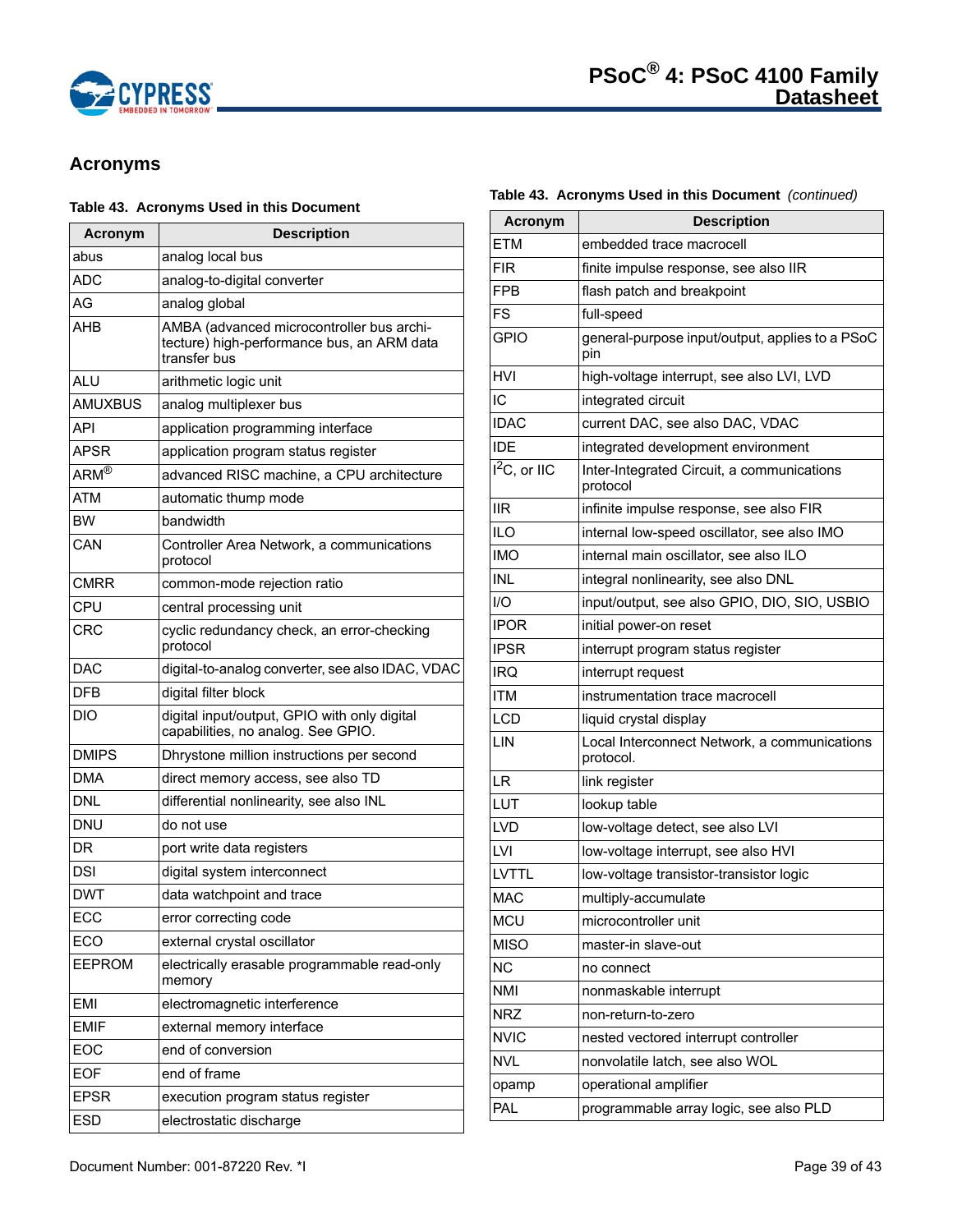

| <b>Acronym</b>     | <b>Description</b>                                              |
|--------------------|-----------------------------------------------------------------|
| PC                 | program counter                                                 |
| <b>PCB</b>         | printed circuit board                                           |
| <b>PGA</b>         | programmable gain amplifier                                     |
| PHUB               | peripheral hub                                                  |
| PHY                | physical layer                                                  |
| PICU               | port interrupt control unit                                     |
| <b>PLA</b>         | programmable logic array                                        |
| <b>PLD</b>         | programmable logic device, see also PAL                         |
| PLL                | phase-locked loop                                               |
| <b>PMDD</b>        | package material declaration data sheet                         |
| <b>POR</b>         | power-on reset                                                  |
| <b>PRES</b>        | precise power-on reset                                          |
| <b>PRS</b>         | pseudo random sequence                                          |
| PS                 | port read data register                                         |
| $PSoC^{\circledR}$ | Programmable System-on-Chip™                                    |
| PSRR               | power supply rejection ratio                                    |
| <b>PWM</b>         | pulse-width modulator                                           |
| <b>RAM</b>         | random-access memory                                            |
| <b>RISC</b>        | reduced-instruction-set computing                               |
| <b>RMS</b>         | root-mean-square                                                |
| <b>RTC</b>         | real-time clock                                                 |
| <b>RTL</b>         | register transfer language                                      |
| <b>RTR</b>         | remote transmission request                                     |
| <b>RX</b>          | receive                                                         |
| <b>SAR</b>         | successive approximation register                               |
| SC/CT              | switched capacitor/continuous time                              |
| SCL                | <sup>2</sup> C serial clock                                     |
| SDA                | I <sup>2</sup> C serial data                                    |
| S/H                | sample and hold                                                 |
| <b>SINAD</b>       | signal to noise and distortion ratio                            |
| SIO                | special input/output, GPIO with advanced<br>features. See GPIO. |
| SOC                | start of conversion                                             |
| <b>SOF</b>         | start of frame                                                  |
| SPI                | Serial Peripheral Interface, a communications<br>protocol       |
| SR                 | slew rate                                                       |
| <b>SRAM</b>        | static random access memory                                     |
| <b>SRES</b>        | software reset                                                  |
| SWD                | serial wire debug, a test protocol                              |

# **Table 43. Acronyms Used in this Document** *(continued)*

# SWV single-wire viewer TD **transaction descriptor**, see also DMA THD total harmonic distortion TIA **transimpedance amplifier** TRM **technical reference manual** TTL **transistor-transistor logic** TX transmit UART Universal Asynchronous Transmitter Receiver, a communications protocol UDB universal digital block USB **Universal Serial Bus** USBIO USB input/output, PSoC pins used to connect to a USB port VDAC voltage DAC, see also DAC, IDAC WDT | watchdog timer WOL write once latch, see also NVL WRES watchdog timer reset XRES external reset I/O pin XTAL crystal **Acronym Description**

**Table 43. Acronyms Used in this Document** *(continued)*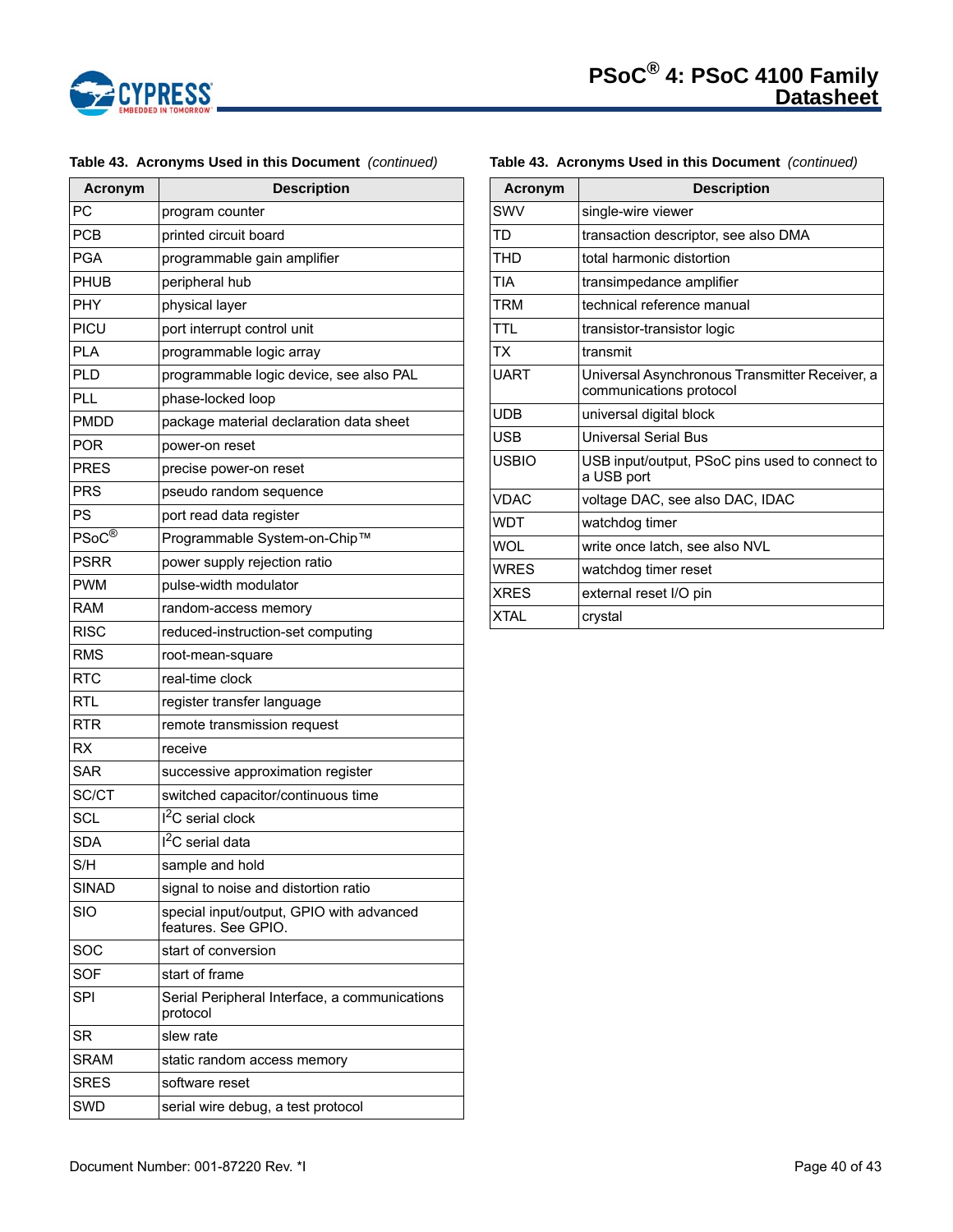

# **Document Conventions**

# **Units of Measure**

# **Table 44. Units of Measure**

| <b>Symbol</b>  | <b>Unit of Measure</b> |
|----------------|------------------------|
| $\overline{C}$ | degrees Celsius        |
| dB             | decibel                |
| fF             | femto farad            |
| Hz             | hertz                  |
| KB             | 1024 bytes             |
| kbps           | kilobits per second    |
| Khr            | kilohour               |
| kHz            | kilohertz              |
| $k\Omega$      | kilo ohm               |
| ksps           | kilosamples per second |
| <b>LSB</b>     | least significant bit  |
| <b>Mbps</b>    | megabits per second    |
| <b>MHz</b>     | megahertz              |
| M <sub>2</sub> | mega-ohm               |
| <b>Msps</b>    | megasamples per second |
| μA             | microampere            |
| μF             | microfarad             |
| μH             | microhenry             |
| μs             | microsecond            |
| $\mu$ V        | microvolt              |
| μW             | microwatt              |
| mA             | milliampere            |
| ms             | millisecond            |
| mV             | millivolt              |
| nA             | nanoampere             |
| ns             | nanosecond             |
| nV             | nanovolt               |
| Ω              | ohm                    |
| pF             | picofarad              |
| ppm            | parts per million      |
| ps             | picosecond             |
| s              | second                 |
| sps            | samples per second     |
| sqrtHz         | square root of hertz   |
| $\vee$         | volt                   |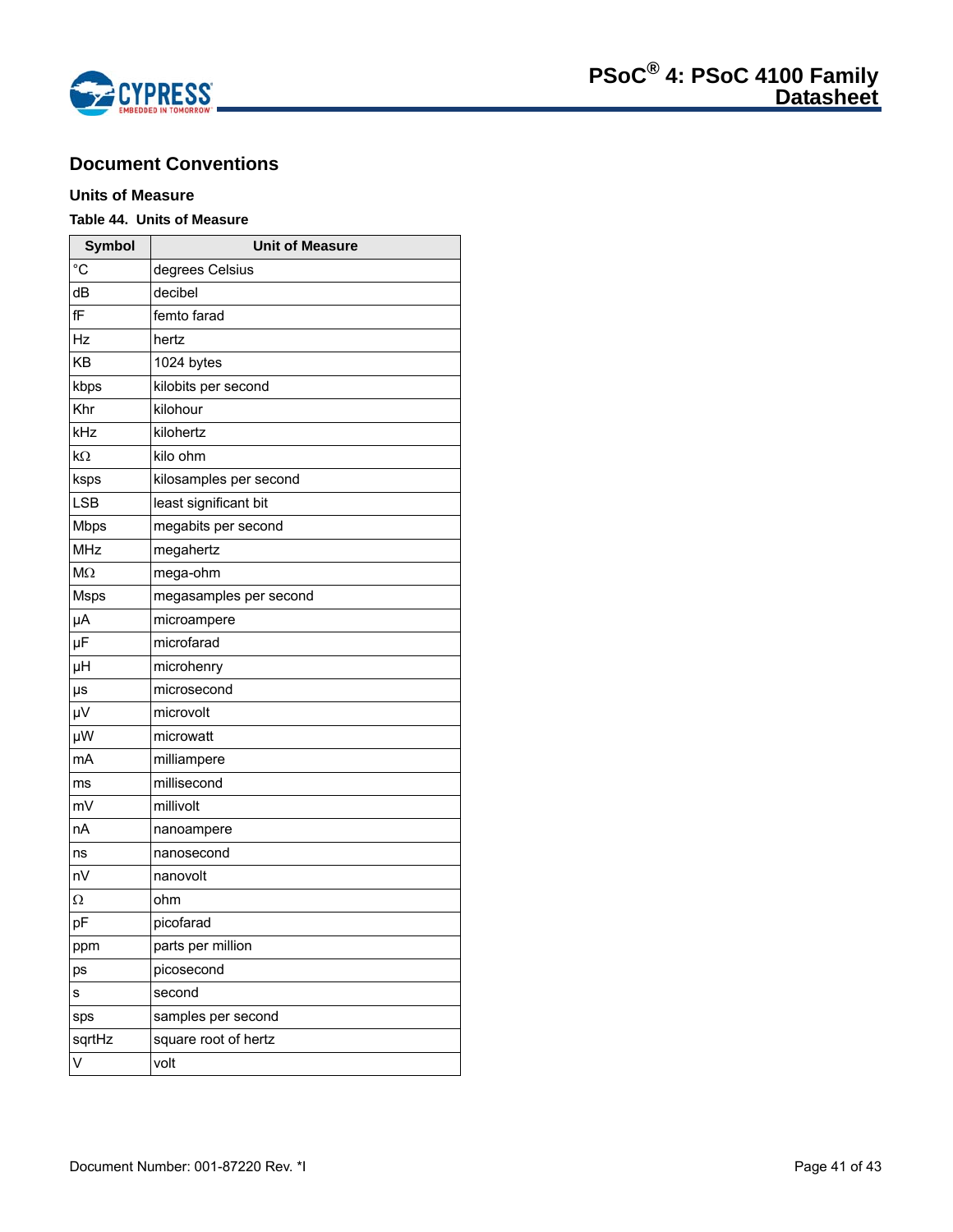

# **Revision History**

| Description Title: PSoC <sup>®</sup> 4: PSoC 4100 Family Datasheet Programmable System-on-Chip (PSoC <sup>®</sup> )<br>Document Number:001-87220 |            |                    |                                  |                                                                                                                                                                                                                                                                                                                                                                                                                                                                                                                                                                                                                                                                                                                                                                                              |  |
|--------------------------------------------------------------------------------------------------------------------------------------------------|------------|--------------------|----------------------------------|----------------------------------------------------------------------------------------------------------------------------------------------------------------------------------------------------------------------------------------------------------------------------------------------------------------------------------------------------------------------------------------------------------------------------------------------------------------------------------------------------------------------------------------------------------------------------------------------------------------------------------------------------------------------------------------------------------------------------------------------------------------------------------------------|--|
| <b>Revision</b>                                                                                                                                  | <b>ECN</b> | Orig. of<br>Change | <b>Submission</b><br><b>Date</b> | <b>Description of Change</b>                                                                                                                                                                                                                                                                                                                                                                                                                                                                                                                                                                                                                                                                                                                                                                 |  |
| $\,{}^{\star}\mathsf{B}$                                                                                                                         | 4108562    | <b>WKA</b>         | 08/29/2013                       | Added clarifying note about the XRES pin in the Reset section.<br>Added a link reference to the PSoC 4 TRM.<br>Updated the footnote in Absolute Maximum Ratings.<br>Updated Sleep Mode IDD specs in DC Specifications.<br><b>Updated Comparator DC Specifications</b><br><b>Updated SAR ADC AC Specifications (Guaranteed by Characterization)</b><br><b>Updated LCD Direct Drive DC Specifications (Guaranteed by Characterization)</b><br>Updated the number of GPIOs in Ordering Information.                                                                                                                                                                                                                                                                                             |  |
| $^{\star}$ C                                                                                                                                     | 4568937    | <b>WKA</b>         | 11/19/2014                       | Added 48-pin TQFP pin and package details.<br>Added SID308A spec details.<br><b>Updated Ordering Information.</b>                                                                                                                                                                                                                                                                                                                                                                                                                                                                                                                                                                                                                                                                            |  |
| *D                                                                                                                                               | 4617283    | <b>WKA</b>         | 01/08/2015                       | Corrected typo in the ordering information table.<br>Updated 28-pin SSOP package diagram.                                                                                                                                                                                                                                                                                                                                                                                                                                                                                                                                                                                                                                                                                                    |  |
| *E                                                                                                                                               | 4643655    | <b>WKA</b>         | 04/29/2015                       | Added 35 WLCSP pinout and package detail information.<br>Updated CSD specifications.                                                                                                                                                                                                                                                                                                                                                                                                                                                                                                                                                                                                                                                                                                         |  |
| $*$ F                                                                                                                                            | 5287114    | <b>WKA</b>         | 06/09/2016                       | Corrected typo in the Features section.<br>Added reference to AN90071 in the More Information section.<br>Updated Flash section with details of flash protection modes.<br>Added notes in the Pinouts section.<br>Updated 40-pin QFN and 28-pin SSOP pin diagrams.<br>Added PSoC 4 Power Supply diagram.<br>Updated the Bypass Capacitors column in the Power Supply table.<br>Updated values for SID32, SID34, SID38, SID269, SID270, SID271.<br>Added SID299A.<br>Updated Comparator Specifications.<br>Updated TCPWM Specifications.<br>Updated values for SID149, SID160, SID171.<br>Updated Conditions for SID190.<br>Added BID55.<br>Removed Conditions for SID237.<br>Added reference to PSoC 4 CAB Libraries with Schematics Symbols and PCB<br>Footprints in the Packaging section. |  |
| *G                                                                                                                                               | 5327384    | <b>WKA</b>         | 06/28/2016                       | Removed the capacitor connection for Pin 15 in Figure 11.                                                                                                                                                                                                                                                                                                                                                                                                                                                                                                                                                                                                                                                                                                                                    |  |
| *H                                                                                                                                               | 5704046    | <b>GNKK</b>        | 04/26/2017                       | Updated the Cypress logo and copyright information.                                                                                                                                                                                                                                                                                                                                                                                                                                                                                                                                                                                                                                                                                                                                          |  |
| $^\star\vert$                                                                                                                                    | 5738586    | <b>WKA</b>         | 05/16/2017                       | Updated max value of SID61.                                                                                                                                                                                                                                                                                                                                                                                                                                                                                                                                                                                                                                                                                                                                                                  |  |